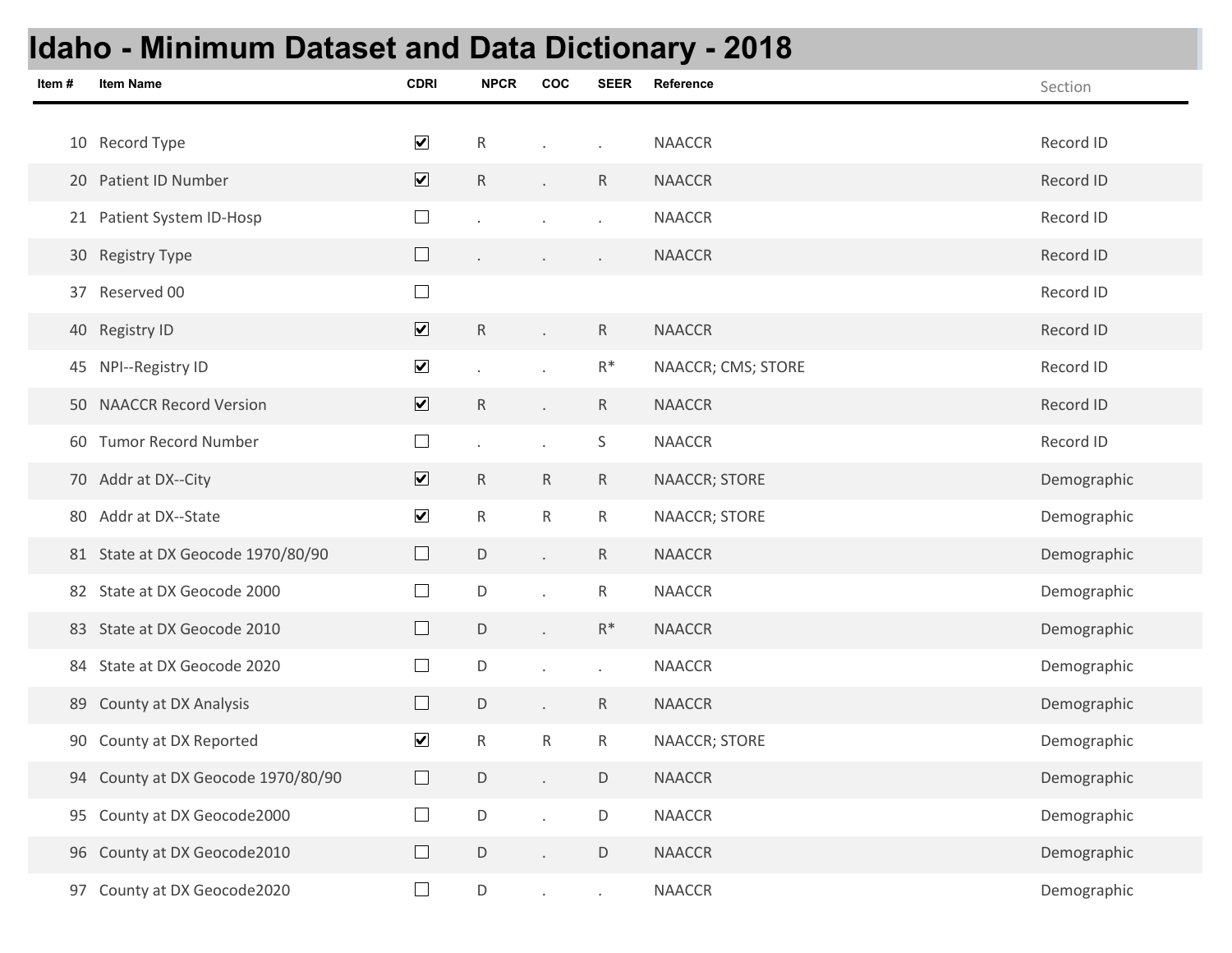| Item# | <b>Item Name</b>              | <b>CDRI</b>                  | <b>NPCR</b>          | COC                  | <b>SEER</b>  | Reference                                      | Section     |
|-------|-------------------------------|------------------------------|----------------------|----------------------|--------------|------------------------------------------------|-------------|
|       |                               |                              |                      |                      |              |                                                |             |
|       | 100 Addr at DX--Postal Code   | $\overline{\textbf{v}}$      | $\mathsf R$          | $\mathsf{R}$         | $\mathsf{R}$ | NAACCR; STORE                                  | Demographic |
|       | 102 Addr at DX--Country       | $\blacktriangledown$         | $\ddot{\phantom{a}}$ | R                    | $\mathsf{R}$ | <b>NAACCR</b>                                  | Demographic |
|       | 110 Census Tract 1970/80/90   | $\overline{\textbf{v}}$      | $RH^*$               |                      | <b>RH</b>    | NAACCR; U.S. Census Bureau Area Classification | Demographic |
|       | 120 Census Cod Sys 1970/80/90 | $\blacktriangledown$         | $RH^*$               | $\cdot$              | <b>RH</b>    | NAACCR;                                        | Demographic |
|       | 125 Census Tract 2020         | $\boxed{\blacktriangledown}$ | D                    | $\ddot{\phantom{0}}$ | $R^*$        | <b>NAACCR</b>                                  | Demographic |
|       | 130 Census Tract 2000         | $\blacktriangledown$         | <b>RH</b>            |                      | <b>RH</b>    | NAACCR; U.S. Census Bureau Area Classification | Demographic |
|       | 135 Census Tract 2010         | $\boxed{\blacktriangledown}$ | $\mathsf R$          | $\epsilon$           | R.           | NAACCR; U.S. Census Bureau Area Classification | Demographic |
| 145   | Census Tr Poverty Indictr     | $\blacktriangledown$         | ${\sf R}$            | $\ddot{\phantom{a}}$ | D            | <b>NAACCR</b>                                  | Demographic |
|       | 150 Marital Status at DX      | $\boxed{\blacktriangledown}$ | $\epsilon$           | $\epsilon$           | R.           | <b>NAACCR</b>                                  | Demographic |
|       | 160 Race 1                    | $\blacktriangledown$         | ${\sf R}$            | R                    | $\mathsf{R}$ | NAACCR; STORE                                  | Demographic |
|       | 161 Race 2                    | $\boxed{\blacktriangledown}$ | $\mathsf R$          | $\mathsf{R}$         | $\mathsf{R}$ | NAACCR; STORE                                  | Demographic |
|       | 162 Race 3                    | $\blacktriangledown$         | ${\sf R}$            | ${\sf R}$            | $\mathsf{R}$ | NAACCR; STORE                                  | Demographic |
|       | 163 Race 4                    | $\overline{\mathbf{v}}$      | $\mathsf R$          | $\mathsf{R}$         | $\mathsf{R}$ | NAACCR; STORE                                  | Demographic |
|       | 164 Race 5                    | $\blacktriangledown$         | ${\sf R}$            | R                    | R            | NAACCR; STORE                                  | Demographic |
|       | 170 Race Coding Sys--Current  | $\Box$                       | $\epsilon$           | $\mathsf{R}$         |              | <b>NAACCR</b>                                  | Demographic |
| 180   | Race Coding Sys--Original     | ⊔                            | $\epsilon$           | R                    |              | <b>NAACCR</b>                                  | Demographic |
|       | 190 Spanish/Hispanic Origin   | $\overline{\mathbf{v}}$      | ${\sf R}$            | R                    | $\mathsf{R}$ | NAACCR; STORE                                  | Demographic |
|       | 191 NHIA Derived Hisp Origin  | $\blacktriangledown$         | D                    |                      | D            | <b>NAACCR</b>                                  | Demographic |
|       | 192 IHS Link                  | $\boxed{\blacktriangledown}$ | $\mathsf{R}^*$       |                      | $\epsilon$   | <b>NAACCR</b>                                  | Demographic |
|       | 193 Race--NAPIIA(derived API) | $\blacktriangledown$         | ${\sf R}$            |                      | D            | <b>NAACCR</b>                                  | Demographic |
|       | 200 Computed Ethnicity        | $\overline{\mathbf{v}}$      | ${\sf R}$            |                      | D            | SEER                                           | Demographic |
|       | 210 Computed Ethnicity Source | $\blacktriangledown$         | $\mathsf R$          |                      | R            | SEER                                           | Demographic |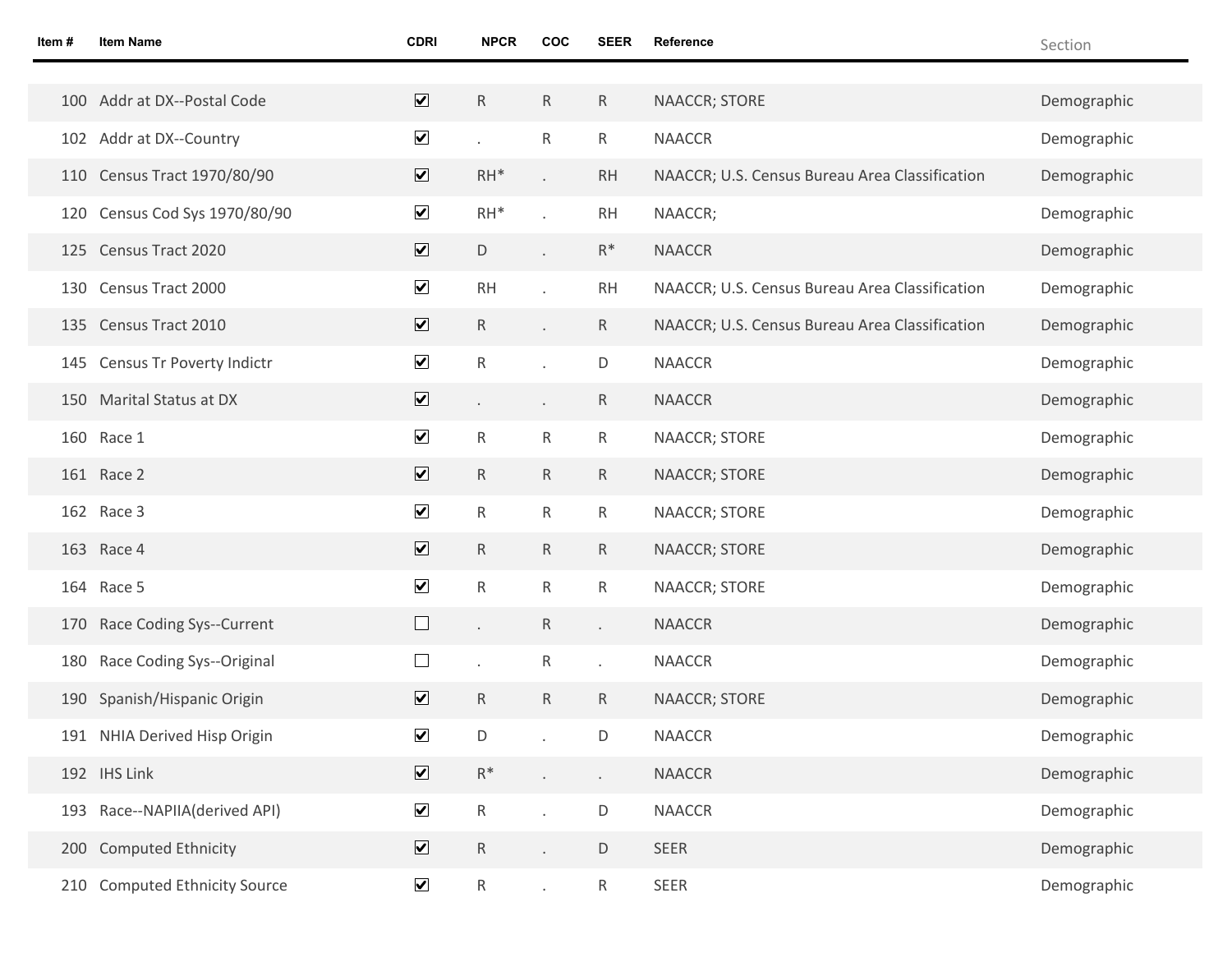| Item #  | <b>Item Name</b>               | <b>CDRI</b>             | <b>NPCR</b>  | <b>COC</b>                  | <b>SEER</b>              | Reference     | Section     |
|---------|--------------------------------|-------------------------|--------------|-----------------------------|--------------------------|---------------|-------------|
|         |                                |                         |              |                             |                          |               |             |
| 220 Sex |                                | $\overline{\mathbf{v}}$ | $\mathsf{R}$ | $\mathsf{R}$                | ${\sf R}$                | NAACCR; STORE | Demographic |
|         | 230 Age at Diagnosis           | $\blacktriangledown$    | $\mathsf{R}$ | $\mathsf{R}$                | ${\sf R}$                | NAACCR; STORE | Demographic |
|         | 240 Date of Birth              | $\overline{\mathbf{v}}$ | $\mathsf{R}$ | $R_{\parallel}$             | $\mathsf R$              | NAACCR; STORE | Demographic |
|         | 241 Date of Birth Flag         | $\blacktriangledown$    | $\mathsf{R}$ | $\mathsf{R}$                | ${\sf R}$                | NAACCR; STORE | Demographic |
|         | 250 Birthplace                 | $\Box$                  | $RH^*$       | $\epsilon$                  | $\epsilon$               | NAACCR; STORE | Demographic |
|         | 252 Birthplace--State          | $\blacktriangledown$    | $R^*$        | $\mathsf{R}$                | ${\sf R}$                | NAACCR; STORE | Demographic |
|         | 254 Birthplace--Country        | $\overline{\mathbf{v}}$ | $R^*$        | $\mathsf{R}$                | $\mathsf{R}$             | NAACCR; STORE | Demographic |
|         | 270 Census Occ Code 1970-2000  | $\Box$                  | $R^*$        |                             | $\mathcal{A}$            | <b>NAACCR</b> | Demographic |
|         | 272 Census Ind Code 2010 CDC   | $\Box$                  | $R^*$        |                             | $\epsilon$               | <b>NAACCR</b> | Demographic |
|         | 280 Census Ind Code 1970-2000  | $\Box$                  | $R^*$        |                             | $\mathcal{L}$            | <b>NAACCR</b> | Demographic |
|         | 282 Census Occ Code 2010 CDC   | $\Box$                  | $R^*$        |                             | $\epsilon$               | <b>NAACCR</b> | Demographic |
|         | 290 Occupation Source          | $\Box$                  | $R^*$        |                             | $\epsilon$               | <b>NAACCR</b> | Demographic |
|         | 300 Industry Source            | $\Box$                  | $R^*$        |                             | $\epsilon$               | <b>NAACCR</b> | Demographic |
|         | 310 Text--Usual Occupation     | $\blacktriangledown$    | $R^*$        |                             | $\cdot$                  | <b>NAACCR</b> | Demographic |
|         | 320 Text--Usual Industry       | $\overline{\mathbf{v}}$ | $R^*$        |                             | $\epsilon$               | <b>NAACCR</b> | Demographic |
|         | 330 Census Occ/Ind Sys 70-00   | $\Box$                  | $R^*$        |                             | $\overline{\phantom{a}}$ | <b>NAACCR</b> | Demographic |
|         | 339 RUCA 2000                  | $\Box$                  | D            |                             | D                        | <b>NAACCR</b> | Demographic |
|         | 341 RUCA 2010                  | $\Box$                  | $\mathsf D$  |                             | $\mathsf D$              | NAACCR        | Demographic |
|         | 345 URIC 2000                  | $\Box$                  | $\mathsf D$  | $\mathbf{L}$                | D                        | <b>NAACCR</b> | Demographic |
|         | 346 URIC 2010                  | $\Box$                  | $\mathsf D$  | $\mathbf{r}$                | D                        | <b>NAACCR</b> | Demographic |
|         | 351 GeoLocationID - 1970/80/90 | $\Box$                  | $\mathsf D$  | $\mathcal{L}^{\mathcal{L}}$ | $\mathsf R$              | <b>NAACCR</b> | Demographic |
|         | 352 GeoLocationID - 2000       | $\Box$                  | $\mathsf D$  |                             | R                        | <b>NAACCR</b> | Demographic |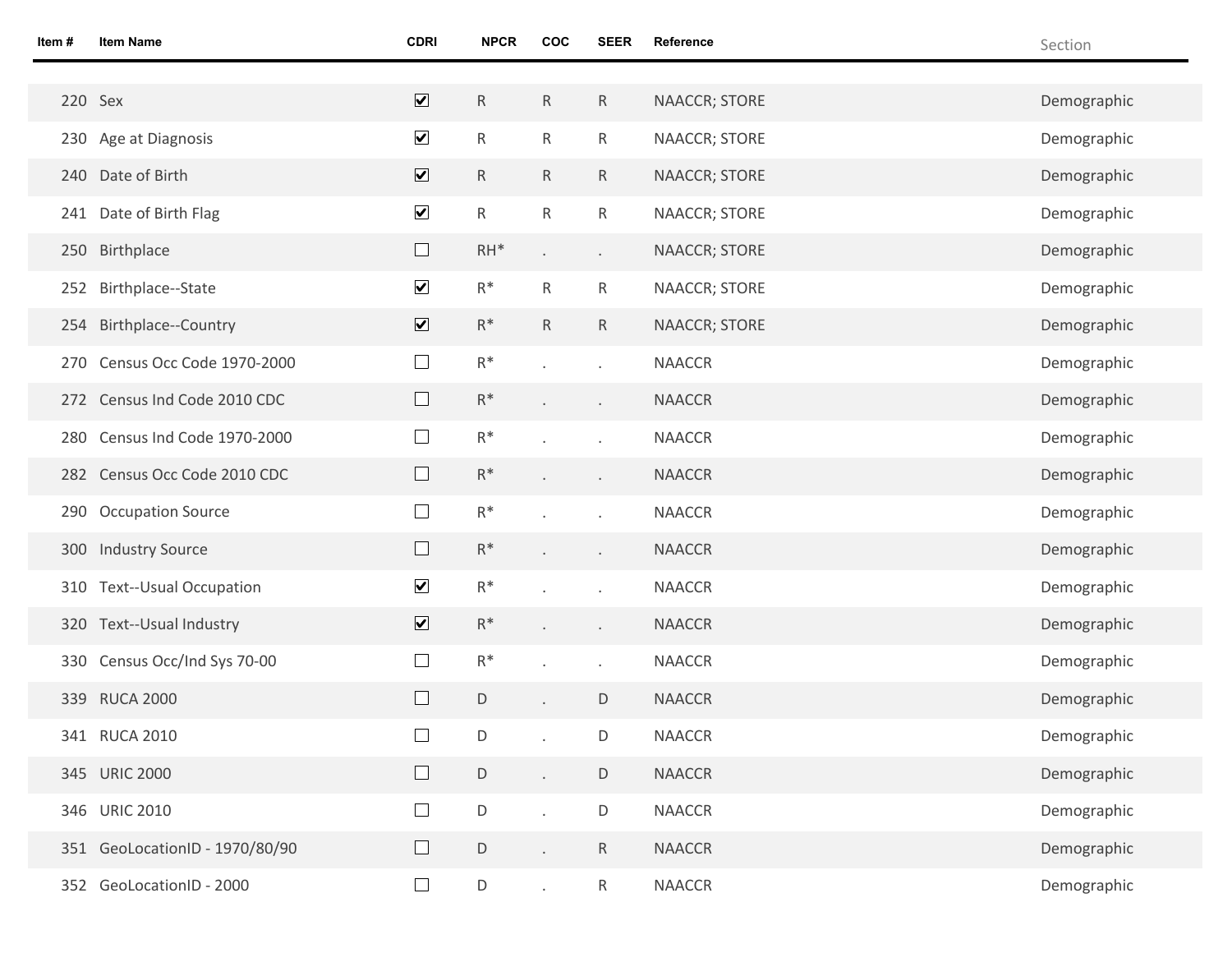| Item# | <b>Item Name</b>                   | <b>CDRI</b>             | <b>NPCR</b>                 | COC                 | <b>SEER</b>              | Reference              | Section                      |
|-------|------------------------------------|-------------------------|-----------------------------|---------------------|--------------------------|------------------------|------------------------------|
|       |                                    |                         |                             |                     |                          |                        |                              |
|       | 353 GeoLocationID - 2010           | $\Box$                  | $\mathsf D$                 |                     | $\mathsf{R}$             | <b>NAACCR</b>          | Demographic                  |
|       | 354 GeoLocationID - 2020           | $\Box$                  | D                           |                     | $\ddot{\phantom{a}}$     | <b>NAACCR</b>          | Demographic                  |
|       | 361 Census Block Group 2020        | $\Box$                  |                             |                     | $\blacksquare$           | Census                 | Demographic                  |
|       | 362 Census Block Group 2000        | $\Box$                  |                             |                     | S                        | <b>NAACCR</b>          | Demographic                  |
|       | 363 Census Block Group 2010        | $\Box$                  |                             | $\epsilon$          | R                        | <b>NAACCR</b>          | Demographic                  |
|       | 364 Census Tr Cert 1970/80/90      | $\Box$                  | $RH^*$                      |                     | <b>RH</b>                | <b>NAACCR</b>          | Demographic                  |
|       | 365 Census Tr Certainty 2000       | $\Box$                  | <b>RH</b>                   |                     | <b>RH</b>                | <b>NAACCR</b>          | Demographic                  |
|       | 366 GIS Coordinate Quality         | $\Box$                  | $R^*$                       |                     | S                        | NAACCR,                | Demographic                  |
|       | 367 Census Tr Certainty 2010       | $\Box$                  | $\mathsf{R}$                |                     | $\mathsf{R}$             | <b>NAACCR</b>          | Demographic                  |
| 368   | Census Block Grp 1970/80/90        | $\Box$                  |                             |                     | S                        | NAACCR; CENSUS         | Demographic                  |
| 369   | <b>Census Tract Certainty 2020</b> | $\Box$                  | D                           |                     | $\overline{\phantom{a}}$ | <b>NAACCR</b>          | Demographic                  |
|       | 370 Reserved 01                    | $\Box$                  |                             |                     |                          |                        | Record ID                    |
|       | 380 Sequence Number--Central       | $\overline{\mathbf{v}}$ | $\mathsf{R}$                |                     | $\mathsf{R}$             | <b>NAACCR</b>          | <b>Cancer Identification</b> |
|       | 390 Date of Diagnosis              | $\blacktriangledown$    | $\mathsf{R}$                | R                   | $\mathsf{R}$             | NAACCR; STORE          | <b>Cancer Identification</b> |
|       | 391 Date of Diagnosis Flag         | $\overline{\mathbf{v}}$ | $\mathsf{R}$                | $\mathcal{L}^{\pm}$ | $\mathsf{R}$             | NAACCR; STORE          | <b>Cancer Identification</b> |
|       | 400 Primary Site                   | $\blacktriangledown$    | $\mathsf{R}$                | $\mathsf{R}$        | $\mathsf{R}$             | NAACCR; STORE; ICD-O-3 | <b>Cancer Identification</b> |
|       | 410 Laterality                     | $\overline{\mathbf{v}}$ | $\mathsf{R}$                | $\mathsf{R}$        | R                        | <b>NAACCR; STORE</b>   | <b>Cancer Identification</b> |
|       | 419 Morph--Type&Behav ICD-O-2      | $\Box$                  |                             |                     |                          | NAACCR; ICD-O-2        | Cancer Identification        |
|       | 420 Histology (92-00) ICD-O-2      | $\Box$                  | <b>RH</b>                   | RH                  | RH                       | NAACCR; ICD-O-2        | <b>Cancer Identification</b> |
| 430   | Behavior (92-00) ICD-O-2           | $\Box$                  | RH                          | <b>RH</b>           | <b>RH</b>                | NAACCR; ICD-O-2        | Cancer Identification        |
|       | 439 Date of Mult Tumors Flag       | $\Box$                  | $\mathcal{L}^{\mathcal{L}}$ | <b>RH</b>           | RH                       | NAACCR; STORE          | Cancer Identification        |
|       | 440 Grade                          | $\blacktriangledown$    | RH                          | RH                  | <b>RH</b>                | NAACCR; STORE; ICD-0-3 | Cancer Identification        |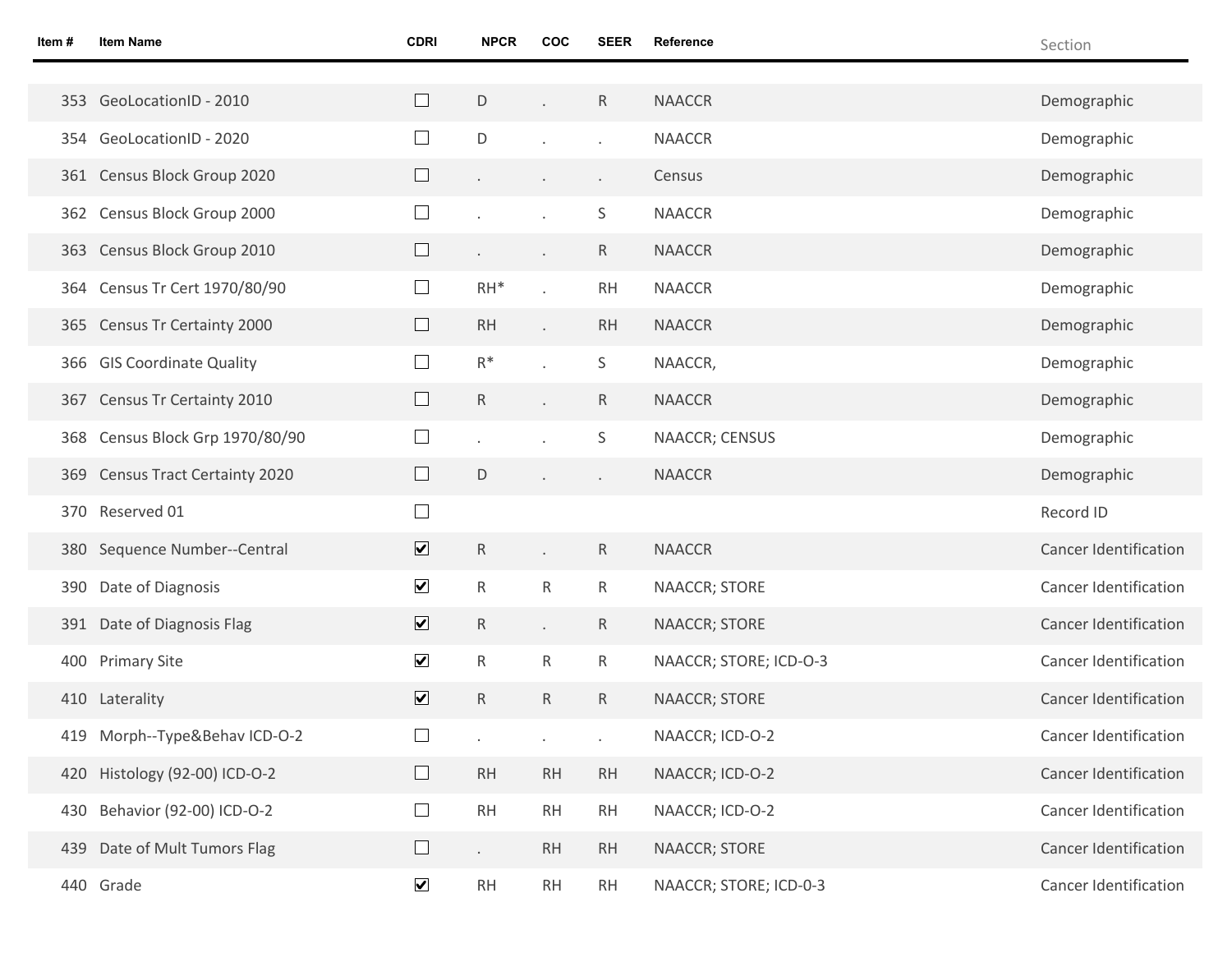| Item # | <b>Item Name</b>               | <b>CDRI</b>             | <b>NPCR</b>  | COC             | <b>SEER</b>          | Reference              | Section                      |
|--------|--------------------------------|-------------------------|--------------|-----------------|----------------------|------------------------|------------------------------|
|        |                                |                         |              |                 |                      |                        |                              |
|        | 441 Grade Path Value           |                         | $RH^*$       | RH              | <b>RH</b>            | <b>NAACCR; STORE</b>   | <b>Cancer Identification</b> |
|        | 442 Ambiguous Terminology DX   | $\Box$                  |              | <b>RH</b>       | <b>RH</b>            | <b>NAACCR; STORE</b>   | <b>Cancer Identification</b> |
| 443    | Date Conclusive DX             |                         |              | RH              | <b>RH</b>            | <b>NAACCR; STORE</b>   | <b>Cancer Identification</b> |
|        | 444 Mult Tum Rpt as One Prim   |                         |              | <b>RH</b>       | <b>RH</b>            | <b>NAACCR; STORE</b>   | <b>Cancer Identification</b> |
| 445    | Date of Mult Tumors            |                         |              | RH              | <b>RH</b>            | <b>NAACCR; STORE</b>   | <b>Cancer Identification</b> |
| 446    | <b>Multiplicity Counter</b>    |                         |              | <b>RH</b>       | <b>RH</b>            | <b>NAACCR; STORE</b>   | <b>Cancer Identification</b> |
|        | 448 Date Conclusive DX Flag    |                         |              | RH              | <b>RH</b>            | <b>NAACCR; STORE</b>   | <b>Cancer Identification</b> |
| 449    | Grade Path System              |                         | $RH^*$       | <b>RH</b>       | <b>RH</b>            | <b>NAACCR</b>          | <b>Cancer Identification</b> |
|        | 450 Site Coding Sys--Current   | $\overline{\mathbf{v}}$ | $\mathsf{R}$ | $\mathsf{R}$    | $\ddot{\phantom{0}}$ | <b>NAACCR</b>          | Cancer Identification        |
|        | 460 Site Coding Sys--Original  | $\Box$                  |              | R               | $\ddot{\phantom{0}}$ | <b>NAACCR</b>          | <b>Cancer Identification</b> |
| 470    | Morph Coding Sys--Current      | $\overline{\mathbf{v}}$ | $\mathsf{R}$ | R               | $\ddot{\phantom{0}}$ | <b>NAACCR</b>          | <b>Cancer Identification</b> |
| 480    | Morph Coding Sys--Originl      | $\Box$                  |              | R               |                      | <b>NAACCR</b>          | <b>Cancer Identification</b> |
| 490    | <b>Diagnostic Confirmation</b> | $\overline{\mathbf{v}}$ | $\mathsf{R}$ | R               | $\mathsf{R}$         | NAACCR; STORE          | <b>Cancer Identification</b> |
| 500    | Type of Reporting Source       | $\blacktriangledown$    | $\mathsf{R}$ |                 | R                    | <b>NAACCR</b>          | <b>Cancer Identification</b> |
|        | 501 Casefinding Source         | $\overline{\mathbf{v}}$ | $R^*$        |                 | $\epsilon$           | <b>NAACCR</b>          | <b>Cancer Identification</b> |
|        | 521 Morph--Type&Behav ICD-O-3  |                         |              |                 | ٠                    | <b>NAACCR</b>          | <b>Cancer Identification</b> |
|        | 522 Histologic Type ICD-O-3    | $\overline{\mathbf{v}}$ | ${\sf R}$    | R               | R                    | NAACCR; STORE; ICD-0-3 | <b>Cancer Identification</b> |
| 523    | <b>Behavior Code ICD-O-3</b>   | $\blacktriangledown$    | R            | R               | R                    | NAACCR; STORE; ICD-0-3 | Cancer Identification        |
|        | 530 Reserved 02                | $\Box$                  |              |                 |                      |                        | Demographic                  |
|        | 540 Reporting Facility         | $\blacktriangledown$    | $\mathsf{R}$ | $\mathsf{R}$    | $\mathsf{R}$         | <b>NAACCR; STORE</b>   | Hospital-Specific            |
|        | 545 NPI--Reporting Facility    | $\overline{\mathbf{v}}$ | $R^*$        | $\mathsf{R}$    | $R^*$                | NAACCR; CMS; STORE     | Hospital-Specific            |
|        | 550 Accession Number--Hosp     | $\blacktriangledown$    |              | $R_{\parallel}$ | $\mathsf{R}$         | NAACCR; STORE          | Hospital-Specific            |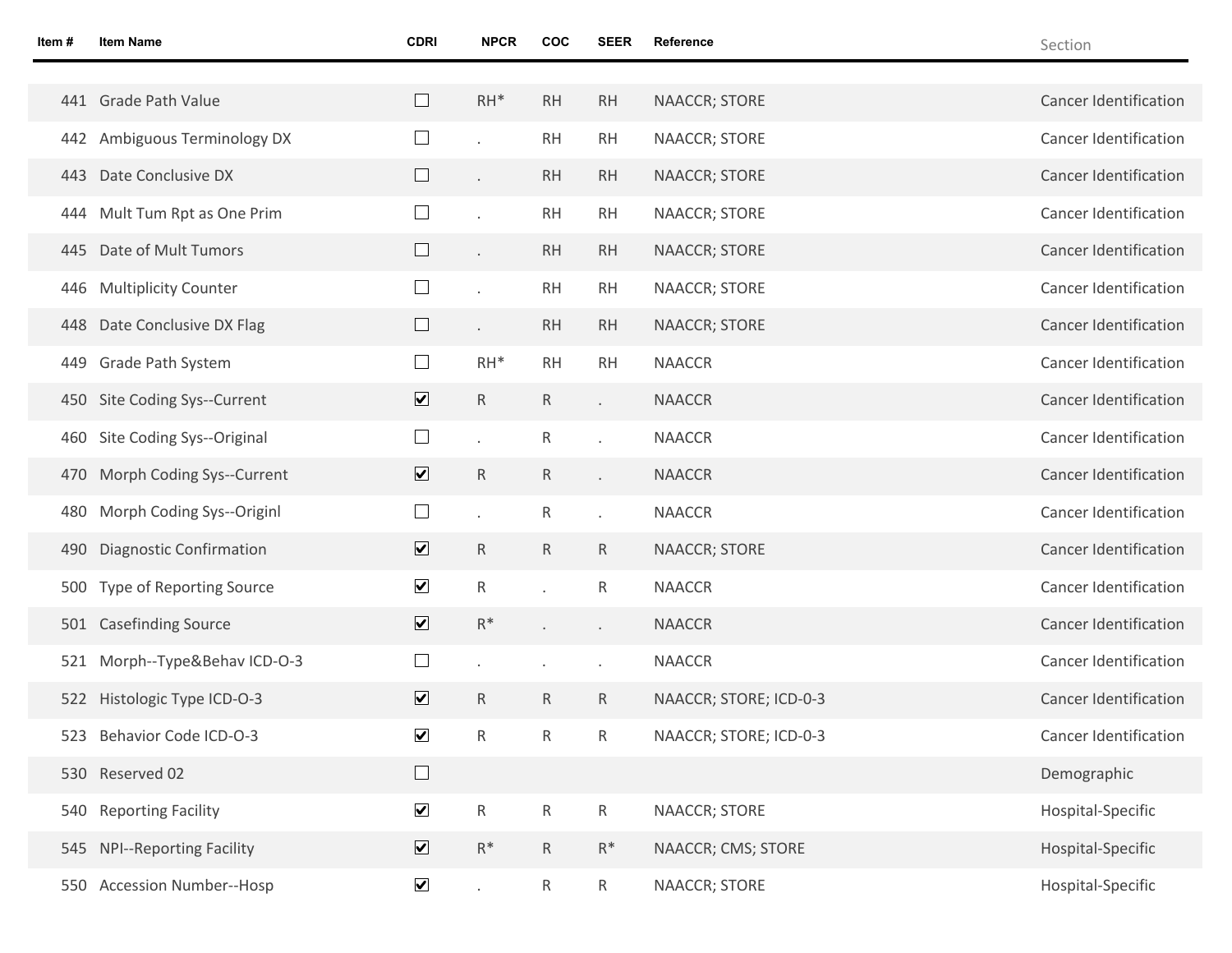| Item# | <b>Item Name</b>                        | <b>CDRI</b>                  | <b>NPCR</b>  | <b>COC</b>   | <b>SEER</b>          | Reference                                    | Section                      |
|-------|-----------------------------------------|------------------------------|--------------|--------------|----------------------|----------------------------------------------|------------------------------|
|       |                                         |                              |              |              |                      |                                              |                              |
|       | 560 Sequence Number--Hospital           | $\overline{\mathbf{v}}$      |              | ${\sf R}$    | $\mathsf{R}$         | NAACCR; FRDS                                 | Hospital-Specific            |
|       | 570 Abstracted By                       | $\blacktriangledown$         |              | $\mathsf R$  | $\mathsf{R}$         | NAACCR; STORE                                | Hospital-Specific            |
|       | 580 Date of 1st Contact                 | $\overline{\mathbf{v}}$      | R            | $\mathsf{R}$ | $\ddot{\phantom{a}}$ | NAACCR; STORE                                | Hospital-Specific            |
|       | 581 Date of 1st Contact Flag            | $\blacktriangledown$         | $\mathsf{R}$ | ${\sf R}$    |                      | <b>NAACCR</b>                                | Hospital-Specific            |
|       | 590 Date of Inpt Adm                    | $\Box$                       |              | $\bullet$    |                      | NAACCR - No-longer supported by CoC Jan 2003 | Hospital-Specific            |
|       | 591 Date of Inpt Adm Flag               | $\Box$                       |              |              |                      | <b>NAACCR</b>                                | Hospital-Specific            |
|       | 600 Date of Inpt Disch                  | $\Box$                       |              | $\cdot$      |                      | NAACCR - No longer supported by CoC Jan 2003 | Hospital-Specific            |
|       | 601 Date of Inpt Disch Flag             | ⊔                            |              |              |                      | <b>NAACCR</b>                                | Hospital-Specific            |
| 605   | <b>Inpatient Status</b>                 | ⊔                            |              | $\bullet$    | $\cdot$              | <b>NAACCR</b>                                | Hospital-Specific            |
|       | 610 Class of Case                       | $\blacktriangledown$         | $\mathsf{R}$ | $\mathsf{R}$ | RC                   | NAACCR,; STORE                               | Hospital-Specific            |
|       | 630 Primary Payer at DX                 | $\overline{\mathbf{v}}$      | $R^*$        | $\mathsf{R}$ | $\mathsf{R}$         | NAACCR; STORE                                | Hospital-Specific            |
|       | 668 RX Hosp--Surg App 2010              | $\blacktriangledown$         |              | $\mathsf R$  |                      | NAACCR; STORE                                | Hospital-Specific            |
|       | 670 RX Hosp--Surg Prim Site             | $\blacktriangledown$         |              | $\mathsf{R}$ | $\mathsf{R}$         | NAACCR; STORE                                | Hospital-Specific            |
|       | 672 RX Hosp--Scope Reg LN Sur           | $\blacktriangledown$         |              | $\mathsf R$  | R                    | NAACCR; STORE                                | Hospital-Specific            |
|       | 674 RX Hosp--Surg Oth Reg/Dis           | $\overline{\mathbf{v}}$      |              | $\mathsf{R}$ | $\mathsf{R}$         | NAACCR; STORE                                | Hospital-Specific            |
|       | 676 RX Hosp--Reg LN Removed             |                              |              | <b>RH</b>    |                      | NAACCR; STORE                                | Hospital-Specific            |
|       | 680 Reserved 03                         | $\Box$                       |              |              |                      |                                              | <b>Cancer Identification</b> |
|       | 682 Date Regional Lymph Node Dissection | $\blacktriangledown$         |              | R            | <b>RC</b>            | <b>NAACCR</b>                                | Stage/Prognostic Fact        |
|       | 683 Date Regional Lymph Node Dissection | $\blacktriangledown$         |              | $\mathsf{R}$ | RC                   | <b>NAACCR</b>                                | Stage/Prognostic Fact        |
|       | 690 RX Hosp--Radiation                  | $\mathcal{L}^{\mathcal{A}}$  |              |              | <b>RH</b>            | <b>NAACCR</b>                                | Hospital-Specific            |
|       | 700 RX Hosp--Chemo                      | $\boxed{\blacktriangledown}$ |              | $\mathsf{R}$ | $R_{\parallel}$      | NAACCR; STORE                                | Hospital-Specific            |
|       | 710 RX Hosp--Hormone                    | $\blacktriangledown$         |              | $\mathsf{R}$ | $R_{\parallel}$      | NAACCR; STORE                                | Hospital-Specific            |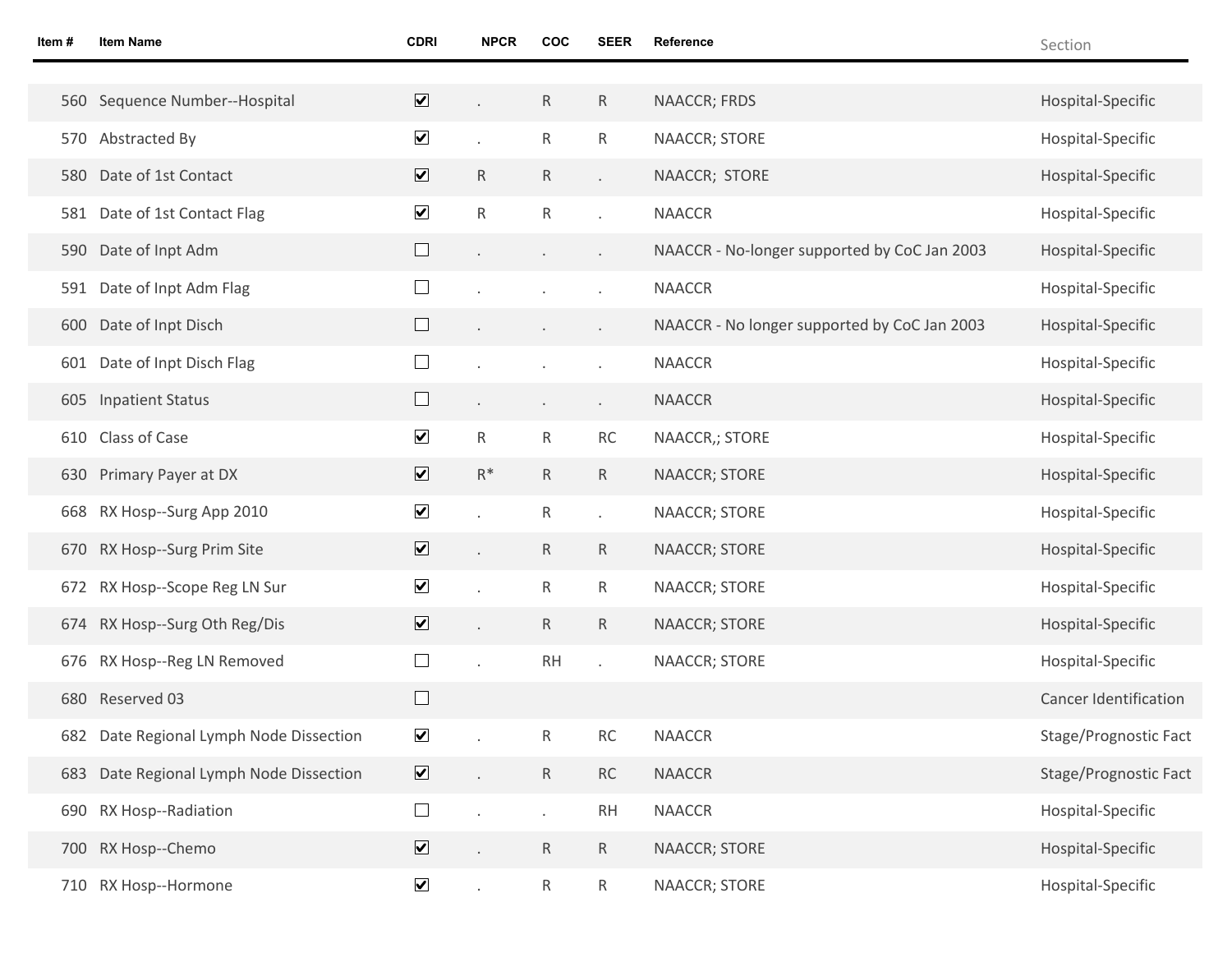| Item# | <b>Item Name</b>               | <b>CDRI</b>                  | <b>NPCR</b>  | <b>COC</b>   | <b>SEER</b>  | Reference                           | Section               |
|-------|--------------------------------|------------------------------|--------------|--------------|--------------|-------------------------------------|-----------------------|
|       |                                |                              |              |              |              |                                     |                       |
|       | 720 RX Hosp--BRM               | $\overline{\mathbf{v}}$      |              | $\mathsf{R}$ | $\mathsf{R}$ | NAACCR; STORE                       | Hospital-Specific     |
|       | 730 RX Hosp--Other             | $\blacktriangledown$         |              | R            | $\mathsf{R}$ | NAACCR; STORE                       | Hospital-Specific     |
|       | 740 RX Hosp--DX/Stg Proc       | $\boxed{\blacktriangledown}$ |              | R            | $\epsilon$   | NAACCR; STORE                       | Hospital-Specific     |
|       | 746 RX Hosp--Surg Site 98-02   | $\Box$                       |              | <b>RH</b>    | RH           | NAACCR; ROADS                       | Hospital-Specific     |
|       | 747 RX Hosp--Scope Reg 98-02   | $\Box$                       |              | RH           | <b>RH</b>    | NAACCR; ROADS                       | Hospital-Specific     |
|       | 748 RX Hosp--Surg Oth 98-02    | $\sqcup$                     |              | RH           | RH           | NAACCR; ROADS                       | Hospital-Specific     |
|       | 750 Reserved 04                | $\Box$                       |              |              |              |                                     | Hospital-Specific     |
|       | 752 Tumor Size Clinical        | $\blacktriangledown$         |              |              | $\mathsf{R}$ | SEER; NAACCR                        | Stage/Prognostic Fact |
|       | 754 Tumor Size Pathologic      | $\boxed{\blacktriangledown}$ |              | $\epsilon$   | $\mathsf{R}$ | <b>SEER; NAACCR</b>                 | Stage/Prognostic Fact |
|       | 756 Tumor Size Summary         | $\blacktriangledown$         | $\mathsf{R}$ | $\mathsf{R}$ | S            | NPCR/CoC; NACCR; STORE              | Stage/Prognostic Fact |
|       | 759 SEER Summary Stage 2000    | $\blacktriangledown$         | RH           | RH           | <b>RH</b>    | NAACCR; Summary Staging Manual 2000 | Stage/Prognostic Fact |
|       | 760 SEER Summary Stage 1977    | $\Box$                       | RH           | RH           |              | NAACCR; Summary Staging Manual 1977 | Stage/Prognostic Fact |
|       | 762 Derived Summary Stage 2018 | $\Box$                       |              | $\epsilon$   | D            | SEER; Not Available; NAACCR         | Stage/Prognostic Fact |
|       | 764 Summary Stage 2018         | $\blacktriangledown$         | R            | $\mathsf R$  | $R^*$        | SEER; Not Available; NAACCR         | Stage/Prognostic Fact |
|       | 772 EOD Primary Tumor          | $\overline{\mathbf{v}}$      |              | $\epsilon$   | $\mathsf{R}$ | <b>SEER; NAACCR</b>                 | Stage/Prognostic Fact |
|       | 774 EOD Regional Nodes         | $\blacktriangledown$         |              |              | $\mathsf{R}$ | <b>SEER; NAACCR</b>                 | Stage/Prognostic Fact |
|       | 776 EOD Mets                   | $\overline{\mathbf{v}}$      |              |              | $\mathsf R$  | <b>SEER; NAACCR</b>                 | Stage/Prognostic Fact |
|       | 779 Extent of Disease 10-Dig   | $\Box$                       |              |              |              | SEER                                | Stage/Prognostic Fact |
|       | 780 EOD--Tumor Size            | $\Box$                       |              | RH           | RH           | SEER                                | Stage/Prognostic Fact |
|       | 785 Derived EOD 2018 T         | $\blacktriangledown$         |              |              | D            | SEER                                | Stage/Prognostic Fact |
|       | 790 EOD--Extension             | $\Box$                       |              | $\epsilon$   | <b>RH</b>    | SEER                                | Stage/Prognostic Fact |
|       | 795 Derived EOD 2018 M         | $\blacktriangledown$         |              |              | D            | SEER                                | Stage/Prognostic Fact |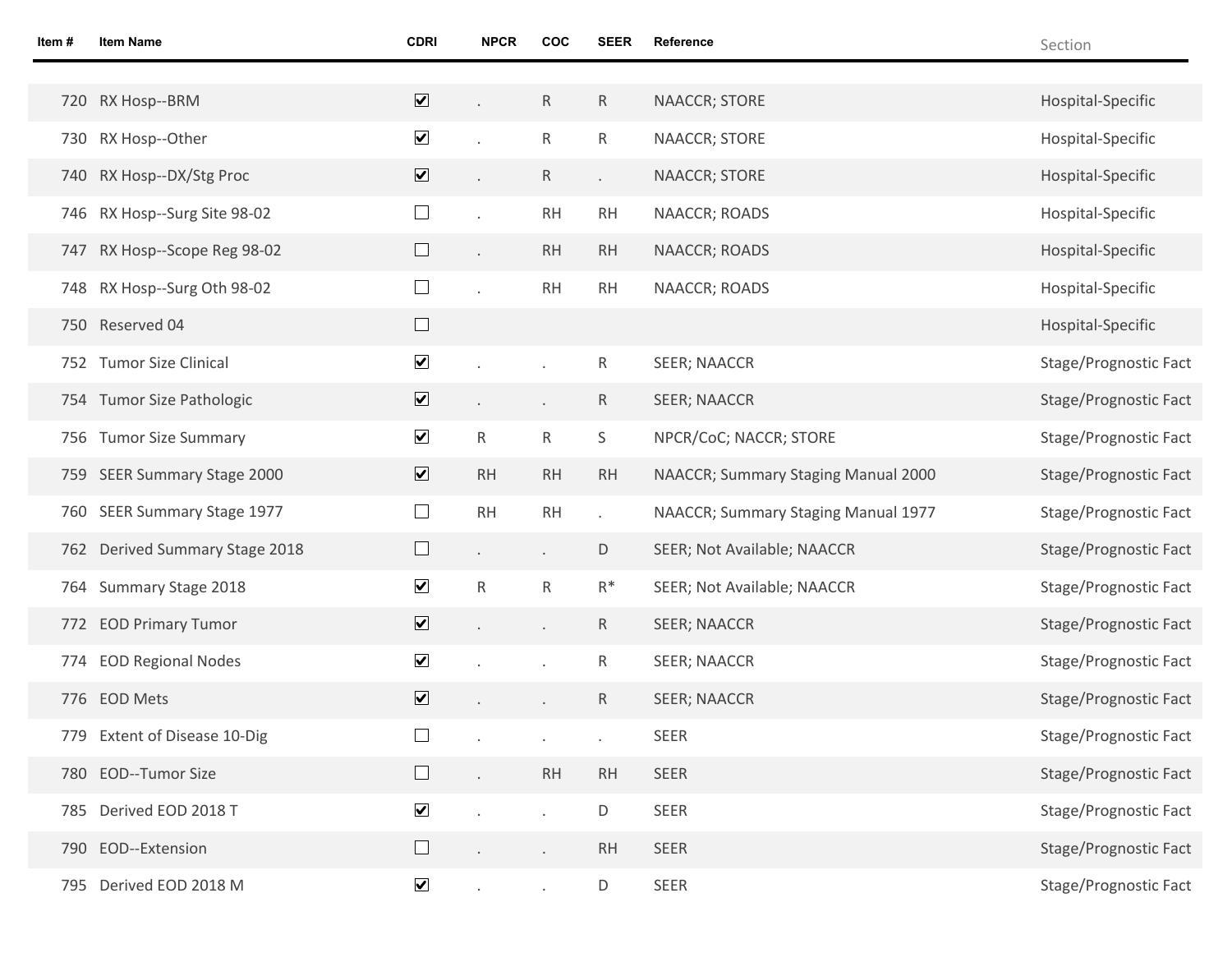| ltem # | <b>Item Name</b>                          | <b>CDRI</b>                  | <b>NPCR</b>  | COC            | <b>SEER</b>    | Reference                                         | Section               |
|--------|-------------------------------------------|------------------------------|--------------|----------------|----------------|---------------------------------------------------|-----------------------|
|        |                                           |                              |              |                |                |                                                   |                       |
|        | 800 EOD--Extension Prost Path             |                              |              | $\blacksquare$ | <b>RH</b>      | <b>SEER</b>                                       | Stage/Prognostic Fact |
| 810    | EOD--Lymph Node Involv                    |                              |              |                | <b>RH</b>      | <b>SEER</b>                                       | Stage/Prognostic Fact |
|        | 815 Derived EOD 2018 N                    | $\overline{\mathbf{v}}$      |              | $\cdot$        | $\mathsf D$    | SEER                                              | Stage/Prognostic Fact |
|        | 818 Derived EOD 2018 Stage Group          | $\blacktriangledown$         |              |                | $\mathsf D$    | SEER                                              | Stage/Prognostic Fact |
|        | 820 Regional Nodes Positive               | $\overline{\mathbf{v}}$      | $\mathsf{R}$ | $\mathsf{R}$   | $\mathsf{R}$   | NAACCR; STORE                                     | Stage/Prognostic Fact |
|        | 830 Regional Nodes Examined               | $\blacktriangledown$         | $\mathsf R$  | $\mathsf R$    | $\mathsf{R}$   | NAACCR; STORE                                     | Stage/Prognostic Fact |
|        | 832 Date of Sentinel Lymph Node Biopsy    | $\blacktriangledown$         |              | <b>RS</b>      | $R^*$          | CoC                                               | Stage/Prognostic Fact |
|        | 833 Date of Sentinel Lymph Node Biopsy Fl | $\blacktriangledown$         |              | <b>RS</b>      | $\mathsf{R}^*$ | CoC                                               | Stage/Prognostic Fact |
|        | 834 Sentinel Lymph Nodes Examined         | $\overline{\mathbf{v}}$      |              | <b>RS</b>      | $R^*$          | CoC                                               | Stage/Prognostic Fact |
| 835    | Sentinel Lymph Nodes Positive             | $\blacktriangledown$         |              | <b>RS</b>      | $\mathsf{R}^*$ | CoC                                               | Stage/Prognostic Fact |
|        | 840 EOD--Old 13 Digit                     |                              |              | $\epsilon$     | <b>RH</b>      | SEER                                              | Stage/Prognostic Fact |
|        | 850 EOD--Old 2 Digit                      |                              |              |                | <b>RH</b>      | SEER                                              | Stage/Prognostic Fact |
|        | 860 EOD--Old 4 Digit                      |                              |              |                | <b>RH</b>      | SEER                                              | Stage/Prognostic Fact |
|        | 870 Coding System for EOD                 |                              |              |                | <b>RH</b>      | SEER                                              | Stage/Prognostic Fact |
|        | 880 TNM Path T                            | $\overline{\mathbf{v}}$      | <b>RH</b>    | RH             | RH             | NAACCR; STORE; AJCC Cancer Staging Manual 7th Ed. | Stage/Prognostic Fact |
|        | 890 TNM Path N                            | $\blacktriangledown$         | <b>RH</b>    | <b>RH</b>      | <b>RH</b>      | NAACCR; STORE; AJCC Cancer Staging Manual 7th Ed. | Stage/Prognostic Fact |
|        | 900 TNM Path M                            | $\overline{\mathbf{v}}$      | <b>RH</b>    | <b>RH</b>      | <b>RH</b>      | NAACCR; STORE; AJCC Cancer Staging Manual 7th Ed. | Stage/Prognostic Fact |
|        | 910 TNM Path Stage Group                  | $\blacktriangledown$         | RH           | RH             | $RH^*$         | NAACCR; STORE; AJCC Cancer Staging Manual 7th Ed. | Stage/Prognostic Fact |
|        | 920 TNM Path Descriptor                   | $\blacktriangledown$         | RH           | RH             | <b>RH</b>      | NAACCR; STORE; AJCC Cancer Staging Manual 7th Ed. | Stage/Prognostic Fact |
|        | 930 TNM Path Staged By                    | $\blacktriangledown$         |              | RH             | <b>RH</b>      | <b>NAACCR; STORE</b>                              | Stage/Prognostic Fact |
|        | 940 TNM Clin T                            | $\boxed{\blacktriangledown}$ | <b>RH</b>    | RH             | <b>RH</b>      | NAACCR; STORE; AJCC Cancer Staging Manual 7th Ed. | Stage/Prognostic Fact |
|        | 950 TNM Clin N                            | $\blacktriangledown$         | RH           | RH             | <b>RH</b>      | NAACCR; STORE; AJCC Cancer Staging Manual 7th Ed. | Stage/Prognostic Fact |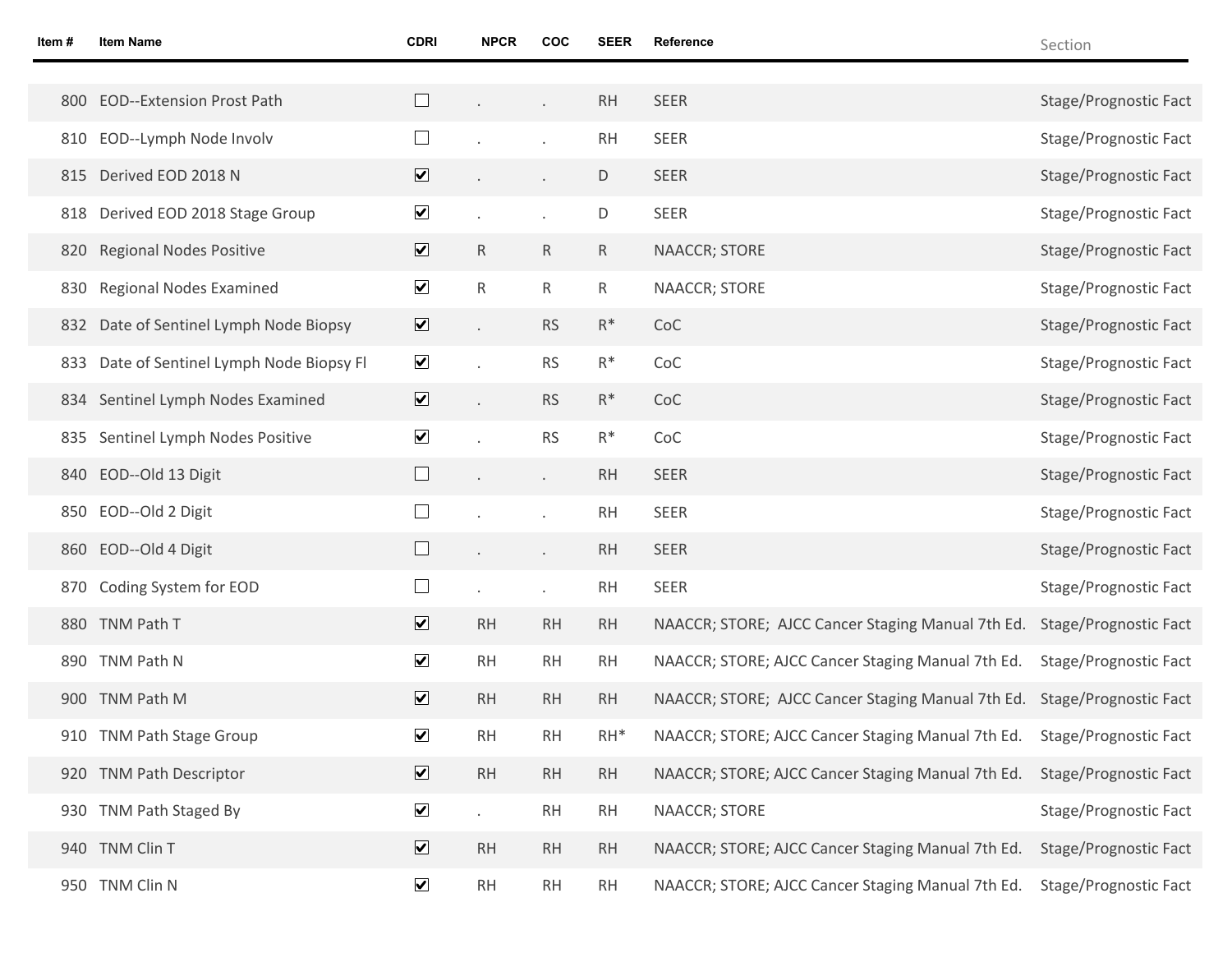| Item # | <b>Item Name</b>                       | <b>CDRI</b>                  | <b>NPCR</b> | COC             | SEER      | Reference                                         | Section               |
|--------|----------------------------------------|------------------------------|-------------|-----------------|-----------|---------------------------------------------------|-----------------------|
|        |                                        |                              |             |                 |           |                                                   |                       |
|        | 960 TNM Clin M                         | $\overline{\mathbf{v}}$      | RH          | RH              | RH        | NAACCR; STORE; AJCC Cancer Staging Manual 7th Ed. | Stage/Prognostic Fact |
|        | 970 TNM Clin Stage Group               | $\overline{\mathbf{v}}$      | RH          | RH              | $RH^*$    | NAACCR; STORE; AJCC Cancer Staging Manual 7th Ed. | Stage/Prognostic Fact |
|        | 980 TNM Clin Descriptor                | $\overline{\mathbf{v}}$      | <b>RH</b>   | RH              | RH        | NAACCR; STORE; AJCC Cancer Staging Manual 7th Ed. | Stage/Prognostic Fact |
|        | 990 TNM Clin Staged By                 | $\blacktriangledown$         |             | RH              | <b>RH</b> | NAACCR; STORE                                     | Stage/Prognostic Fact |
|        | 995 AJCC ID                            | $\overline{\mathbf{v}}$      | D           | D               | <b>RC</b> | <b>NAACCR</b>                                     | Stage/Prognostic Fact |
|        | 1001 AJCC TNM Clin T                   | $\blacktriangledown$         |             | $\mathsf{R}$    | RC        | <b>AJCC</b>                                       | Stage/Prognostic Fact |
|        | 1002 AJCC TNM Clin N                   | $\blacktriangledown$         |             | $R_{\parallel}$ | <b>RC</b> | <b>AJCC</b>                                       | Stage/Prognostic Fact |
|        | 1003 AJCC TNM Clin M                   | $\blacktriangledown$         |             | $\mathsf{R}$    | RC        | <b>AJCC</b>                                       | Stage/Prognostic Fact |
|        | 1004 AJCC TNM Clin Stage Group         | $\boxed{\blacktriangledown}$ |             | $R_{\parallel}$ | <b>RC</b> | <b>AJCC</b>                                       | Stage/Prognostic Fact |
|        | 1011 AJCC TNM Path T                   | $\blacktriangledown$         |             | $\mathsf{R}$    | <b>RC</b> | <b>AJCC</b>                                       | Stage/Prognostic Fact |
|        | 1012 AJCC TNM Path N                   | $\blacktriangledown$         |             | $R_{\parallel}$ | <b>RC</b> | <b>AJCC</b>                                       | Stage/Prognostic Fact |
|        | 1013 AJCC TNM Path M                   | $\blacktriangledown$         |             | $\mathsf{R}$    | RC        | <b>AJCC</b>                                       | Stage/Prognostic Fact |
|        | 1014 AJCC TNM Path Stage Group         | $\overline{\mathbf{v}}$      |             | $R_{\parallel}$ | <b>RC</b> | <b>AJCC</b>                                       | Stage/Prognostic Fact |
|        | 1021 AJCC TNM Post Therapy T           | $\blacktriangledown$         |             | $\mathsf{R}$    | RC        | <b>AJCC</b>                                       | Stage/Prognostic Fact |
|        | 1022 AJCC TNM Post Therapy N           | $\triangledown$              |             | $R_{\parallel}$ | <b>RC</b> | <b>AJCC</b>                                       | Stage/Prognostic Fact |
|        | 1023 AJCC TNM Post Therapy M           | $\blacktriangledown$         |             | R               | RC        | <b>AJCC</b>                                       | Stage/Prognostic Fact |
|        | 1024 AJCC TNM Post Therapy Stage Group | $\triangledown$              |             | $\mathsf{R}$    | <b>RC</b> | <b>AJCC</b>                                       | Stage/Prognostic Fact |
|        | 1030 AJCC TNM Clin T Suffix            |                              |             |                 |           | Retired - V11 Jan 2006                            | Not Known             |
|        | 1031 AJCC TNM Clin T Suffix            | $\blacktriangledown$         |             | $R_{\parallel}$ | <b>RC</b> | <b>AJCC</b>                                       | Stage/Prognostic Fact |
|        | 1032 AJCC TNM Path T Suffix            | $\blacktriangledown$         |             | $R_{\parallel}$ | RC        | <b>AJCC</b>                                       | Stage/Prognostic Fact |
|        | 1033 AJCC TNM Post Therapy T Suffix    | $\overline{\mathbf{v}}$      |             | R               | <b>RC</b> | <b>AJCC</b>                                       | Stage/Prognostic Fact |
|        | 1034 AJCC TNM Clin N Suffix            | $\blacktriangledown$         | $\epsilon$  | $\mathsf{R}$    | <b>RC</b> | <b>AJCC</b>                                       | Stage/Prognostic Fact |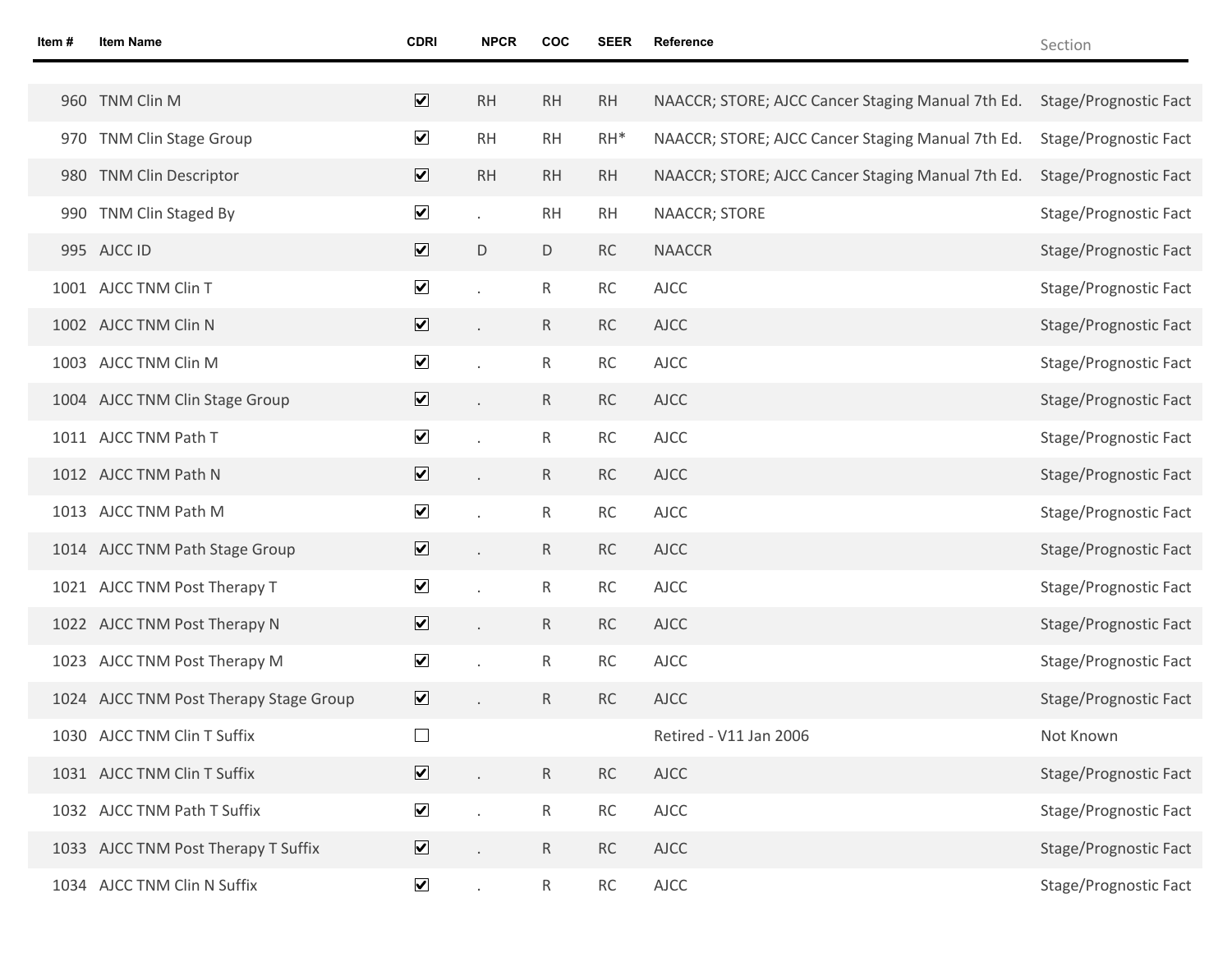| Item# | <b>Item Name</b>                    | <b>CDRI</b>                     | <b>NPCR</b>  | COC             | SEER                 | Reference                                        | Section                    |
|-------|-------------------------------------|---------------------------------|--------------|-----------------|----------------------|--------------------------------------------------|----------------------------|
|       |                                     |                                 |              |                 |                      |                                                  |                            |
|       | 1035 AJCC TNM Path N Suffix         | $\overline{\mathbf{v}}$         |              | $R_{\parallel}$ | RC                   | <b>AJCC</b>                                      | Stage/Prognostic Fact      |
|       | 1036 AJCC TNM Post Therapy N Suffix | $\blacktriangledown$            |              | $R_{\parallel}$ | RC                   | <b>AJCC</b>                                      | Stage/Prognostic Fact      |
|       | 1060 TNM Edition Number             | $\overline{\blacktriangledown}$ | <b>RH</b>    | $R_{\parallel}$ | <b>RH</b>            | NAACCR; STORE                                    | Stage/Prognostic Fact      |
|       | 1112 Mets at DX-Bone                | $\blacktriangledown$            |              | $\mathsf{R}$    | R                    | SEER; NAACCR; STORE                              | Stage/Prognostic Fact      |
|       | 1113 Mets at DX-Brain               | $\overline{\mathbf{v}}$         |              | $R_{\parallel}$ | $\mathsf{R}$         | SEER; NAACCR; STORE                              | Stage/Prognostic Fact      |
|       | 1114 Mets at Dx-Distant LN          | $\blacktriangledown$            |              | R               | R                    | SEER; NAACCR; STORE                              | Stage/Prognostic Fact      |
|       | 1115 Mets at DX-Liver               | $\overline{\mathbf{v}}$         |              | $R_{\parallel}$ | $\mathsf{R}$         | SEER; NAACCR; STORE                              | Stage/Prognostic Fact      |
|       | 1116 Mets at DX-Lung                | $\blacktriangledown$            |              | R               | R                    | SEER; NAACCR; STORE                              | Stage/Prognostic Fact      |
|       | 1117 Mets at DX-Other               | $\overline{\mathbf{v}}$         |              | $\mathsf{R}$    | $\mathsf{R}$         | <b>SEER; NAACCR; STORE</b>                       | Stage/Prognostic Fact      |
|       | 1120 Pediatric Stage                |                                 |              |                 |                      | NAACCR - No longer supported by CoC Jan 2003     | Stage/Prognostic Fact      |
|       | 1130 Pediatric Staging System       |                                 |              |                 | $\ddot{\phantom{0}}$ | NAACCR - No longer supported by CoC Jan 2003     | Stage/Prognostic Fact      |
|       | 1140 Pediatric Staged By            |                                 |              |                 | ò.                   | NAACCR - No longer supported by CoC Jan 2003     | Stage/Prognostic Fact      |
|       | 1150 Tumor Marker 1                 |                                 |              | <b>RH</b>       | <b>RH</b>            | NAACCR; SEER - No longer required or recommended | Stage/Prognostic Fact      |
|       | 1160 Tumor Marker 2                 |                                 |              | <b>RH</b>       | <b>RH</b>            | NAACCR; SEER - No longer required or recommended | Stage/Prognostic Fact      |
|       | 1170 Tumor Marker 3                 |                                 | $\Box$       | <b>RH</b>       | <b>RH</b>            | NAACCR; SEER - No longer required or recommended | Stage/Prognostic Fact      |
|       | 1180 Reserved 05                    | $\Box$                          |              |                 |                      |                                                  | Stage/Prognostic Fact      |
|       | 1182 Lymphovascular Invasion        | $\overline{\mathbf{v}}$         | $R^*$        | R               | <b>RS</b>            | <b>NAACCR; STORE</b>                             | Stage/Prognostic Fact      |
|       | 1190 Reserved 06                    |                                 |              |                 |                      |                                                  | Treatment-1st Cours        |
|       | 1200 RX Date Surgery                | $\overline{\mathbf{v}}$         | $\mathsf{R}$ | $R_{\parallel}$ | RC                   | NAACCR; STORE                                    | <b>Treatment-1st Cours</b> |
|       | 1201 RX Date Surgery Flag           | $\blacktriangledown$            | $\mathsf{R}$ | $R_{\parallel}$ | RC                   | <b>NAACCR; STORE</b>                             | <b>Treatment-1st Cours</b> |
|       | 1210 RX Date Radiation              | $\overline{\mathbf{v}}$         | $\mathsf{R}$ | $R_{\parallel}$ | <b>RC</b>            | NAACCR; STORE                                    | <b>Treatment-1st Cours</b> |
|       | 1211 RX Date Radiation Flag         | $\blacktriangledown$            | $\mathsf{R}$ | $R_{\parallel}$ | RC                   | NAACCR; STORE                                    | <b>Treatment-1st Cours</b> |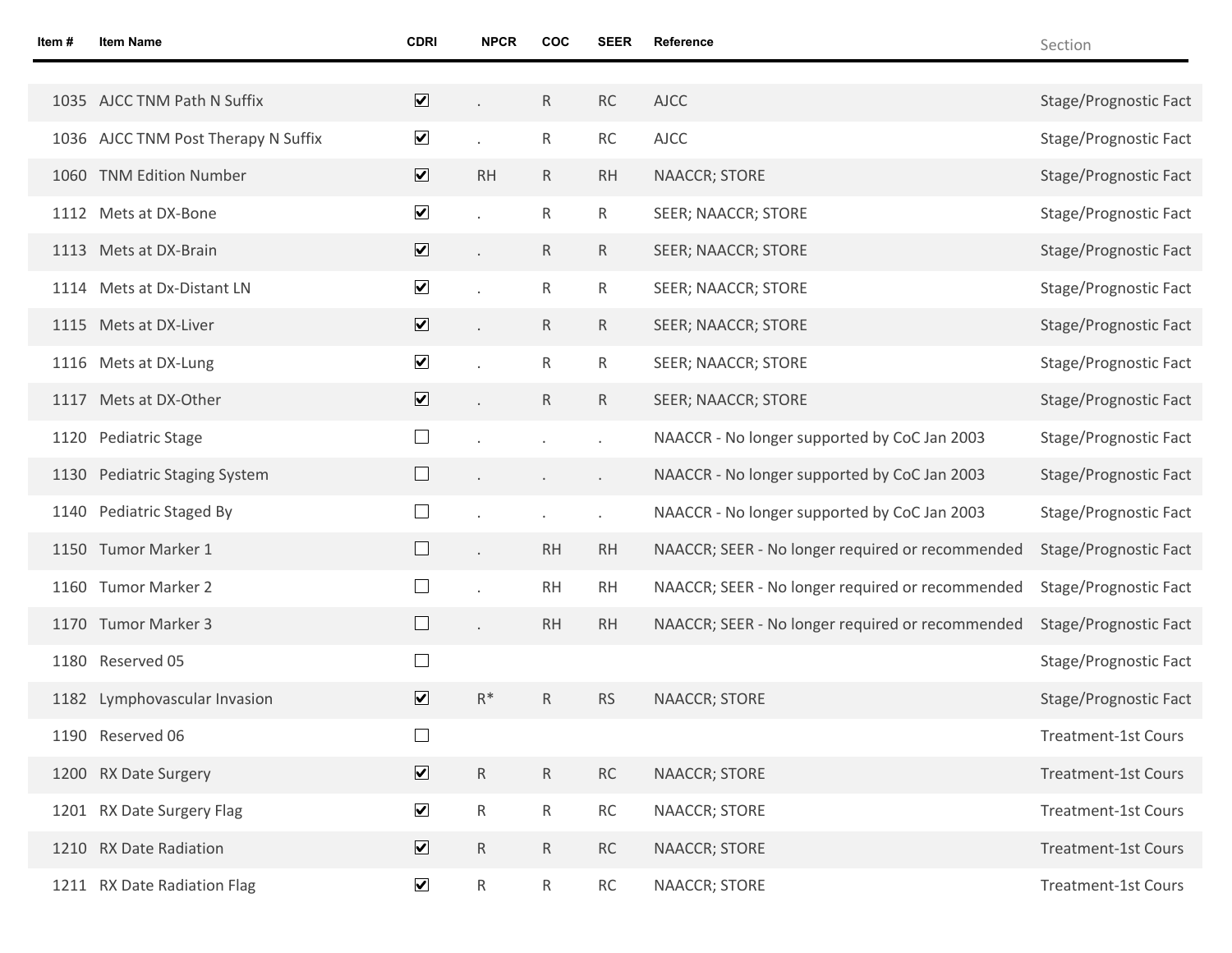| Item # | <b>Item Name</b>               | <b>CDRI</b>             | <b>NPCR</b>  | COC          | <b>SEER</b>         | Reference                                    | Section                    |
|--------|--------------------------------|-------------------------|--------------|--------------|---------------------|----------------------------------------------|----------------------------|
|        |                                |                         |              |              |                     |                                              |                            |
|        | 1220 RX Date Chemo             | $\overline{\mathbf{v}}$ | $\mathsf{R}$ | R            | RC                  | NAACCR; STORE                                | <b>Treatment-1st Cours</b> |
|        | 1221 RX Date Chemo Flag        | $\blacktriangledown$    | $\mathsf{R}$ | R            | RC                  | NAACCR; STORE                                | <b>Treatment-1st Cours</b> |
|        | 1230 RX Date Hormone           | $\overline{\textbf{v}}$ | ${\sf R}$    | R            | RC                  | NAACCR; STORE                                | <b>Treatment-1st Cours</b> |
|        | 1231 RX Date Hormone Flag      | $\blacktriangledown$    | $\mathsf{R}$ | R            | RC                  | NAACCR; STORE                                | <b>Treatment-1st Cours</b> |
|        | 1240 RX Date BRM               | $\overline{\mathbf{v}}$ | $\mathsf{R}$ | R            | RC                  | NAACCR; STORE                                | <b>Treatment-1st Cours</b> |
|        | 1241 RX Date BRM Flag          | $\blacktriangledown$    | $\mathsf{R}$ | R            | RC                  | NAACCR; STORE                                | <b>Treatment-1st Cours</b> |
|        | 1250 RX Date Other             | $\overline{\mathbf{v}}$ | $\mathsf{R}$ | R            | RC                  | NAACCR; STORE                                | <b>Treatment-1st Cours</b> |
|        | 1251 RX Date Other Flag        | $\blacktriangledown$    | $\mathsf{R}$ | R            | <b>RC</b>           | NAACCR; STORE                                | <b>Treatment-1st Cours</b> |
|        | 1260 Date Initial RX SEER      | $\overline{\mathbf{v}}$ | R#           | $\sim$       | $\mathsf{R}$        | NAACCR; SEER                                 | <b>Treatment-1st Cours</b> |
|        | 1261 Date Initial RX SEER Flag | $\blacktriangledown$    | R#           |              | $\mathsf{R}$        | <b>NAACCR</b>                                | <b>Treatment-1st Cours</b> |
|        | 1270 Date 1st Crs RX CoC       | $\blacktriangledown$    | R#           | $\mathsf{R}$ | $\mathcal{L}^{\pm}$ | NAACCR; STORE                                | <b>Treatment-1st Cours</b> |
|        | 1271 Date 1st Crs RX CoC Flag  | $\blacktriangledown$    | R#           | $\mathsf{R}$ | ¥.                  | <b>NAACCR</b>                                | <b>Treatment-1st Cours</b> |
|        | 1280 RX Date DX/Stg Proc       | $\overline{\mathbf{v}}$ |              | $\mathsf{R}$ | k.                  | NAACCR; STORE                                | <b>Treatment-1st Cours</b> |
|        | 1281 RX Date DX/Stg Proc Flag  | $\blacktriangledown$    |              | $\mathsf{R}$ | ¥.                  | NAACCR; STORE                                | <b>Treatment-1st Cours</b> |
|        | 1285 RX Summ--Treatment Status | $\overline{\mathbf{v}}$ | R#           | $\mathsf{R}$ | $\mathsf{R}$        | NAACCR; STORE                                | <b>Treatment-1st Cours</b> |
|        | 1290 RX Summ--Surg Prim Site   | $\blacktriangledown$    | $\mathsf{R}$ | $\mathsf{R}$ | $\mathsf{R}$        | NAACCR; STORE - Appendix B                   | <b>Treatment-1st Cours</b> |
|        | 1292 RX Summ--Scope Reg LN Sur | $\overline{\mathbf{v}}$ | $\mathsf{R}$ | $\mathsf{R}$ | $\mathsf{R}$        | NAACCR; STORE                                | <b>Treatment-1st Cours</b> |
|        | 1294 RX Summ--Surg Oth Reg/Dis | $\blacktriangledown$    | $\mathsf{R}$ | $\mathsf{R}$ | $\mathsf{R}$        | NAACCR; STORE                                | <b>Treatment-1st Cours</b> |
|        | 1296 RX Summ--Reg LN Examined  | $\Box$                  | $\epsilon$   | RH           | RH                  | NAACCR - No longer supported by CoC Jan 2003 | <b>Treatment-1st Cours</b> |
|        | 1300 Reserved 07               | $\Box$                  |              |              |                     |                                              | Treatment-Subseque         |
|        | 1310 RX Summ--Surgical Approch | $\Box$                  |              | <b>RH</b>    |                     | NAACCR - No longer supported by CoC Jan 2003 | <b>Treatment-1st Cours</b> |
|        | 1320 RX Summ--Surgical Margins | $\blacktriangledown$    |              | $\mathsf{R}$ | $\mathsf{R}^*$      | NAACCR; STORE                                | <b>Treatment-1st Cours</b> |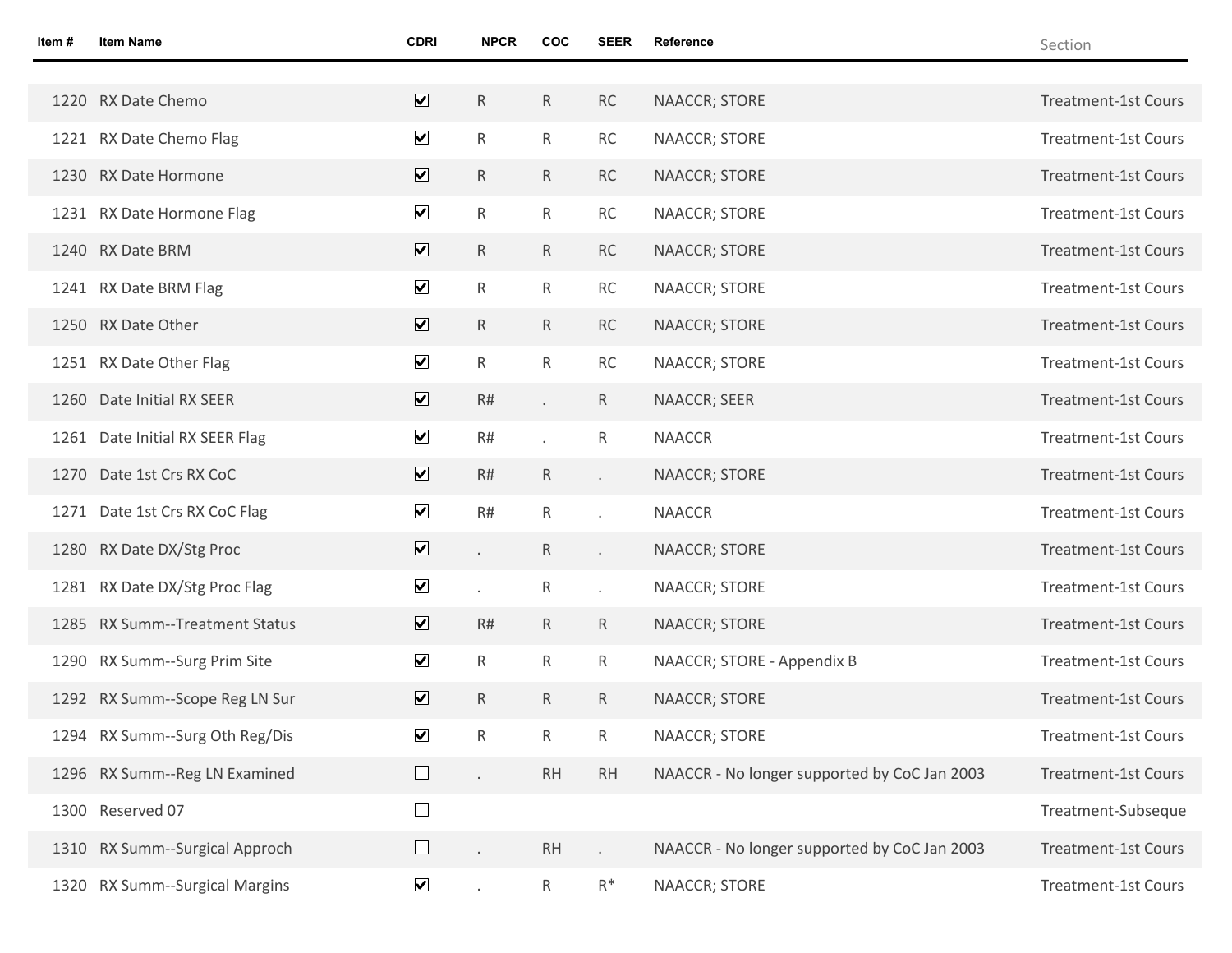| Item# | <b>Item Name</b>                           | <b>CDRI</b>                  | <b>NPCR</b>  | <b>COC</b>      | <b>SEER</b>          | Reference                                      | Section                    |
|-------|--------------------------------------------|------------------------------|--------------|-----------------|----------------------|------------------------------------------------|----------------------------|
|       |                                            |                              |              |                 |                      |                                                |                            |
|       | 1330 RX Summ--Reconstruct 1st              | $\Box$                       |              | <b>RH</b>       | <b>RH</b>            | NAACCR - No longer supported by CoC Jan 2003   | <b>Treatment-1st Cours</b> |
|       | 1340 Reason for No Surgery                 | $\blacktriangledown$         | $\mathsf{R}$ | $\mathsf{R}$    | $\mathsf{R}$         | NAACCR; STORE                                  | <b>Treatment-1st Cours</b> |
|       | 1350 RX Summ--DX/Stg Proc                  | $\boxed{\blacktriangledown}$ |              | $\mathsf{R}$    | ä,                   | NAACCR; STORE                                  | <b>Treatment-1st Cours</b> |
|       | 1360 RX Summ--Radiation                    | $\blacktriangledown$         | <b>RH</b>    |                 | <b>RH</b>            | <b>NAACCR</b>                                  | <b>Treatment-1st Cours</b> |
|       | 1370 RX Summ--Rad to CNS                   | $\Box$                       |              | $\epsilon$      | <b>RH</b>            | NAACCR - No longer collected by CoC 1996 cases | <b>Treatment-1st Cours</b> |
|       | 1380 RX Summ--Surg/Rad Seq                 | $\blacktriangledown$         | $\mathsf{R}$ | $\mathsf{R}$    | $\mathsf{R}$         | NAACCR; STORE                                  | <b>Treatment-1st Cours</b> |
|       | 1390 RX Summ--Chemo                        | $\overline{\mathbf{v}}$      | $\mathsf{R}$ | $\mathsf{R}$    | $\mathsf{R}$         | NAACCR; STORE                                  | <b>Treatment-1st Cours</b> |
|       | 1400 RX Summ--Hormone                      | $\blacktriangledown$         | $\mathsf{R}$ | $\mathsf{R}$    | $\mathsf{R}$         | NAACCR; STORE                                  | <b>Treatment-1st Cours</b> |
|       | 1410 RX Summ--BRM                          | $\overline{\mathbf{v}}$      | $\mathsf{R}$ | $\mathsf{R}$    | $\mathsf{R}$         | NAACCR; STORE                                  | <b>Treatment-1st Cours</b> |
|       | 1420 RX Summ--Other                        | $\blacktriangledown$         | $\mathsf{R}$ | $\mathsf{R}$    | $\mathsf{R}$         | <b>NAACCR; STORE</b>                           | <b>Treatment-1st Cours</b> |
|       | 1430 Reason for No Radiation               | $\overline{\mathbf{v}}$      | $\mathsf{R}$ | $\mathsf{R}$    | $\mathsf{R}$         | <b>NAACCR; STORE</b>                           | <b>Treatment-1st Cours</b> |
|       | 1460 RX Coding System--Current             | $\blacktriangledown$         | $\mathsf{R}$ | $\mathsf{R}$    | $\ddot{\phantom{0}}$ | <b>NAACCR</b>                                  | <b>Treatment-1st Cours</b> |
|       | 1501 Phase I Dose per Fraction             | $\overline{\mathbf{v}}$      |              | R               | $R^*$                | CoC                                            | <b>Treatment-1st Cours</b> |
|       | 1502 Phase I Radiation External Beam Plann | $\blacktriangledown$         |              | $\mathsf{R}$    | <b>RC</b>            | CoC                                            | <b>Treatment-1st Cours</b> |
|       | 1503 Phase I Number of Fractions           | $\triangledown$              |              | R               | $R^*$                | CoC                                            | <b>Treatment-1st Cours</b> |
|       | 1504 Phase I Radiation Primary Treatment   | $\blacktriangledown$         |              | $\mathsf{R}$    | $R^*$                | CoC                                            | <b>Treatment-1st Cours</b> |
|       | 1505 Phase I Radiation to Draining Lymph N | $\overline{\mathbf{v}}$      |              | R               | $R^*$                | CoC                                            | <b>Treatment-1st Cours</b> |
|       | 1506 Phase I Radiation Treatment Modality  | $\blacktriangledown$         | R            | R               | $\mathsf{R}$         | CoC                                            | Treatment-1st Cours        |
|       | 1507 Phase I Total Dose                    | $\triangledown$              |              | $\mathsf{R}$    | $\mathsf{R}^*$       | CoC                                            | <b>Treatment-1st Cours</b> |
|       | 1510 Rad--Regional Dose: cGy               | $\Box$                       |              |                 | ä,                   | NAACCR; STORE                                  | <b>Treatment-1st Cours</b> |
|       | 1511 Phase II Dose per Fraction            | $\triangledown$              |              | $R_{\parallel}$ | $R^*$                | CoC                                            | <b>Treatment-1st Cours</b> |
|       | 1512 Phase II Radiation External Beam Plan | $\blacktriangledown$         | $\epsilon$   | $\mathsf{R}$    | RC                   | CoC                                            | <b>Treatment-1st Cours</b> |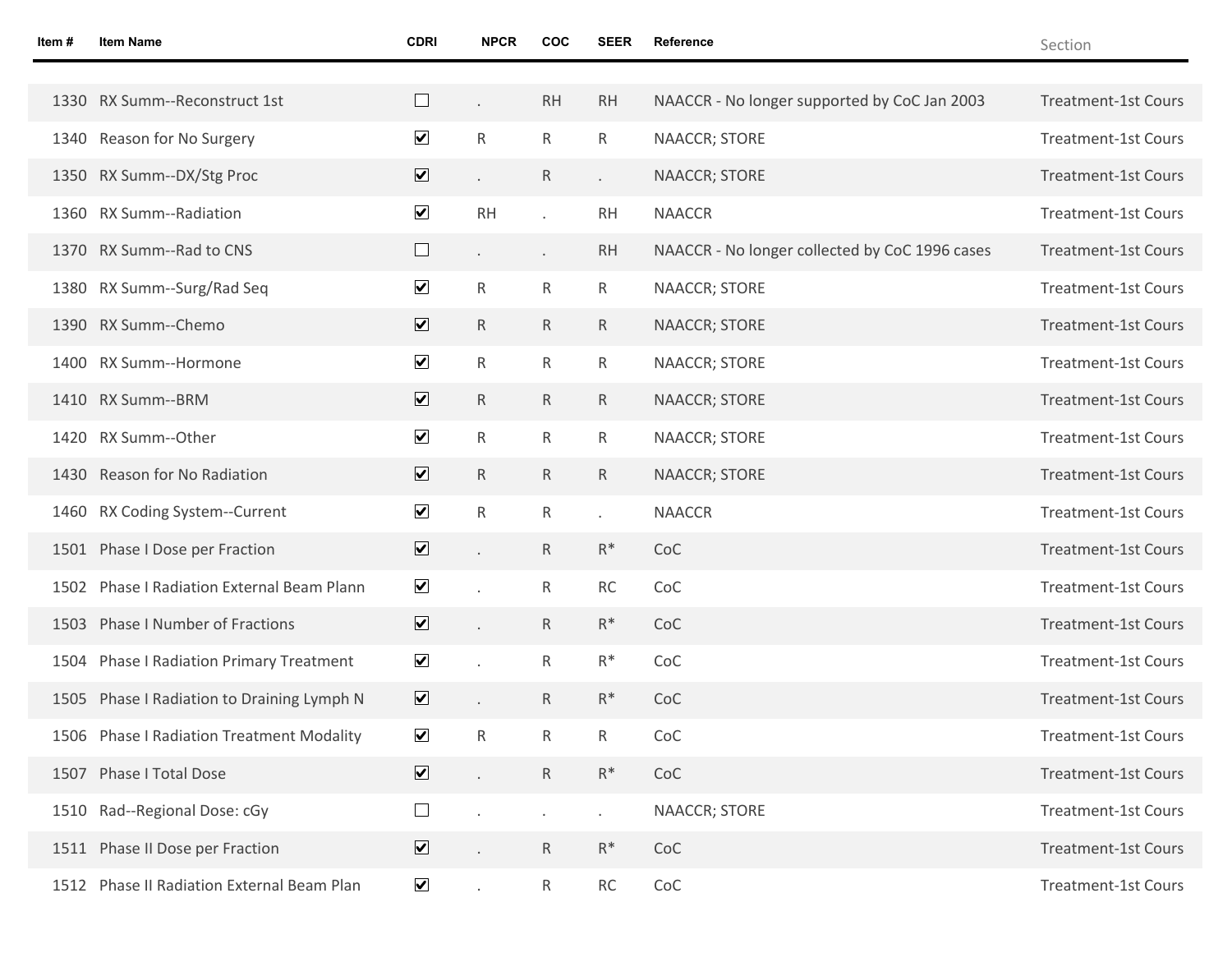| Item# | <b>Item Name</b>                            | <b>CDRI</b>             | <b>NPCR</b>  | COC          | SEER                 | <b>Reference</b>     | Section                    |
|-------|---------------------------------------------|-------------------------|--------------|--------------|----------------------|----------------------|----------------------------|
|       |                                             |                         |              |              |                      |                      |                            |
|       | 1513 Phase II Number of Fractions           | $\overline{\mathbf{v}}$ |              | R            | $R^*$                | CoC                  | <b>Treatment-1st Cours</b> |
|       | 1514 Phase II Radiation Primary Treatment   | $\blacktriangledown$    |              | $\mathsf{R}$ | $R^*$                | CoC                  | <b>Treatment-1st Cours</b> |
|       | 1515 Phase II Radiation to Draining Lymph   | $\overline{\mathbf{v}}$ |              | R            | $R^*$                | CoC                  | <b>Treatment-1st Cours</b> |
|       | 1516 Phase II Radiation Treatment Modality  | $\blacktriangledown$    |              | $\mathsf{R}$ | $\mathsf{R}$         | CoC                  | <b>Treatment-1st Cours</b> |
|       | 1517 Phase II Total Dose                    | $\overline{\mathbf{v}}$ |              | R.           | $R^*$                | CoC                  | <b>Treatment-1st Cours</b> |
|       | 1520 Rad--No of Treatment Vol               | $\Box$                  |              |              | $\blacksquare$       | NAACCR; STORE        | <b>Treatment-1st Cours</b> |
|       | 1521 Phase III Dose per Fraction            | $\overline{\mathbf{v}}$ |              | R            | $R^*$                | CoC                  | <b>Treatment-1st Cours</b> |
|       | 1522 Phase III Radiation External Beam Plan | $\blacktriangledown$    |              | $\mathsf{R}$ | <b>RC</b>            | CoC                  | <b>Treatment-1st Cours</b> |
|       | 1523 Phase III Number of Fractions          | $\overline{\mathbf{v}}$ |              | R            | $R^*$                | CoC                  | <b>Treatment-1st Cours</b> |
|       | 1524 Phase III Radiation Primary Treatment  | $\blacktriangledown$    |              | $\mathsf{R}$ | $R^*$                | CoC                  | <b>Treatment-1st Cours</b> |
|       | 1525 Phase III Radiation to Draining Lymph  | $\overline{\mathbf{v}}$ |              | R            | $R^*$                | CoC                  | <b>Treatment-1st Cours</b> |
|       | 1526 Phase III Radiation Treatment Modalit  | $\blacktriangledown$    |              | $\mathsf{R}$ | $\mathsf{R}$         | CoC                  | <b>Treatment-1st Cours</b> |
|       | 1527 Phase III Total Dose                   | $\overline{\mathbf{v}}$ |              | R            | $R^*$                | CoC                  | <b>Treatment-1st Cours</b> |
|       | 1531 Radiation Treatment Discontinued Ear   | $\blacktriangledown$    |              | $\mathsf{R}$ | $R^*$                | CoC                  | <b>Treatment-1st Cours</b> |
|       | 1532 Number of Phases of Rad Treatment t    | $\overline{\mathbf{v}}$ |              | R            | $R^*$                | CoC                  | <b>Treatment-1st Cours</b> |
|       | 1533 Total Dose                             | $\blacktriangledown$    |              | R.           | $R^*$                | CoC                  | <b>Treatment-1st Cours</b> |
|       | 1540 Rad--Treatment Volume                  | $\Box$                  |              |              |                      | <b>NAACCR; STORE</b> | <b>Treatment-1st Cours</b> |
|       | 1550 Rad--Location of RX                    | $\Box$                  |              | R            |                      | <b>NAACCR; STORE</b> | <b>Treatment-1st Cours</b> |
|       | 1570 Rad--Regional RX Modality              | $\overline{\mathbf{v}}$ | <b>RH</b>    |              | $\ddot{\phantom{0}}$ | NAACCR; STORE        | <b>Treatment-1st Cours</b> |
|       | 1639 RX Summ--Systemic/Sur Seq              | $\blacktriangledown$    | $\mathsf{R}$ | $\mathsf{R}$ | ${\sf R}$            | NAACCR; STORE        | <b>Treatment-1st Cours</b> |
|       | 1640 RX Summ--Surgery Type                  | $\Box$                  | $\bullet$    | $\epsilon$   | <b>RH</b>            | NAACCR;SEER          | <b>Treatment-1st Cours</b> |
|       | 1646 RX Summ--Surg Site 98-02               | $\Box$                  |              | <b>RH</b>    | <b>RH</b>            | NAACCR; ROADS        | <b>Treatment-1st Cours</b> |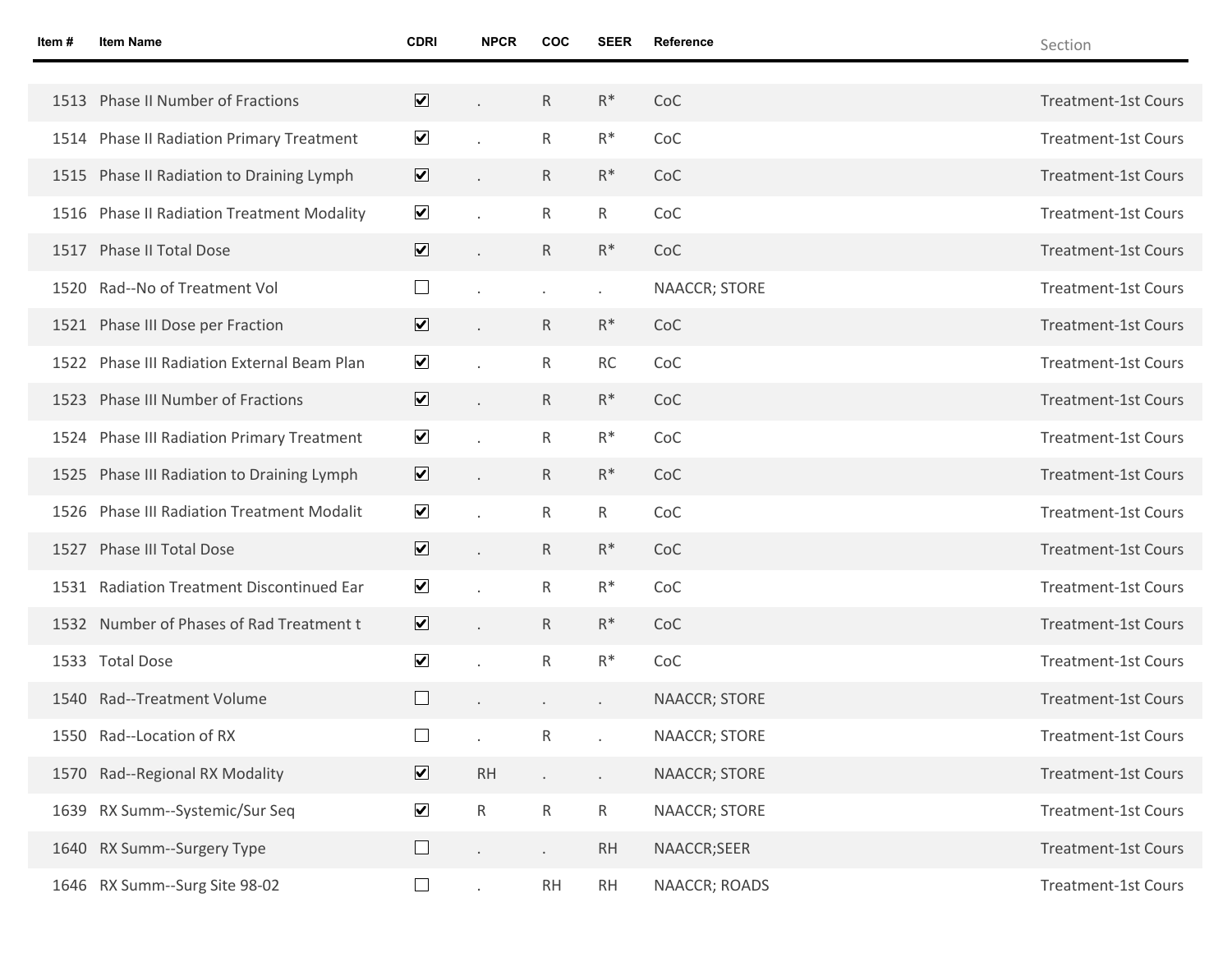| Item# | <b>Item Name</b>               | <b>CDRI</b>              | <b>NPCR</b> | COC       | <b>SEER</b>          | Reference                                    | Section                    |
|-------|--------------------------------|--------------------------|-------------|-----------|----------------------|----------------------------------------------|----------------------------|
|       |                                |                          |             |           |                      |                                              |                            |
|       | 1647 RX Summ--Scope Reg 98-02  |                          |             | <b>RH</b> | <b>RH</b>            | NAACCR; ROADS                                | <b>Treatment-1st Cours</b> |
|       | 1648 RX Summ--Surg Oth 98-02   |                          |             | <b>RH</b> | <b>RH</b>            | NAACCR; ROADS                                | <b>Treatment-1st Cours</b> |
|       | 1650 Reserved 08               |                          |             |           |                      |                                              | Edit Overrides/Conve       |
|       | 1660 Subsq RX 2nd Course Date  |                          |             |           |                      | CER - As available: Breast, Colorectal, CML  | Treatment-Subseque         |
|       | 1661 Subsq RX 2ndCrs Date Flag |                          |             |           | $\ddot{\phantom{0}}$ | CER - As available: Breast, Colorectal, CML  | Treatment-Subseque         |
|       | 1670 Subsq RX 2nd Course Codes |                          |             |           |                      | NAACCR - No longer supported by CoC Jan 2003 | Treatment-Subseque         |
|       | 1671 Subsq RX 2nd Course Surg  |                          |             |           | $\epsilon$           | CER - As available: Breast, Colorectal, CML  | Treatment-Subseque         |
|       | 1672 Subsq RX 2nd Course Rad   |                          |             |           |                      | CER - As available: Breast, Colorectal, CML  | Treatment-Subseque         |
|       | 1673 Subsq RX 2nd Course Chemo |                          |             |           | $\epsilon$           | CER - As available: Breast, Colorectal, CML  | Treatment-Subseque         |
|       | 1674 Subsq RX 2nd Course Horm  |                          |             |           |                      | CER - As available: Breast, Colorectal, CML  | Treatment-Subseque         |
|       | 1675 Subsq RX 2nd Course BRM   |                          |             |           | $\epsilon$           | CER - As available: Breast, Colorectal, CML  | Treatment-Subseque         |
|       | 1676 Subsq RX 2nd Course Oth   |                          |             |           | $\bullet$            | CER - As available: Breast, Colorectal, CML  | Treatment-Subseque         |
|       | 1677 Subsq RX 2nd--Scope LN SU |                          |             |           | $\blacksquare$       | NAACCR - No longer supported by CoC Jan 2003 | Treatment-Subseque         |
|       | 1678 Subsq RX 2nd--Surg Oth    | ⊔                        |             |           | $\bullet$            | NAACCR - No longer supported by CoC Jan 2003 | Treatment-Subseque         |
|       | 1679 Subsq RX 2nd--Reg LN Rem  |                          |             |           | $\epsilon$           | NAACCR - No longer supported by CoC Jan 2003 | Treatment-Subseque         |
|       | 1680 Subsq RX 3rd Course Date  |                          |             |           | $\bullet$            | NAACCR - No longer supported by CoC Jan 2003 | Treatment-Subseque         |
|       | 1681 Subsq RX 3rdCrs Date Flag |                          |             |           | $\ddot{\phantom{0}}$ | <b>NAACCR</b>                                | Treatment-Subseque         |
|       | 1690 Subsq RX 3rd Course Codes |                          |             |           |                      | NAACCR - No longer supported by CoC Jan 2003 | Treatment-Subseque         |
|       | 1691 Subsq RX 3rd Course Surg  |                          |             |           | $\ddot{\phantom{0}}$ | NAACCR - No longer supported by CoC Jan 2003 | Treatment-Subseque         |
|       | 1692 Subsq RX 3rd Course Rad   | $\overline{\phantom{a}}$ |             |           |                      | NAACCR - No longer supported by CoC Jan 2003 | Treatment-Subseque         |
|       | 1693 Subsq RX 3rd Course Chemo |                          |             |           | $\blacksquare$       | NAACCR - No longer supported by CoC Jan 2003 | Treatment-Subseque         |
|       | 1694 Subsq RX 3rd Course Horm  | $\Box$                   |             |           | $\epsilon$           | NAACCR - No longer supported by CoC Jan 2003 | Treatment-Subseque         |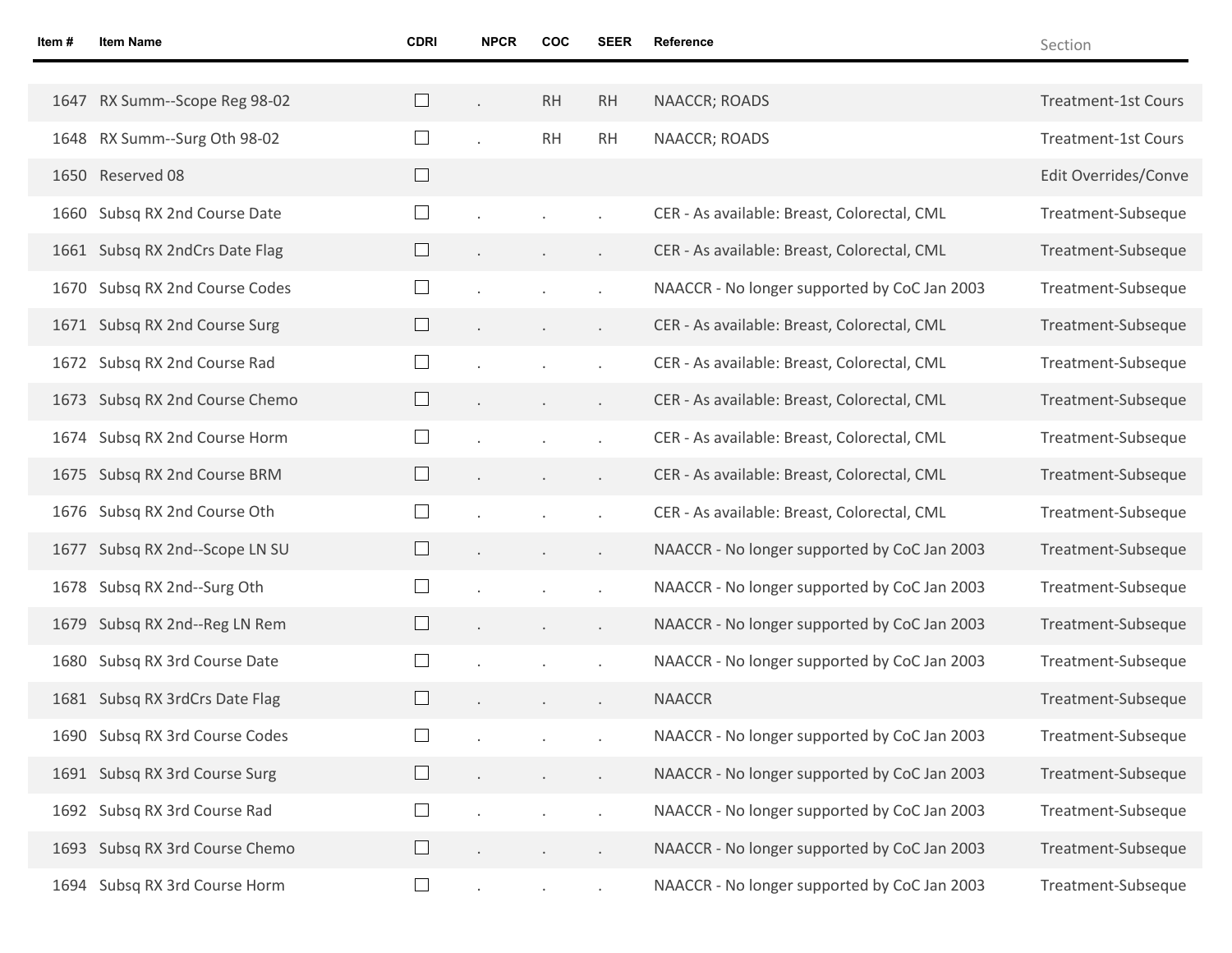| Item# | <b>Item Name</b>               | <b>CDRI</b>             | <b>NPCR</b>    | COC             | SEER                 | Reference                                    | Section             |
|-------|--------------------------------|-------------------------|----------------|-----------------|----------------------|----------------------------------------------|---------------------|
|       |                                |                         |                |                 |                      |                                              |                     |
|       | 1695 Subsq RX 3rd Course BRM   | $\Box$                  |                | $\sim$          | $\epsilon$           | NAACCR - No longer supported by CoC Jan 2003 | Treatment-Subseque  |
|       | 1696 Subsq RX 3rd Course Oth   |                         |                |                 | $\cdot$              | NAACCR - No longer supported by CoC Jan 2003 | Treatment-Subseque  |
|       | 1697 Subsq RX 3rd--Scope LN Su | $\Box$                  | $\blacksquare$ | $\sim$          | $\epsilon$           | NAACCR - No longer supported by CoC Jan 2003 | Treatment-Subseque  |
|       | 1698 Subsq RX 3rd--Surg Oth    | $\Box$                  |                |                 | $\blacksquare$       | NAACCR - No longer supported by CoC Jan 2003 | Treatment-Subseque  |
|       | 1699 Subsq RX 3rd--Reg LN Rem  | $\Box$                  | $\blacksquare$ | $\sim$          | $\epsilon$           | NAACCR - No longer supported by CoC Jan 2003 | Treatment-Subseque  |
|       | 1700 Subsq RX 4th Course Date  | $\Box$                  |                |                 | $\blacksquare$       | NAACCR - No longer supported by CoC Jan 2003 | Treatment-Subseque  |
|       | 1701 Subsq RX 4thCrs Date Flag | $\Box$                  | $\blacksquare$ | $\sim$          | $\epsilon$           | <b>NAACCR</b>                                | Treatment-Subseque  |
|       | 1710 Subsq RX 4th Course Codes | $\Box$                  |                |                 | $\ddot{\phantom{a}}$ | NAACCR - No longer supported by CoC Jan 2003 | Treatment-Subseque  |
|       | 1711 Subsq RX 4th Course Surg  | $\Box$                  | $\blacksquare$ | $\sim$          | $\epsilon$           | NAACCR - No longer supported by CoC Jan 2003 | Treatment-Subseque  |
|       | 1712 Subsq RX 4th Course Rad   | $\Box$                  |                |                 | $\ddot{\phantom{a}}$ | NAACCR - No longer supported by CoC Jan 2003 | Treatment-Subseque  |
|       | 1713 Subsq RX 4th Course Chemo | $\Box$                  | $\epsilon$     | $\sim$          | $\bullet$            | NAACCR - No longer supported by CoC Jan 2003 | Treatment-Subseque  |
|       | 1714 Subsq RX 4th Course Horm  | $\Box$                  |                |                 | $\ddot{\phantom{a}}$ | NAACCR - No longer supported by CoC Jan 2003 | Treatment-Subseque  |
|       | 1715 Subsq RX 4th Course BRM   | $\Box$                  | $\epsilon$     | $\sim$          | $\bullet$            | NAACCR - No longer supported by CoC Jan 2003 | Treatment-Subseque  |
|       | 1716 Subsq RX 4th Course Oth   | $\Box$                  |                |                 | $\blacksquare$       | NAACCR - No longer supported by CoC Jan 2003 | Treatment-Subseque  |
| 1717  | Subsq RX 4th--Scope LN Su      | $\Box$                  | $\bullet$      | $\sim$          | $\bullet$            | NAACCR - No longer supported by CoC Jan 2003 | Treatment-Subseque  |
| 1718  | Subsq RX 4th--Surg Oth         | $\Box$                  |                |                 | $\blacksquare$       | NAACCR - No longer supported by CoC Jan 2003 | Treatment-Subseque  |
|       | 1719 Subsq RX 4th--Reg LN Rem  | $\Box$                  |                | $\sim$          | $\bullet$            | NAACCR - No longer supported by CoC Jan 2003 | Treatment-Subseque  |
|       | 1740 Reserved 09               |                         |                |                 |                      |                                              | Follow-up/Recurrenc |
|       | 1741 Subsq RX--Reconstruct Del |                         |                |                 | $\ddot{\phantom{0}}$ | NAACCR - No longer supported by CoC Jan 2003 | Treatment-Subseque  |
|       | 1750 Date of Last Contact      | $\blacktriangledown$    | $\mathsf{R}$   | $R_{\parallel}$ | $\mathsf{R}$         | NAACCR; STORE                                | Follow-up/Recurrenc |
|       | 1751 Date of Last Contact Flag | $\overline{\mathbf{v}}$ | ${\sf R}$      | $\mathsf{R}$    | ${\sf R}$            | NAACCR; STORE                                | Follow-up/Recurrenc |
|       | 1755 Date of Death--Canada     | $\Box$                  | $\epsilon$     | $\sim$          | $\epsilon$           | NAACCR; CCCR                                 | Follow-up/Recurrenc |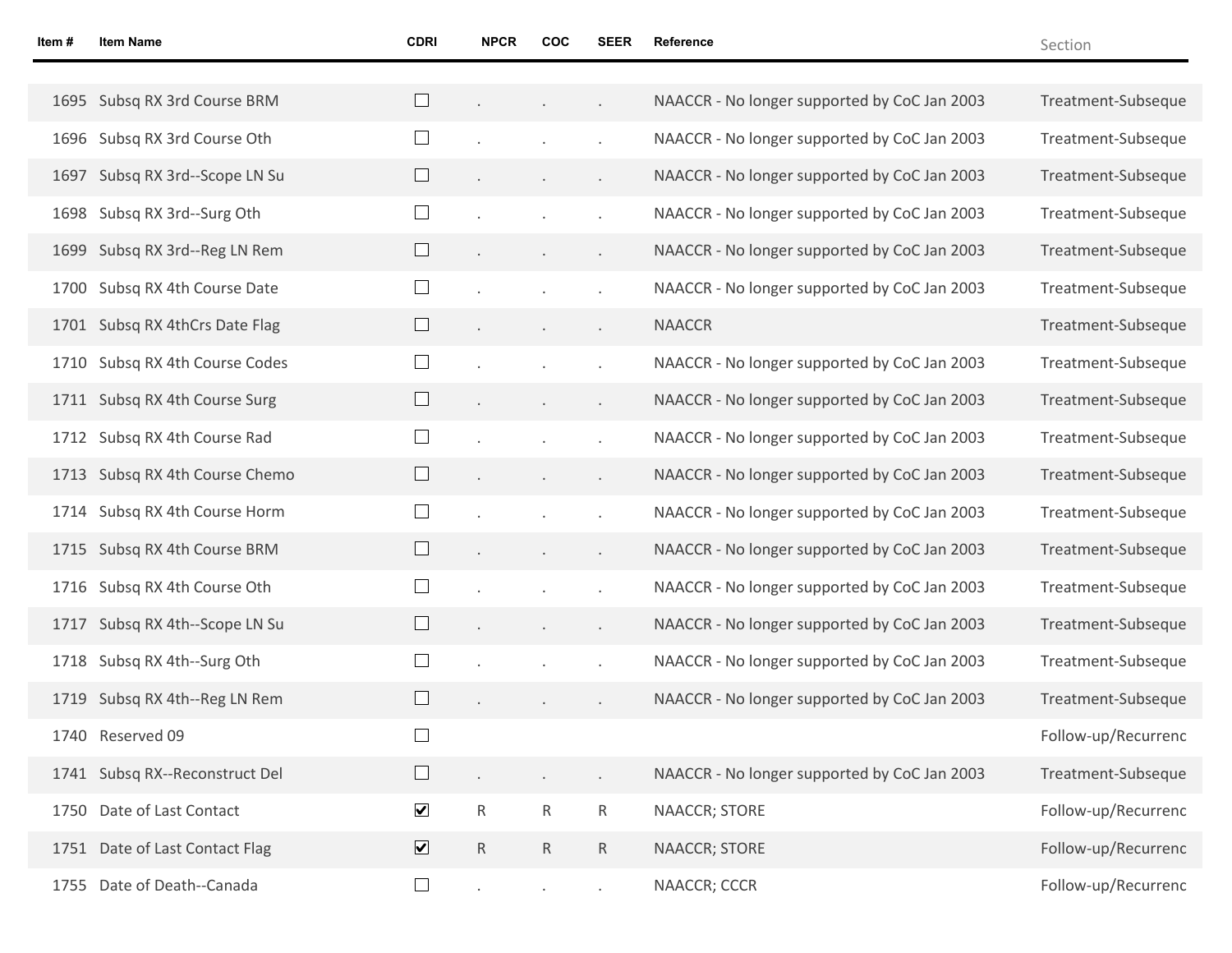| Item# | <b>Item Name</b>                            | <b>CDRI</b>             | <b>NPCR</b>  | COC             | <b>SEER</b>          | Reference                                    | Section             |
|-------|---------------------------------------------|-------------------------|--------------|-----------------|----------------------|----------------------------------------------|---------------------|
|       |                                             |                         |              |                 |                      |                                              |                     |
|       | 1756 Date of Death--CanadaFlag              |                         |              |                 | $\epsilon$           | NAACCR; CCCR                                 | Follow-up/Recurrenc |
|       | 1760 Vital Status                           | $\blacktriangledown$    | $\mathsf{R}$ | R.              | R                    | <b>NAACCR; STORE</b>                         | Follow-up/Recurrenc |
|       | 1762 Vital Status Recode                    | $\Box$                  | D            |                 | D                    | <b>NAACCR</b>                                | Follow-up/Recurrenc |
|       | 1770 Cancer Status                          | $\blacktriangledown$    |              | R               | $\ddot{\phantom{0}}$ | <b>NAACCR; STORE</b>                         | Follow-up/Recurrenc |
|       | 1772 Date of Last Cancer (tumor) Status     | $\overline{\mathbf{v}}$ |              | $R_{\parallel}$ | $\ddot{\phantom{0}}$ | CoC                                          | Follow-up/Recurrenc |
|       | 1773 Date of Last Cancer (tumor) Status Fla | $\blacktriangledown$    |              | $\mathsf{R}$    | ä,                   | CoC                                          | Follow-up/Recurrenc |
|       | 1775 Record Number Recode                   |                         |              |                 | D                    | <b>NAACCR</b>                                | Follow-up/Recurrenc |
|       | 1780 Quality of Survival                    | $\Box$                  |              |                 | $\ddot{\phantom{a}}$ | NAACCR - No longer supported by CoC Jan 2003 | Follow-up/Recurrenc |
|       | 1782 Surv-Date Active Followup              |                         |              | $\epsilon$      | D                    | <b>NAACCR</b>                                | Follow-up/Recurrenc |
|       | 1783 Surv-Flag Active Followup              |                         |              |                 | D                    | <b>NAACCR</b>                                | Follow-up/Recurrenc |
|       | 1784 Surv-Mos Active Followup               |                         |              |                 | D                    | <b>NAACCR</b>                                | Follow-up/Recurrenc |
|       | 1785 Surv-Date Presumed Alive               | $\Box$                  | D            |                 | D                    | <b>NAACCR</b>                                | Follow-up/Recurrenc |
|       | 1786 Surv-Flag Presumed Alive               | $\Box$                  | D            |                 | $\mathsf D$          | <b>NAACCR</b>                                | Follow-up/Recurrenc |
|       | 1787 Surv-Mos Presumed Alive                | $\Box$                  | D            |                 | D                    | <b>NAACCR</b>                                | Follow-up/Recurrenc |
|       | 1788 Surv-Date DX Recode                    | $\Box$                  | D            |                 | D                    | <b>NAACCR</b>                                | Follow-up/Recurrenc |
|       | 1790 Follow-Up Source                       | $\blacktriangledown$    | $R^*$        | R               |                      | <b>NAACCR; STORE</b>                         | Follow-up/Recurrenc |
|       | 1791 Follow-up Source Central               | $\overline{\mathbf{v}}$ | $\mathsf{R}$ |                 | $\ddot{\phantom{0}}$ | <b>NAACCR</b>                                | Follow-up/Recurrenc |
|       | 1800 Next Follow-Up Source                  | $\Box$                  |              | R               |                      | <b>NAACCR; STORE</b>                         | Follow-up/Recurrenc |
|       | 1810 Addr Current--City                     | $\overline{\mathbf{v}}$ |              | $R_{\parallel}$ | $\mathsf{R}$         | NAACCR; STORE                                | Follow-up/Recurrenc |
|       | 1820 Addr Current--State                    | $\blacktriangledown$    |              | $R_{\parallel}$ | $\mathsf{R}$         | NAACCR; STORE                                | Follow-up/Recurrenc |
|       | 1830 Addr Current--Postal Code              | $\overline{\mathbf{v}}$ |              | $R_{\parallel}$ | $\mathsf{R}$         | NAACCR; STORE                                | Follow-up/Recurrenc |
|       | 1832 Addr Current--Country                  | $\blacktriangledown$    | $\epsilon$   | $R_{\parallel}$ | $\mathsf{R}$         | NAACCR; STORE                                | Demographic         |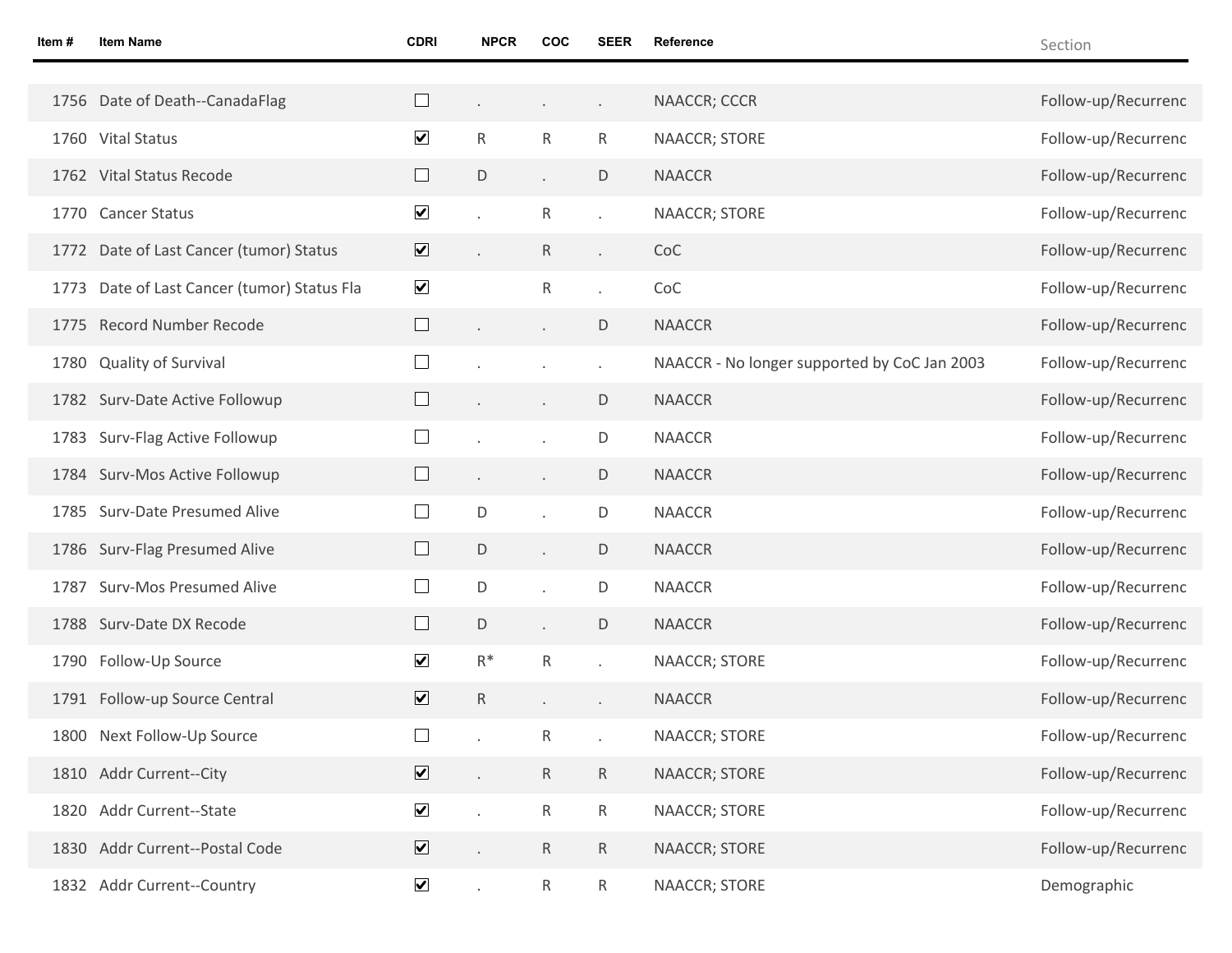Section

| $\Box$<br>1835 Reserved 10<br>Patient-Confidential<br>$\Box$<br>County--Current<br>NAACCR - No longer supported by CoC Jan 2003<br>1840<br>$\Box$<br>1842 Follow-Up Contact--City<br>NAACCR; SEER<br>$\Box$<br>Follow-Up Contact--State<br>NAACCR; SEER<br>1844<br>$\Box$<br>Follow-Up Contact--Postal<br>NAACCR; SEER<br>1846<br>$\Box$<br><b>NAACCR</b><br>FollowUp Contact--Country<br>Demographic<br>1847<br>$\Box$<br>Unusual Follow-Up Method<br>NAACCR - No longer supported by CoC Jan 2003<br>1850<br>$\blacktriangledown$<br>$\mathsf{R}$<br>$\sf RC$<br>Recurrence Date--1st<br>NAACCR; STORE<br>1860<br>$\overline{\mathbf{v}}$<br>RC<br>1861 Recurrence Date--1st Flag<br>$R_{\parallel}$<br>NAACCR; STORE<br>$\blacktriangledown$<br>$\mathsf{R}$<br>$\sf RC$<br>Recurrence Type--1st<br>NAACCR; STORE<br>1880<br>$\Box$<br>1900 Reserved 11<br>$\blacktriangledown$<br>${\sf R}$<br>$\mathsf{R}$<br>Cause of Death<br>NAACCR; ROADS - No-longer supported by CoC Jan 20<br>1910<br>$\Box$<br><b>SEER</b><br>1914 SEER Cause Specific COD<br>D<br>D<br>$\ddot{\phantom{a}}$<br>$\Box$<br>SEER Other COD<br>D<br>D<br><b>SEER</b><br>1915<br>$\overline{\mathbf{v}}$<br>${\sf R}$<br>1920 ICD Revision Number<br>$\mathsf{R}$<br>NAACCR; SEER<br>$\blacktriangledown$<br>NAACCR; ROADS - No-longer supported by CoC Jan 20<br>1930 Autopsy<br>$\Box$<br>1940 Place of Death<br><b>RH</b><br><b>NAACCR</b><br>$\blacksquare$<br>$\blacktriangledown$<br>${\sf R}$<br>$\mathsf{R}$<br>1942 Place of Death--State<br><b>NAACCR</b><br>Demographic<br>$\overline{\mathbf{v}}$<br>$R^*$<br>$\mathsf{R}$<br><b>NAACCR</b><br>1944 Place of Death--Country<br>Demographic<br>NAACCR; ICD-O-1<br>1960 Site (73-91) ICD-O-1<br>$\Box$<br>RH<br>$\mathcal{L}^{\mathcal{L}}$<br>$\ddot{\phantom{a}}$<br>1970 Morph (73-91) ICD-O-1<br>$\Box$<br>NAACCR; ICD-O-1<br>$\mathcal{L}^{\pm}$<br>$\blacksquare$<br>$\bullet$<br>1971 Histology (73-91) ICD-O-1<br>$\Box$<br>NAACCR; ICD-O-1<br>RH<br>$\epsilon$<br>$\mathcal{L}_{\mathcal{A}}$ |  |  |  |  |                       |
|-------------------------------------------------------------------------------------------------------------------------------------------------------------------------------------------------------------------------------------------------------------------------------------------------------------------------------------------------------------------------------------------------------------------------------------------------------------------------------------------------------------------------------------------------------------------------------------------------------------------------------------------------------------------------------------------------------------------------------------------------------------------------------------------------------------------------------------------------------------------------------------------------------------------------------------------------------------------------------------------------------------------------------------------------------------------------------------------------------------------------------------------------------------------------------------------------------------------------------------------------------------------------------------------------------------------------------------------------------------------------------------------------------------------------------------------------------------------------------------------------------------------------------------------------------------------------------------------------------------------------------------------------------------------------------------------------------------------------------------------------------------------------------------------------------------------------------------------------------------------------------------------------------------------------------------------------------------------------------------------------------------------------------------------|--|--|--|--|-----------------------|
|                                                                                                                                                                                                                                                                                                                                                                                                                                                                                                                                                                                                                                                                                                                                                                                                                                                                                                                                                                                                                                                                                                                                                                                                                                                                                                                                                                                                                                                                                                                                                                                                                                                                                                                                                                                                                                                                                                                                                                                                                                           |  |  |  |  |                       |
|                                                                                                                                                                                                                                                                                                                                                                                                                                                                                                                                                                                                                                                                                                                                                                                                                                                                                                                                                                                                                                                                                                                                                                                                                                                                                                                                                                                                                                                                                                                                                                                                                                                                                                                                                                                                                                                                                                                                                                                                                                           |  |  |  |  | Follow-up/Recurrenc   |
|                                                                                                                                                                                                                                                                                                                                                                                                                                                                                                                                                                                                                                                                                                                                                                                                                                                                                                                                                                                                                                                                                                                                                                                                                                                                                                                                                                                                                                                                                                                                                                                                                                                                                                                                                                                                                                                                                                                                                                                                                                           |  |  |  |  | Follow-up/Recurrenc   |
|                                                                                                                                                                                                                                                                                                                                                                                                                                                                                                                                                                                                                                                                                                                                                                                                                                                                                                                                                                                                                                                                                                                                                                                                                                                                                                                                                                                                                                                                                                                                                                                                                                                                                                                                                                                                                                                                                                                                                                                                                                           |  |  |  |  | Follow-up/Recurrenc   |
|                                                                                                                                                                                                                                                                                                                                                                                                                                                                                                                                                                                                                                                                                                                                                                                                                                                                                                                                                                                                                                                                                                                                                                                                                                                                                                                                                                                                                                                                                                                                                                                                                                                                                                                                                                                                                                                                                                                                                                                                                                           |  |  |  |  | Follow-up/Recurrenc   |
|                                                                                                                                                                                                                                                                                                                                                                                                                                                                                                                                                                                                                                                                                                                                                                                                                                                                                                                                                                                                                                                                                                                                                                                                                                                                                                                                                                                                                                                                                                                                                                                                                                                                                                                                                                                                                                                                                                                                                                                                                                           |  |  |  |  |                       |
|                                                                                                                                                                                                                                                                                                                                                                                                                                                                                                                                                                                                                                                                                                                                                                                                                                                                                                                                                                                                                                                                                                                                                                                                                                                                                                                                                                                                                                                                                                                                                                                                                                                                                                                                                                                                                                                                                                                                                                                                                                           |  |  |  |  | Follow-up/Recurrenc   |
|                                                                                                                                                                                                                                                                                                                                                                                                                                                                                                                                                                                                                                                                                                                                                                                                                                                                                                                                                                                                                                                                                                                                                                                                                                                                                                                                                                                                                                                                                                                                                                                                                                                                                                                                                                                                                                                                                                                                                                                                                                           |  |  |  |  | Follow-up/Recurrenc   |
|                                                                                                                                                                                                                                                                                                                                                                                                                                                                                                                                                                                                                                                                                                                                                                                                                                                                                                                                                                                                                                                                                                                                                                                                                                                                                                                                                                                                                                                                                                                                                                                                                                                                                                                                                                                                                                                                                                                                                                                                                                           |  |  |  |  | Follow-up/Recurrenc   |
|                                                                                                                                                                                                                                                                                                                                                                                                                                                                                                                                                                                                                                                                                                                                                                                                                                                                                                                                                                                                                                                                                                                                                                                                                                                                                                                                                                                                                                                                                                                                                                                                                                                                                                                                                                                                                                                                                                                                                                                                                                           |  |  |  |  | Follow-up/Recurrenc   |
|                                                                                                                                                                                                                                                                                                                                                                                                                                                                                                                                                                                                                                                                                                                                                                                                                                                                                                                                                                                                                                                                                                                                                                                                                                                                                                                                                                                                                                                                                                                                                                                                                                                                                                                                                                                                                                                                                                                                                                                                                                           |  |  |  |  | Hospital-Confidential |
|                                                                                                                                                                                                                                                                                                                                                                                                                                                                                                                                                                                                                                                                                                                                                                                                                                                                                                                                                                                                                                                                                                                                                                                                                                                                                                                                                                                                                                                                                                                                                                                                                                                                                                                                                                                                                                                                                                                                                                                                                                           |  |  |  |  | Follow-up/Recurrenc   |
|                                                                                                                                                                                                                                                                                                                                                                                                                                                                                                                                                                                                                                                                                                                                                                                                                                                                                                                                                                                                                                                                                                                                                                                                                                                                                                                                                                                                                                                                                                                                                                                                                                                                                                                                                                                                                                                                                                                                                                                                                                           |  |  |  |  | Follow-up/Recurrenc   |
|                                                                                                                                                                                                                                                                                                                                                                                                                                                                                                                                                                                                                                                                                                                                                                                                                                                                                                                                                                                                                                                                                                                                                                                                                                                                                                                                                                                                                                                                                                                                                                                                                                                                                                                                                                                                                                                                                                                                                                                                                                           |  |  |  |  | Follow-up/Recurrenc   |
|                                                                                                                                                                                                                                                                                                                                                                                                                                                                                                                                                                                                                                                                                                                                                                                                                                                                                                                                                                                                                                                                                                                                                                                                                                                                                                                                                                                                                                                                                                                                                                                                                                                                                                                                                                                                                                                                                                                                                                                                                                           |  |  |  |  | Follow-up/Recurrenc   |
|                                                                                                                                                                                                                                                                                                                                                                                                                                                                                                                                                                                                                                                                                                                                                                                                                                                                                                                                                                                                                                                                                                                                                                                                                                                                                                                                                                                                                                                                                                                                                                                                                                                                                                                                                                                                                                                                                                                                                                                                                                           |  |  |  |  | Follow-up/Recurrenc   |
|                                                                                                                                                                                                                                                                                                                                                                                                                                                                                                                                                                                                                                                                                                                                                                                                                                                                                                                                                                                                                                                                                                                                                                                                                                                                                                                                                                                                                                                                                                                                                                                                                                                                                                                                                                                                                                                                                                                                                                                                                                           |  |  |  |  | Follow-up/Recurrenc   |
|                                                                                                                                                                                                                                                                                                                                                                                                                                                                                                                                                                                                                                                                                                                                                                                                                                                                                                                                                                                                                                                                                                                                                                                                                                                                                                                                                                                                                                                                                                                                                                                                                                                                                                                                                                                                                                                                                                                                                                                                                                           |  |  |  |  |                       |
|                                                                                                                                                                                                                                                                                                                                                                                                                                                                                                                                                                                                                                                                                                                                                                                                                                                                                                                                                                                                                                                                                                                                                                                                                                                                                                                                                                                                                                                                                                                                                                                                                                                                                                                                                                                                                                                                                                                                                                                                                                           |  |  |  |  |                       |
|                                                                                                                                                                                                                                                                                                                                                                                                                                                                                                                                                                                                                                                                                                                                                                                                                                                                                                                                                                                                                                                                                                                                                                                                                                                                                                                                                                                                                                                                                                                                                                                                                                                                                                                                                                                                                                                                                                                                                                                                                                           |  |  |  |  | Edit Overrides/Conve  |
|                                                                                                                                                                                                                                                                                                                                                                                                                                                                                                                                                                                                                                                                                                                                                                                                                                                                                                                                                                                                                                                                                                                                                                                                                                                                                                                                                                                                                                                                                                                                                                                                                                                                                                                                                                                                                                                                                                                                                                                                                                           |  |  |  |  | Edit Overrides/Conve  |
|                                                                                                                                                                                                                                                                                                                                                                                                                                                                                                                                                                                                                                                                                                                                                                                                                                                                                                                                                                                                                                                                                                                                                                                                                                                                                                                                                                                                                                                                                                                                                                                                                                                                                                                                                                                                                                                                                                                                                                                                                                           |  |  |  |  | Edit Overrides/Conve  |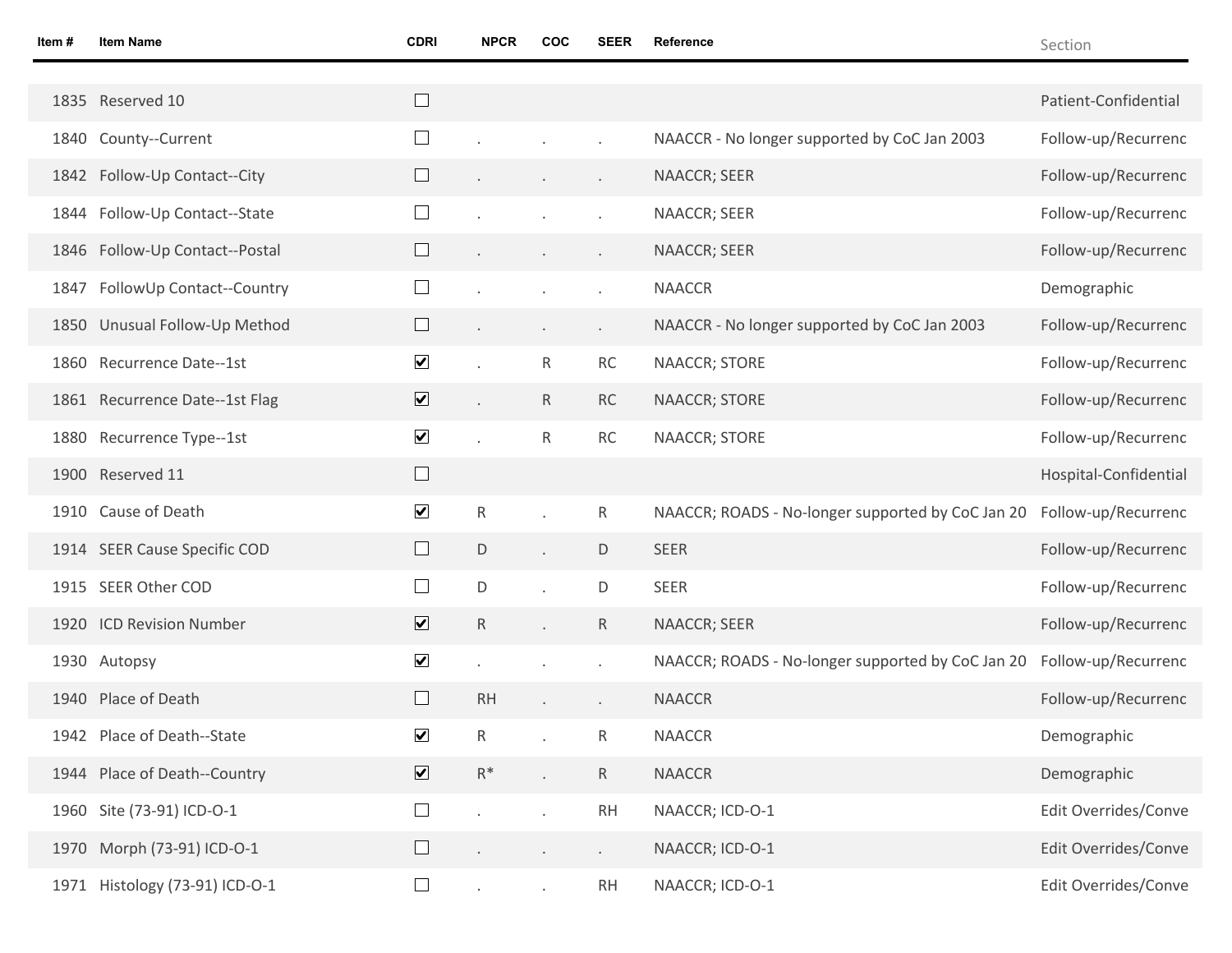| Item # | <b>Item Name</b>               | <b>CDRI</b>             | <b>NPCR</b>    | <b>COC</b>   | <b>SEER</b>              | <b>Reference</b>     | Section              |
|--------|--------------------------------|-------------------------|----------------|--------------|--------------------------|----------------------|----------------------|
|        |                                |                         |                |              |                          |                      |                      |
|        | 1972 Behavior (73-91) ICD-O-1  | $\Box$                  |                | $\Box$       | RH                       | NAACCR; ICD-O-1      | Edit Overrides/Conve |
|        | 1973 Grade (73-91) ICD-O-1     | $\Box$                  |                |              | <b>RH</b>                | NAACCR; ICD-O-1      | Edit Overrides/Conve |
|        | 1980 ICD-O-2 Conversion Flag   | $\Box$                  |                | <b>RH</b>    | $R_{\parallel}$          | NAACCR; SEER; STORE  | Edit Overrides/Conve |
|        | 1981 Over-ride SS/NodesPos     | $\Box$                  |                |              | <b>RH</b>                | <b>NAACCR</b>        | Edit Overrides/Conve |
|        | 1982 Over-ride SS/TNM-N        | $\Box$                  |                | $\Box$       | <b>RH</b>                | <b>NAACCR</b>        | Edit Overrides/Conve |
| 1983   | Over-ride SS/TNM-M             | $\Box$                  |                |              | <b>RH</b>                | <b>NAACCR</b>        | Edit Overrides/Conve |
|        | 1985 Over-ride Acsn/Class/Seq  | $\overline{\mathbf{v}}$ |                | $\mathsf{R}$ | $\mathcal{L}^{\pm}$      | NAACCR; STORE        | Edit Overrides/Conve |
|        | 1986 Over-ride HospSeq/DxConf  | $\blacktriangledown$    |                | R            | $\overline{\phantom{a}}$ | NAACCR; STORE        | Edit Overrides/Conve |
| 1987   | Over-ride CoC-Site/Type        | $\overline{\mathbf{v}}$ | $\epsilon$     | $\mathsf{R}$ | k.                       | NAACCR; STORE        | Edit Overrides/Conve |
|        | 1988 Over-ride HospSeq/Site    | $\blacktriangledown$    |                | R            | $\ddot{\phantom{0}}$     | NAACCR; STORE        | Edit Overrides/Conve |
|        | 1989 Over-ride Site/TNM-StgGrp | $\overline{\mathbf{v}}$ | R              | $\mathsf{R}$ | $\mathsf{R}$             | NAACCR; STORE        | Edit Overrides/Conve |
|        | 1990 Over-ride Age/Site/Morph  | $\blacktriangledown$    | $\mathsf{R}$   | R            | R.                       | NAACCR; STORE        | Edit Overrides/Conve |
|        | 1992 Over-ride TNM Stage       | $\overline{\mathbf{v}}$ | R              | $\Box$       | $\epsilon$               | <b>NAACCR</b>        | Edit Overrides/Conve |
| 1993   | Over-ride TNM Tis              | $\blacktriangledown$    | R              |              | R                        | <b>NAACCR</b>        | Edit Overrides/Conve |
|        | 1994 Over-ride TNM 3           | $\overline{\mathbf{v}}$ | $\blacksquare$ |              | $\epsilon$               | <b>NAACCR</b>        | Edit Overrides/Conve |
|        | 2000 Over-ride SeqNo/DxConf    | $\blacktriangledown$    | R              |              | R                        | <b>NAACCR</b>        | Edit Overrides/Conve |
|        | 2010 Over-ride Site/Lat/SeqNo  | $\overline{\mathbf{v}}$ | R              |              | R                        | <b>NAACCR</b>        | Edit Overrides/Conve |
|        | 2020 Over-ride Surg/DxConf     | $\blacktriangledown$    | R              | R            | R                        | <b>NAACCR; STORE</b> | Edit Overrides/Conve |
|        | 2030 Over-ride Site/Type       | $\overline{\mathbf{v}}$ | $\mathsf R$    | $\mathsf{R}$ | $\mathsf{R}$             | NAACCR; STORE        | Edit Overrides/Conve |
| 2040   | Over-ride Histology            | $\blacktriangledown$    | $\mathsf R$    | $\mathsf{R}$ | $\mathsf{R}$             | NAACCR; STORE        | Edit Overrides/Conve |
|        | 2050 Over-ride Report Source   | $\overline{\mathbf{v}}$ | R              |              | R.                       | <b>NAACCR</b>        | Edit Overrides/Conve |
| 2060   | Over-ride Ill-define Site      | $\blacktriangledown$    | $\mathsf R$    |              | $R_{\parallel}$          | <b>NAACCR</b>        | Edit Overrides/Conve |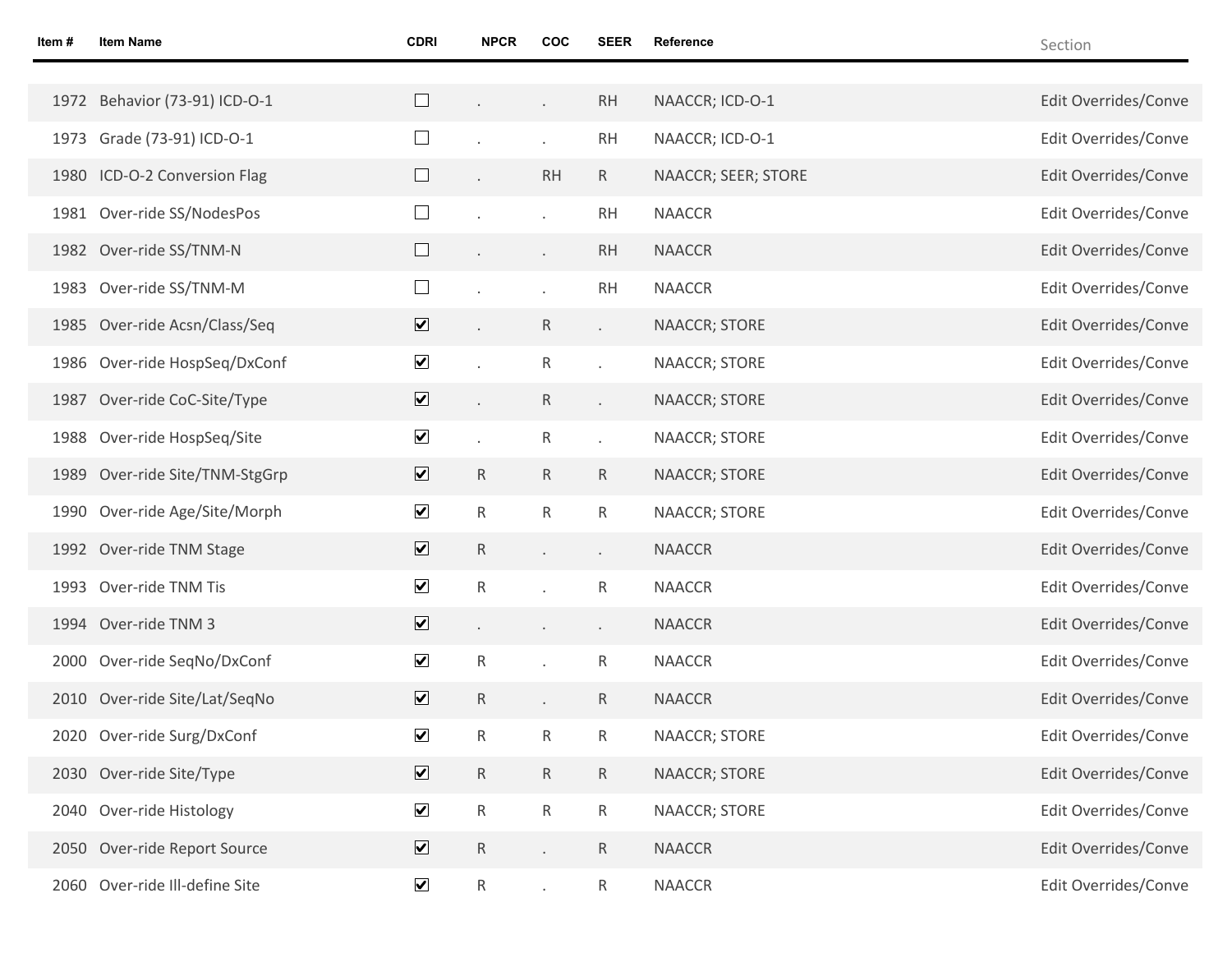| Item # | <b>Item Name</b>               | <b>CDRI</b>                     | <b>NPCR</b>     | COC                         | <b>SEER</b>                 | Reference            | Section              |
|--------|--------------------------------|---------------------------------|-----------------|-----------------------------|-----------------------------|----------------------|----------------------|
|        |                                |                                 |                 |                             |                             |                      |                      |
|        | 2070 Over-ride Leuk Lymphoma   | $\overline{\mathbf{v}}$         | $\mathsf{R}$    | $\mathsf{R}$                | $\mathsf{R}$                | NAACCR; STORE        | Edit Overrides/Conve |
|        | 2071 Over-ride Site/Behavior   | $\blacktriangledown$            | $\mathsf{R}$    | R.                          | $\mathsf{R}$                | NAACCR; STORE        | Edit Overrides/Conve |
|        | 2072 Over-ride Site/EOD/DX Dt  | $\boxed{\blacktriangledown}$    |                 | $\epsilon$                  | $\mathsf{R}$                | <b>NAACCR</b>        | Edit Overrides/Conve |
|        | 2073 Over-ride Site/Lat/EOD    | $\blacktriangledown$            |                 | $\mathcal{L}^{\mathcal{L}}$ | $\mathsf{R}$                | <b>NAACCR</b>        | Edit Overrides/Conve |
|        | 2074 Over-ride Site/Lat/Morph  | $\overline{\blacktriangledown}$ | $\mathsf{R}$    | R                           | $\mathsf{R}$                | NAACCR; STORE        | Edit Overrides/Conve |
|        | 2078 Over-ride Name/Sex        | $\blacktriangledown$            | $\mathsf{R}$    | $\mathbf{r}$                | $\mathsf{R}$                | <b>NAACCR</b>        | Edit Overrides/Conve |
|        | 2080 Reserved 13               | $\Box$                          |                 |                             |                             |                      | Pathology            |
|        | 2081 CRC CHECKSUM              | $\Box$                          |                 |                             | S                           | <b>NAACCR</b>        | Edit Overrides/Conve |
|        | 2085 Date Case Initiated       | $\Box$                          |                 |                             | $\blacksquare$              | <b>NAACCR</b>        | Edit Overrides/Conve |
|        | 2090 Date Case Completed       | $\Box$                          |                 |                             | $\cdot$                     | <b>NAACCR</b>        | Edit Overrides/Conve |
|        | 2092 Date Case Completed--CoC  | $\Box$                          |                 | D                           | $\mathcal{L}^{\mathcal{L}}$ | NAACCR; STORE        | Edit Overrides/Conve |
|        | 2100 Date Case Last Changed    | $\Box$                          |                 | D                           | $\epsilon$                  | <b>NAACCR</b>        | Edit Overrides/Conve |
|        | 2110 Date Case Report Exported | $\overline{\mathbf{v}}$         | R               |                             | $\sim$                      | NAACCR; NPCR         | Edit Overrides/Conve |
|        | 2111 Date Case Report Received | $\blacktriangledown$            | $\mathsf{R}$    |                             | $\epsilon$                  | NAACCR; NPCR         | Edit Overrides/Conve |
|        | 2112 Date Case Report Loaded   | $\overline{\blacktriangledown}$ | R               |                             | $\blacksquare$              | <b>NAACCR; NPCR</b>  | Edit Overrides/Conve |
|        | 2113 Date Tumor Record Availbl | $\blacktriangledown$            | $\mathsf{R}$    |                             | $\cdot$                     | <b>NAACCR; NPCR</b>  | Edit Overrides/Conve |
|        | 2116 ICD-O-3 Conversion Flag   | $\overline{\mathbf{v}}$         | $\mathsf{R}$    |                             | $\mathsf{R}$                | <b>NAACCR; STORE</b> | Edit Overrides/Conve |
|        | 2120 SEER Coding Sys--Current  | $\blacktriangledown$            |                 |                             |                             | <b>NAACCR</b>        | Edit Overrides/Conve |
|        | 2130 SEER Coding Sys--Original | $\triangledown$                 |                 |                             |                             | NAACCR               | Edit Overrides/Conve |
|        | 2140 CoC Coding Sys--Current   | $\blacktriangledown$            |                 | $\mathsf{R}$                | $\mathcal{L}^{\mathcal{L}}$ | NAACCR; STORE        | Edit Overrides/Conve |
|        | 2150 CoC Coding Sys--Original  | $\boxed{\blacktriangledown}$    |                 | $R_{\parallel}$             | $\mathcal{L}^{\mathcal{L}}$ | NAACCR; STORE        | Edit Overrides/Conve |
|        | 2152 CoC Accredited Flag       | $\blacktriangledown$            | $R_{\parallel}$ | $\mathcal{L}^{\pm}$         | $\mathsf{R}$                | <b>NPCR</b>          | Edit Overrides/Conve |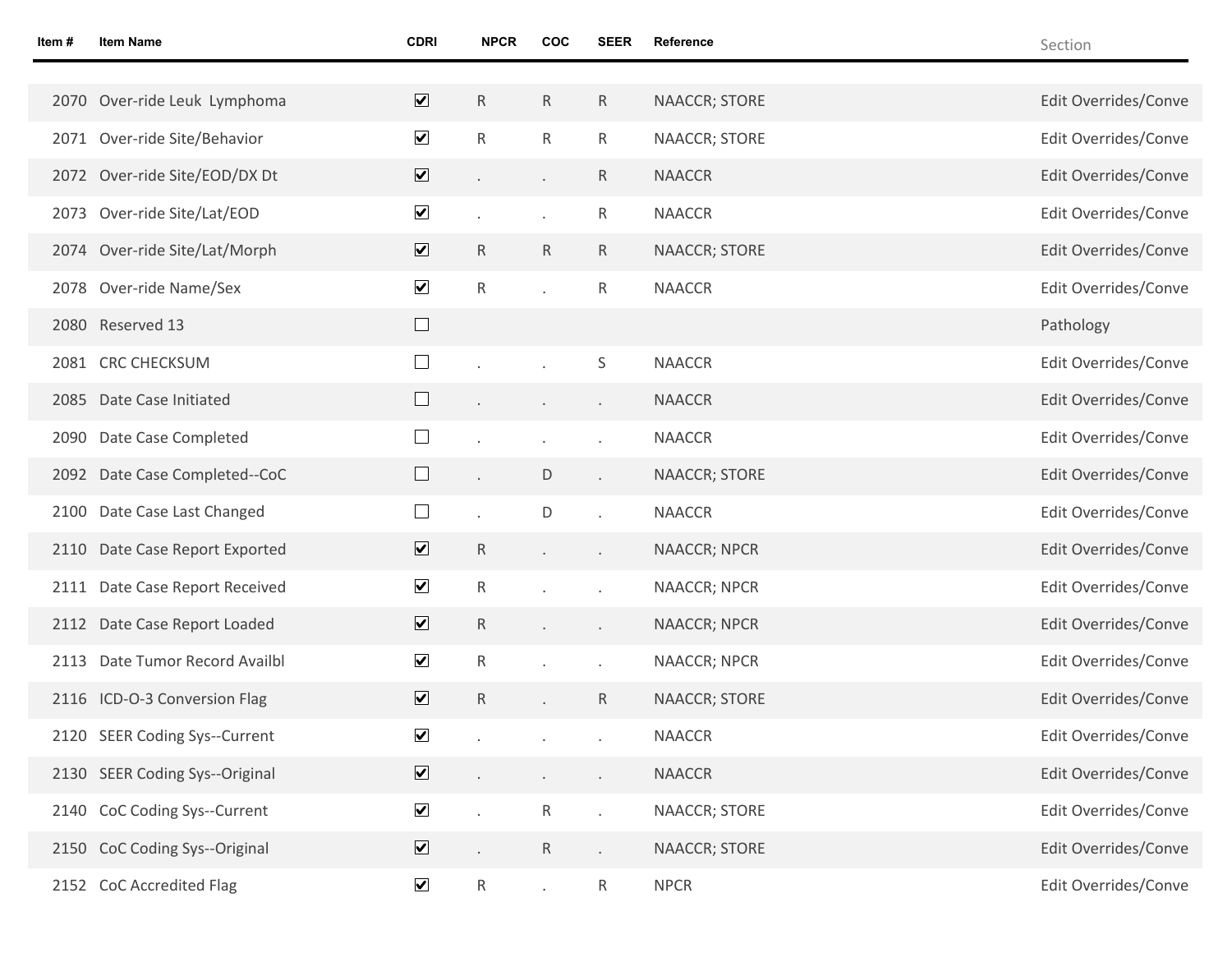| Item # | <b>Item Name</b>                | <b>CDRI</b>                           | <b>NPCR</b>  | <b>COC</b>   | <b>SEER</b>          | Reference                                         | Section                    |
|--------|---------------------------------|---------------------------------------|--------------|--------------|----------------------|---------------------------------------------------|----------------------------|
|        | 2155 RQRS NCDB Submission Flag  | $\overline{\mathbf{v}}$               |              | $\mathsf{R}$ |                      | CoC                                               | Edit Overrides/Conve       |
|        | 2161 Reserved 18                | $\Box$                                |              |              |                      | Not Known                                         | <b>Treatment-1st Cours</b> |
|        |                                 |                                       |              |              |                      |                                                   |                            |
|        | 2162 Reserved 19                | $\Box$                                |              |              |                      | Not Known                                         | Stage/Prognostic Fact      |
|        | 2163 Reserved 20                | $\Box$                                |              |              |                      | Not Known                                         | Stage/Prognostic Fact      |
|        | 2170 Vendor Name                | $\overline{\mathbf{v}}$               |              | $\mathsf{R}$ |                      | <b>NAACCR</b>                                     | Edit Overrides/Conve       |
|        | 2180 SEER Type of Follow-Up     | $\Box$                                |              |              | R                    | NAACCR; SEER                                      | Edit Overrides/Conve       |
|        | 2190 SEER Record Number         | $\Box$                                |              |              | $\blacksquare$       | NAACCR; SEER                                      | Edit Overrides/Conve       |
| 2200   | Diagnostic Proc 73-87           | $\Box$                                |              |              | <b>RH</b>            | NAACCR - No longer collected SEER                 | Edit Overrides/Conve       |
|        | 2210 Reserved 14                | $\Box$                                |              |              |                      |                                                   | <b>Text-Miscellaneous</b>  |
|        | 2220 State/Requestor Items      | $\Box$                                |              |              |                      | <b>NAACCR</b> (Varies)                            | <b>Special Use</b>         |
|        | 2230 Name--Last                 | $\overline{\mathbf{v}}$               | $\mathsf{R}$ | $\mathsf{R}$ | $\mathsf{R}$         | <b>NAACCR; STORE</b>                              | Patient-Confidential       |
|        | 2240 Name--First                | $\blacktriangledown$                  | R            | $\mathsf{R}$ | $\mathsf{R}$         | NAACCR; STORE                                     | Patient-Confidential       |
|        | 2250 Name--Middle               | $\overline{\mathbf{v}}$               | $\mathsf{R}$ | $\mathsf{R}$ | $\mathsf{R}$         | NAACCR; STORE                                     | Patient-Confidential       |
|        | 2260 Name--Prefix               | $\Box$                                |              |              | $\ddot{\phantom{0}}$ | NAACCR - No longer supported by CoC Jan 2003      | Patient-Confidential       |
|        | 2270 Name--Suffix               | $\overline{\mathbf{v}}$               |              |              | $\mathsf{R}$         | NAACCR - No longer supported by CoC Jan 2003      | Patient-Confidential       |
|        | 2280 Name--Alias                | $\blacktriangledown$                  | R            |              | $\mathsf{R}$         | NAACCR; ROADS - No-longer supported by CoC Jan 20 | Patient-Confidential       |
| 2290   | Name--Spouse/Parent             | $\overline{\mathbf{v}}$               |              |              |                      | <b>NAACCR</b>                                     | Patient-Confidential       |
|        | 2300 Medical Record Number      | ⊻                                     | ${\sf R}$    | ${\sf R}$    | $\mathsf{R}$         | NAACCR; STORE                                     | Patient-Confidential       |
| 2310   | Military Record No Suffix       | $\begin{array}{c} \hline \end{array}$ |              |              |                      | NAACCR; STORE                                     | Patient-Confidential       |
| 2315   | Medicare Beneficiary Identifier | $\blacktriangledown$                  |              |              |                      | <b>NAACCR</b>                                     | Patient-Confidential       |
|        | 2320 Social Security Number     | $\overline{\mathbf{v}}$               | $\mathsf R$  | $\mathsf{R}$ | $\mathsf{R}$         | NAACCR; STORE                                     | Patient-Confidential       |
|        | 2330 Addr at DX--No & Street    | $\blacktriangledown$                  | $\mathsf{R}$ | $\mathsf{R}$ | $R_{\parallel}$      | NAACCR; STORE                                     | Patient-Confidential       |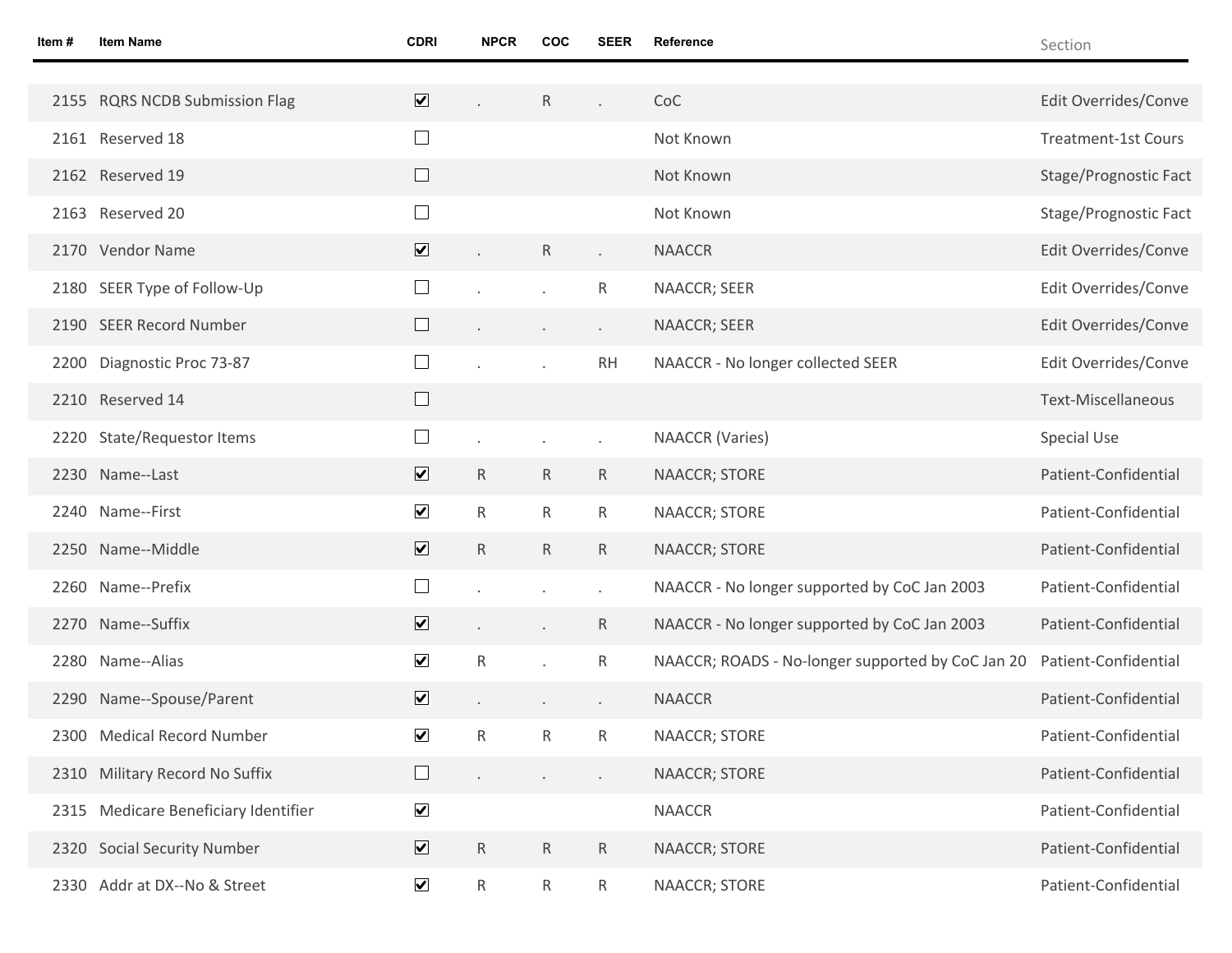| Item # | <b>Item Name</b>               | <b>CDRI</b>             | <b>NPCR</b> | COC                         | <b>SEER</b>     | Reference                                         | Section               |
|--------|--------------------------------|-------------------------|-------------|-----------------------------|-----------------|---------------------------------------------------|-----------------------|
|        |                                |                         |             |                             |                 |                                                   |                       |
|        | 2335 Addr at DX--Supplementl   | $\overline{\mathbf{v}}$ | $\mathsf R$ | $R^*$                       | $\mathsf{R}$    | NAACCR; STORE                                     | Patient-Confidential  |
|        | 2350 Addr Current--No & Street | $\blacktriangledown$    |             | ${\sf R}$                   | $\mathsf{R}$    | NAACCR; STORE                                     | Patient-Confidential  |
|        | 2352 Latitude                  | $\overline{\mathbf{v}}$ | $R^*$       | $\bar{\mathcal{E}}$         | S               | <b>NAACCR</b>                                     | Patient-Confidential  |
|        | 2354 Longitude                 | $\blacktriangledown$    | $R^*$       |                             | $\sf S$         | <b>NAACCR</b>                                     | Patient-Confidential  |
|        | 2355 Addr Current--Supplementl | $\overline{\mathbf{v}}$ |             | $R^*$                       | $R^*$           | <b>NAACCR; STORE</b>                              | Patient-Confidential  |
|        | 2360 Telephone                 | $\blacktriangledown$    |             | R                           | $R_{\parallel}$ | NAACCR; STORE                                     | Patient-Confidential  |
|        | 2380 DC State File Number      | $\blacktriangledown$    | R           | $\mathcal{L}^{\mathcal{L}}$ | $R^*$           | <b>NAACCR</b>                                     | Patient-Confidential  |
|        | 2390 Name--Maiden              | $\blacktriangledown$    | $\mathsf R$ |                             | R               | NAACCR; ROADS - No-longer supported by CoC Jan 20 | Patient-Confidential  |
|        | 2392 Follow-Up Contact--No&St  | ⊔                       |             | $\blacksquare$              |                 | NAACCR; SEER                                      | Patient-Confidential  |
| 2393   | Follow-Up Contact--Suppl       | $\Box$                  |             |                             |                 | NAACCR; SEER                                      | Patient-Confidential  |
|        | 2394 Follow-Up Contact--Name   |                         |             |                             |                 | NAACCR; SEER                                      | Patient-Confidential  |
|        | 2400 Reserved 15               | $\Box$                  |             |                             |                 |                                                   | Stage/Prognostic Fact |
|        | 2410 Institution Referred From |                         |             | $\blacksquare$              |                 | NAACCR; STORE                                     | Hospital-Confidential |
|        | 2415 NPI--Inst Referred From   |                         |             | ${\sf R}$                   |                 | NAACCR; CMS; STORE                                | Hospital-Confidential |
|        | 2420 Institution Referred To   |                         |             | $\bullet$                   |                 | NAACCR; STORE                                     | Hospital-Confidential |
|        | 2425 NPI--Inst Referred To     |                         |             | R                           |                 | NAACCR; CMS; STORE                                | Hospital-Confidential |
|        | 2440 Following Registry        |                         |             | $\overline{\phantom{a}}$    | <b>RH</b>       | <b>NAACCR; STORE</b>                              | Hospital-Confidential |
|        | 2445 NPI--Following Registry   | $\Box$                  |             |                             | $RH^*$          | NAACCR; CMS; STORE                                | Hospital-Confidential |
|        | 2450 Reserved 16               | ⊔                       |             |                             |                 |                                                   | Demographic           |
|        | 2460 Physician--Managing       | $\blacktriangledown$    |             |                             |                 | NAACCR; STORE                                     | Other-Confidential    |
|        | 2465 NPI--Physician--Managing  | $\boxed{\mathbf{v}}$    |             | R                           |                 | NAACCR; CMS; STORE                                | Other-Confidential    |
|        | 2470 Physician--Follow-Up      | $\blacktriangledown$    |             |                             | $\mathsf{R}$    | NAACCR; STORE                                     | Other-Confidential    |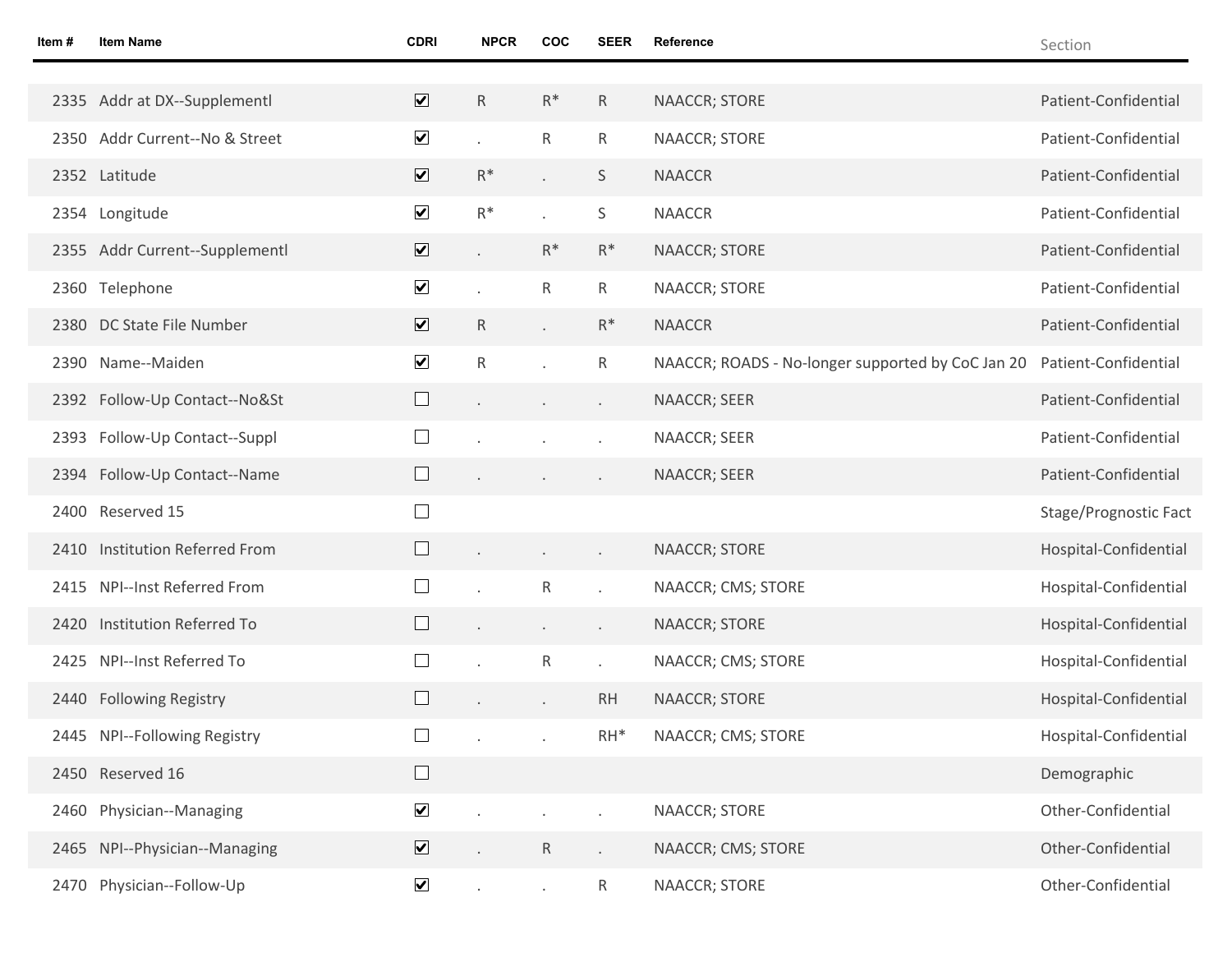| Item # | <b>Item Name</b>                  | <b>CDRI</b>                  | <b>NPCR</b>   | <b>COC</b>   | <b>SEER</b>              | Reference           | Section               |
|--------|-----------------------------------|------------------------------|---------------|--------------|--------------------------|---------------------|-----------------------|
|        |                                   |                              |               |              |                          |                     |                       |
|        | 2475 NPI--Physician--Follow-Up    | $\overline{\mathbf{v}}$      |               | R            | $R^*$                    | NAACCR; CMS; STORE  | Other-Confidential    |
|        | 2480 Physician--Primary Surg      | $\blacktriangledown$         |               |              |                          | NAACCR; STORE       | Other-Confidential    |
|        | 2485 NPI--Physician--Primary Surg | $\boxed{\blacktriangledown}$ |               | R            | $\overline{\phantom{a}}$ | NAACCR; CMS; STORE  | Other-Confidential    |
|        | 2490 Physician 3                  | $\blacktriangledown$         |               |              |                          | NAACCR; STORE       | Other-Confidential    |
|        | 2495 NPI--Physician 3             | $\boxed{\blacktriangledown}$ |               | $\mathsf{R}$ | $\epsilon$               | NAACCR; CMS; STORE  | Other-Confidential    |
|        | 2500 Physician 4                  | $\blacktriangledown$         |               |              |                          | NAACCR; STORE       | Other-Confidential    |
|        | 2505 NPI--Physician 4             | $\overline{\mathbf{v}}$      |               | $\mathsf{R}$ | $\epsilon$               | NAACCR; CMS; STORE  | Other-Confidential    |
|        | 2508 EHR Reporting                | $\Box$                       |               |              |                          | <b>NAACCR</b>       | Other-Confidential    |
|        | 2510 Reserved 12                  | $\Box$                       |               |              |                          |                     | Other-Confidential    |
|        | 2520 Text--DX Proc--PE            | $\blacktriangledown$         | $R^{\Lambda}$ |              | R                        | NAACCR; NPCR        | <b>Text-Diagnosis</b> |
|        | 2530 Text--DX Proc--X-ray/Scan    | $\blacktriangledown$         | $R^{\Lambda}$ |              | $\mathsf R$              | <b>NAACCR; NPCR</b> | <b>Text-Diagnosis</b> |
|        | 2540 Text--DX Proc--Scopes        | $\blacktriangledown$         | $R^{\Lambda}$ |              | ${\sf R}$                | NAACCR; NPCR        | <b>Text-Diagnosis</b> |
|        | 2550 Text--DX Proc--Lab Tests     | $\blacktriangledown$         | $R^{\Lambda}$ |              | $\mathsf R$              | NAACCR; NPCR        | <b>Text-Diagnosis</b> |
|        | 2560 Text--DX Proc--Op            | $\blacktriangledown$         | $R^{\Lambda}$ |              | ${\sf R}$                | NAACCR; NPCR        | <b>Text-Diagnosis</b> |
|        | 2570 Text--DX Proc--Path          | $\overline{\mathbf{v}}$      | $R^{\Lambda}$ |              | R                        | NAACCR; NPCR        | Text-Diagnosis        |
|        | 2580 Text--Primary Site Title     | $\blacktriangledown$         | $R^{\Lambda}$ |              | R                        | NAACCR; NPCR        | Text-Diagnosis        |
|        | 2590 Text--Histology Title        | $\overline{\mathbf{v}}$      | $R^{\Lambda}$ |              | R                        | <b>NAACCR; NPCR</b> | Text-Diagnosis        |
|        | 2600 Text--Staging                | $\blacktriangledown$         | $R^{\Lambda}$ |              | $\mathsf R$              | NAACCR; NPCR        | Text-Diagnosis        |
|        | 2610 RX Text--Surgery             | $\blacktriangledown$         | $R^{\Lambda}$ |              | $\mathsf R$              | <b>NAACCR; NPCR</b> | Text-Treatment        |
|        | 2620 RX Text--Radiation (Beam)    | $\blacktriangledown$         | $R^{\Lambda}$ |              | R                        | <b>NAACCR; NPCR</b> | Text-Treatment        |
|        | 2630 RX Text--Radiation Other     | $\overline{\mathbf{v}}$      | $R^{\Lambda}$ |              | R                        | <b>NAACCR; NPCR</b> | Text-Treatment        |
|        | 2640 RX Text--Chemo               | $\blacktriangledown$         | $R^{\Lambda}$ |              | R                        | <b>NAACCR; NPCR</b> | Text-Treatment        |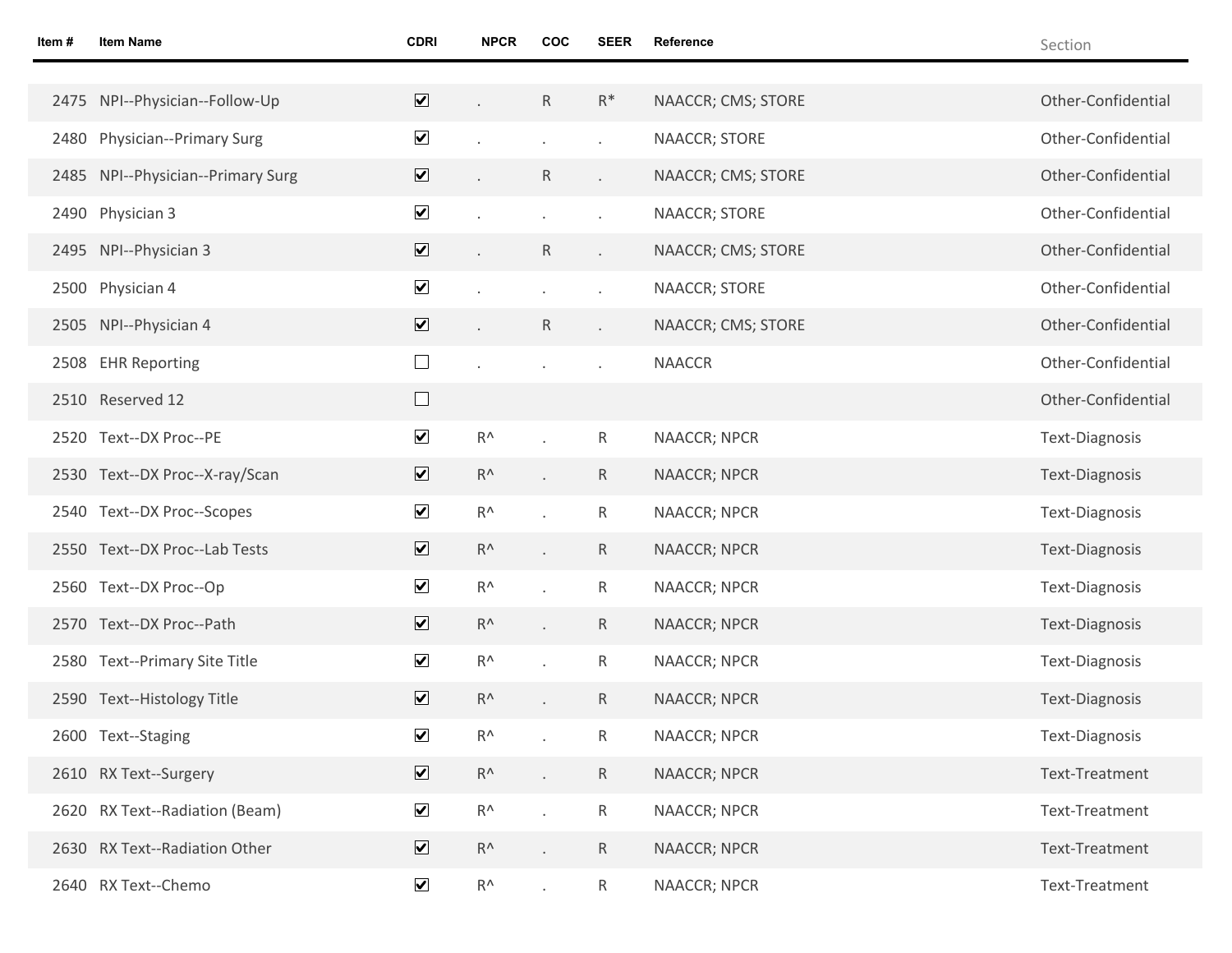| Item # | <b>Item Name</b>              | <b>CDRI</b>                  | <b>NPCR</b>             | <b>COC</b>       | <b>SEER</b>    | Reference                    | Section                   |
|--------|-------------------------------|------------------------------|-------------------------|------------------|----------------|------------------------------|---------------------------|
|        |                               |                              |                         |                  |                |                              |                           |
|        | 2650 RX Text--Hormone         | $\overline{\mathbf{v}}$      | $R^{\Lambda}$           |                  | $\mathsf{R}$   | <b>NAACCR; NPCR</b>          | Text-Treatment            |
|        | 2660 RX Text--BRM             | $\overline{\mathbf{v}}$      | $\mathsf{R}^\mathsf{A}$ |                  | R.             | NAACCR; NPCR                 | Text-Treatment            |
|        | 2670 RX Text--Other           | $\overline{\mathbf{v}}$      | $R^{\Lambda}$           |                  | $\mathsf{R}$   | <b>NAACCR; NPCR</b>          | Text-Treatment            |
|        | 2680 Text--Remarks            | $\blacktriangledown$         |                         |                  | R.             | NAACCR; NPCR                 | Text-Miscellaneous        |
|        | 2690 Text--Place of Diagnosis | $\boxed{\blacktriangledown}$ | $\blacksquare$          | $\cdot$          | $\blacksquare$ | <b>NAACCR; NPCR</b>          | <b>Text-Miscellaneous</b> |
|        | 2730 CS PreRx Tumor Size      | $\Box$                       | $\boldsymbol{0}$        | $\mathsf 0$      | 0              | NAACCR; AJCC                 | Not Known                 |
|        | 2735 CS PreRx Extension       | $\Box$                       | $\overline{0}$          | $\boldsymbol{0}$ | $\overline{0}$ | NAACCR; AJCC                 | Not Known                 |
|        | 2740 CS PreRx Tum Sz/Ext Eval | $\Box$                       | $\boldsymbol{0}$        | $\mathsf 0$      | $\mathsf{O}$   | NAACCR; AJCC                 | Not Known                 |
|        | 2750 CS PreRx Lymph Nodes     | $\Box$                       | $\mathbf 0$             | $\boldsymbol{0}$ | $\overline{0}$ | NAACCR; AJCC                 | Not Known                 |
|        | 2755 CS PreRx Reg Nodes Eval  | $\Box$                       | $\boldsymbol{0}$        | $\mathsf 0$      | $\mathsf{O}$   | NAACCR; AJCC                 | Not Known                 |
|        | 2760 CS PreRx Mets at DX      | $\Box$                       | $\mathbf 0$             | $\boldsymbol{0}$ | $\overline{0}$ | NAACCR; AJCC                 | Not Known                 |
|        | 2765 CS PreRx Mets Eval       | $\Box$                       | $\boldsymbol{0}$        | $\mathsf 0$      | $\mathsf{O}$   | NAACCR; AJCC                 | Not Known                 |
|        | 2770 CS PostRx Tumor Size     | $\Box$                       | $\mathbf 0$             | $\boldsymbol{0}$ | $\overline{0}$ | NAACCR; AJCC                 | Not Known                 |
|        | 2775 CS PostRx Extension      | $\Box$                       | 0                       | $\mathsf 0$      | $\mathsf{O}$   | NAACCR; AJCC                 | Not Known                 |
|        | 2780 CS PostRx Lymph Nodes    | $\Box$                       | 0                       | $\boldsymbol{0}$ | $\overline{0}$ | NAACCR; AJCC                 | Not Known                 |
|        | 2785 CS PostRx Mets at DX     | $\Box$                       | 0                       | $\mathsf 0$      | 0              | NAACCR; AJCC                 | Not Known                 |
|        | 2800 CS Tumor Size            | $\overline{\mathbf{v}}$      | $RH^*$                  | <b>RH</b>        | $RH^*$         | NAACCR; STORE; and CS Manual | Stage/Prognostic Fact     |
|        | 2810 CS Extension             | $\blacktriangledown$         | $\mathsf{RH}^*$         | $\mathsf{RH}$    | $RH^*$         | NAACCR; STORE; and CS Manual | Stage/Prognostic Fact     |
|        | 2820 CS Tumor Size/Ext Eval   | $\overline{\mathbf{v}}$      | $RH^*$                  | RH               | $RH^*$         | NAACCR; STORE; and CS Manual | Stage/Prognostic Fact     |
| 2830   | CS Lymph Nodes                | $\blacktriangledown$         | $RH^*$                  | RH               | $RH^*$         | NAACCR; STORE; and CS Manual | Stage/Prognostic Fact     |
| 2840   | CS Lymph Nodes Eval           | $\overline{\mathbf{v}}$      | $RH^*$                  | <b>RH</b>        | $RH^*$         | NAACCR; STORE; and CS Manual | Stage/Prognostic Fact     |
|        | 2850 CS Mets at DX            | $\blacktriangledown$         | $RH^*$                  | RH               | $RH^*$         | NAACCR; STORE; and CS Manual | Stage/Prognostic Fact     |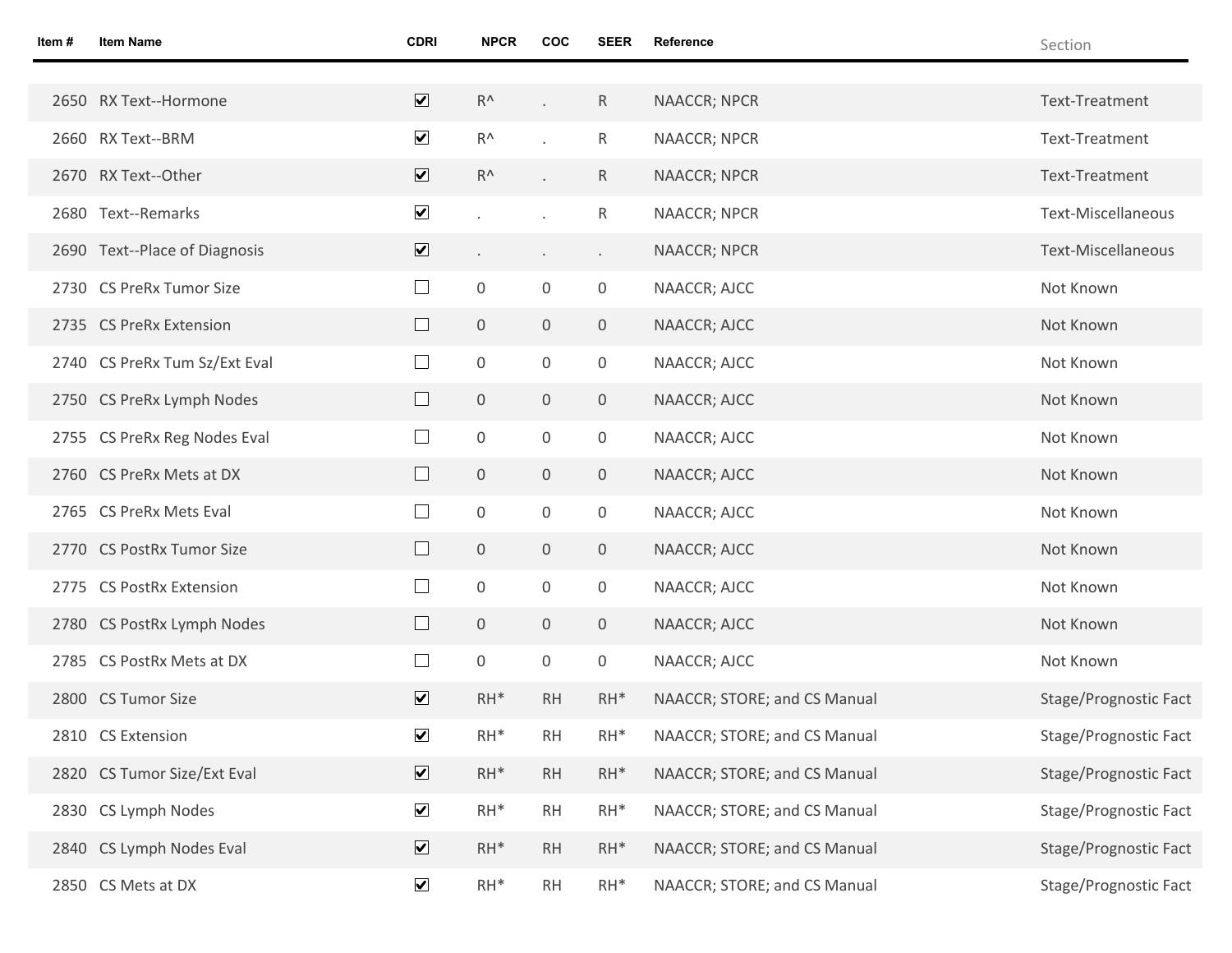| Item # | <b>Item Name</b>               | <b>CDRI</b>                     | <b>NPCR</b> | <b>COC</b> | <b>SEER</b> | Reference                    | Section               |
|--------|--------------------------------|---------------------------------|-------------|------------|-------------|------------------------------|-----------------------|
|        |                                |                                 |             |            |             |                              |                       |
|        | 2851 CS Mets at Dx-Bone        | $\overline{\blacktriangledown}$ |             | RH         | RH          | NAACCR; STORE                | Stage/Prognostic Fact |
|        | 2852 CS Mets at Dx-Brain       | $\blacktriangledown$            |             | RH         | RH          | NAACCR; STORE                | Stage/Prognostic Fact |
|        | 2853 CS Mets at Dx-Liver       | $\overline{\textbf{v}}$         |             | RH         | RH          | NAACCR; STORE                | Stage/Prognostic Fact |
|        | 2854 CS Mets at Dx-Lung        | $\blacktriangledown$            |             | RH         | RH          | NAACCR; STORE                | Stage/Prognostic Fact |
|        | 2860 CS Mets Eval              | $\overline{\mathbf{v}}$         | $RH^*$      | RH         | $RH^*$      | NAACCR; STORE; and CS Manual | Stage/Prognostic Fact |
|        | 2861 CS Site-Specific Factor 7 | $\blacktriangledown$            | $RH^*$      | RH         | RH          | NAACCR; STORE                | Stage/Prognostic Fact |
|        | 2862 CS Site-Specific Factor 8 | $\overline{\mathbf{v}}$         | $RH^*$      | RH         | RH          | NAACCR; STORE                | Stage/Prognostic Fact |
|        | 2863 CS Site-Specific Factor 9 | $\blacktriangledown$            | $RH^*$      | RH         | RH          | NAACCR; STORE                | Stage/Prognostic Fact |
|        | 2864 CS Site-Specific Factor10 | $\overline{\mathbf{v}}$         | $RH^*$      | <b>RH</b>  | RH          | NAACCR; STORE                | Stage/Prognostic Fact |
|        | 2865 CS Site-Specific Factor11 | $\blacktriangledown$            | $RH^*$      | RH         | RH          | NAACCR; STORE                | Stage/Prognostic Fact |
|        | 2866 CS Site-Specific Factor12 | $\blacktriangledown$            | $RH^*$      | <b>RH</b>  | RH          | NAACCR; STORE                | Stage/Prognostic Fact |
|        | 2867 CS Site-Specific Factor13 | $\blacktriangledown$            | $RH^*$      | RH         | RH          | NAACCR; STORE                | Stage/Prognostic Fact |
|        | 2868 CS Site-Specific Factor14 | $\overline{\mathbf{v}}$         | $RH^*$      | RH         | RH          | NAACCR; STORE                | Stage/Prognostic Fact |
|        | 2869 CS Site-Specific Factor15 | $\blacktriangledown$            | $RH^*$      | RH         | RH          | NAACCR; STORE                | Stage/Prognostic Fact |
|        | 2870 CS Site-Specific Factor16 | $\overline{\mathbf{v}}$         | $RH^*$      | <b>RH</b>  | RH          | NAACCR; STORE                | Stage/Prognostic Fact |
|        | 2871 CS Site-Specific Factor17 | $\blacktriangledown$            | $RH^*$      | RH         | RH          | NAACCR; STORE                | Stage/Prognostic Fact |
|        | 2872 CS Site-Specific Factor18 | $\overline{\mathbf{v}}$         |             | <b>RH</b>  | <b>RH</b>   | NAACCR; STORE                | Stage/Prognostic Fact |
|        | 2873 CS Site-Specific Factor19 | $\blacktriangledown$            |             | <b>RH</b>  | <b>RH</b>   | <b>NAACCR; STORE</b>         | Stage/Prognostic Fact |
|        | 2874 CS Site-Specific Factor20 | $\overline{\mathbf{v}}$         |             | <b>RH</b>  | RH          | <b>NAACCR; STORE</b>         | Stage/Prognostic Fact |
|        | 2875 CS Site-Specific Factor21 | $\blacktriangledown$            |             | RH         | RH          | NAACCR; STORE                | Stage/Prognostic Fact |
|        | 2876 CS Site-Specific Factor22 | $\overline{\mathbf{v}}$         | $\epsilon$  | <b>RH</b>  | RH          | NAACCR; STORE                | Stage/Prognostic Fact |
|        | 2877 CS Site-Specific Factor23 | $\blacktriangledown$            | ÷.          | <b>RH</b>  | <b>RH</b>   | NAACCR; STORE                | Stage/Prognostic Fact |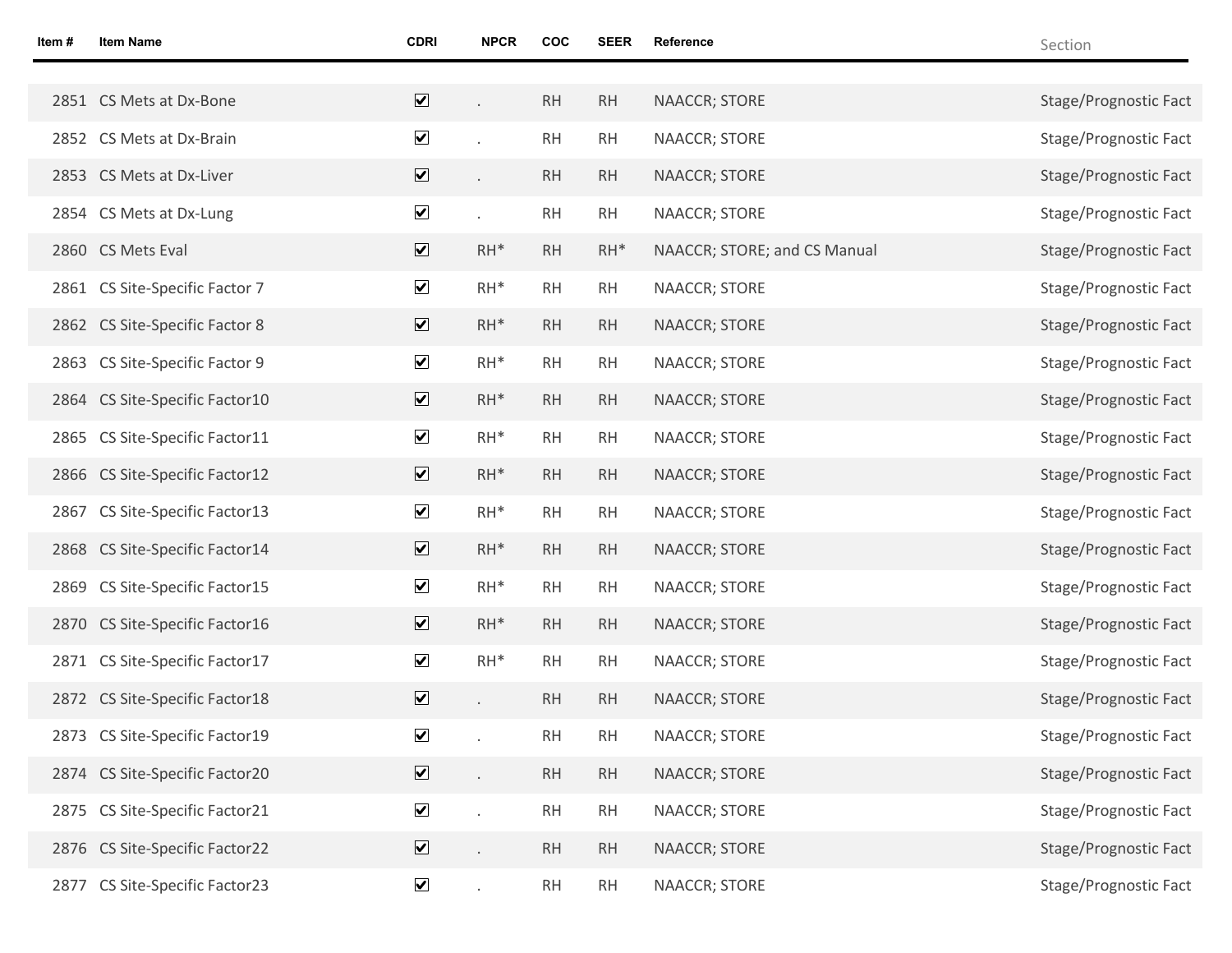| Item # | <b>Item Name</b>               | <b>CDRI</b>             | <b>NPCR</b>    | <b>COC</b> | <b>SEER</b>    | Reference                    | Section               |
|--------|--------------------------------|-------------------------|----------------|------------|----------------|------------------------------|-----------------------|
|        |                                |                         |                |            |                |                              |                       |
|        | 2878 CS Site-Specific Factor24 | $\overline{\mathbf{v}}$ |                | <b>RH</b>  | RH             | NAACCR; STORE                | Stage/Prognostic Fact |
|        | 2879 CS Site-Specific Factor25 | $\blacktriangledown$    | $RH^*$         | RH         | <b>RH</b>      | NAACCR; STORE                | Stage/Prognostic Fact |
|        | 2880 CS Site-Specific Factor 1 | $\overline{\mathbf{v}}$ | $RH^*$         | <b>RH</b>  | RH             | NAACCR; STORE; and CS Manual | Stage/Prognostic Fact |
|        | 2890 CS Site-Specific Factor 2 | $\blacktriangledown$    | $RH^*$         | RH         | <b>RH</b>      | NAACCR; STORE; and CS Manual | Stage/Prognostic Fact |
|        | 2900 CS Site-Specific Factor 3 | $\overline{\mathbf{v}}$ | $RH^*$         | RH         | RH             | NAACCR; STORE; and CS Manual | Stage/Prognostic Fact |
|        | 2910 CS Site-Specific Factor 4 | $\blacktriangledown$    | $RH^*$         | RH         | <b>RH</b>      | NAACCR; STORE; and CS Manual | Stage/Prognostic Fact |
|        | 2920 CS Site-Specific Factor 5 | $\overline{\mathbf{v}}$ | $RH^*$         | RH         | RH             | NAACCR; STORE; and CS Manual | Stage/Prognostic Fact |
|        | 2930 CS Site-Specific Factor 6 | $\blacktriangledown$    | $RH^*$         | RH         | <b>RH</b>      | NAACCR; STORE; and CS Manual | Stage/Prognostic Fact |
|        | 2935 CS Version Input Original | $\overline{\mathbf{v}}$ | $R^*$          | <b>RH</b>  | $RH^*$         | NAACCR; STORE                | Stage/Prognostic Fact |
|        | 2936 CS Version Derived        | $\blacktriangledown$    | $RH^*$         | DH         | $\mathsf{D}^*$ | NAACCR; STORE                | Stage/Prognostic Fact |
|        | 2937 CS Version Input Current  | $\blacktriangledown$    | $\mathsf{R}^*$ | <b>RH</b>  | $RH^*$         | NAACCR; AJCC; STORE          | Stage/Prognostic Fact |
|        | 2940 Derived AJCC-6 T          | $\blacktriangledown$    |                | DH         | DH             | NAACCR; STORE; and CS Manual | Stage/Prognostic Fact |
|        | 2950 Derived AJCC-6 T Descript | $\blacktriangledown$    |                | DH         | DH             | NAACCR; STORE; and CS Manual | Stage/Prognostic Fact |
|        | 2960 Derived AJCC-6 N          | $\blacktriangledown$    |                | DH         | DH             | NAACCR; STORE; and CS Manual | Stage/Prognostic Fact |
|        | 2970 Derived AJCC-6 N Descript | $\overline{\mathbf{v}}$ |                | DH         | DH             | NAACCR; STORE; and CS Manual | Stage/Prognostic Fact |
|        | 2980 Derived AJCC-6 M          | $\blacktriangledown$    |                | DH         | DH             | NAACCR; STORE; and CS Manual | Stage/Prognostic Fact |
|        | 2990 Derived AJCC-6 M Descript | $\overline{\mathbf{v}}$ |                | DH         | DH             | NAACCR; STORE; and CS Manual | Stage/Prognostic Fact |
|        | 3000 Derived AJCC-6 Stage Grp  | $\blacktriangledown$    |                | DH         | DH             | NAACCR; STORE; and CS Manual | Stage/Prognostic Fact |
|        | 3010 Derived SS1977            | $\overline{\mathbf{v}}$ |                | DH         | $D^*$          | NAACCR; STORE; and CS Manual | Stage/Prognostic Fact |
|        | 3020 Derived SS2000            | $\blacktriangledown$    | $RH^*$         | DH         | D+             | NAACCR; STORE; and CS Manual | Stage/Prognostic Fact |
|        | 3030 Derived AJCC--Flag        | $\overline{\mathbf{v}}$ |                | DH         | DH             | <b>NAACCR; STORE</b>         | Stage/Prognostic Fact |
|        | 3040 Derived SS1977--Flag      | $\blacktriangledown$    | $\epsilon$     | DH         | $\mathsf{D}^*$ | NAACCR; STORE                | Stage/Prognostic Fact |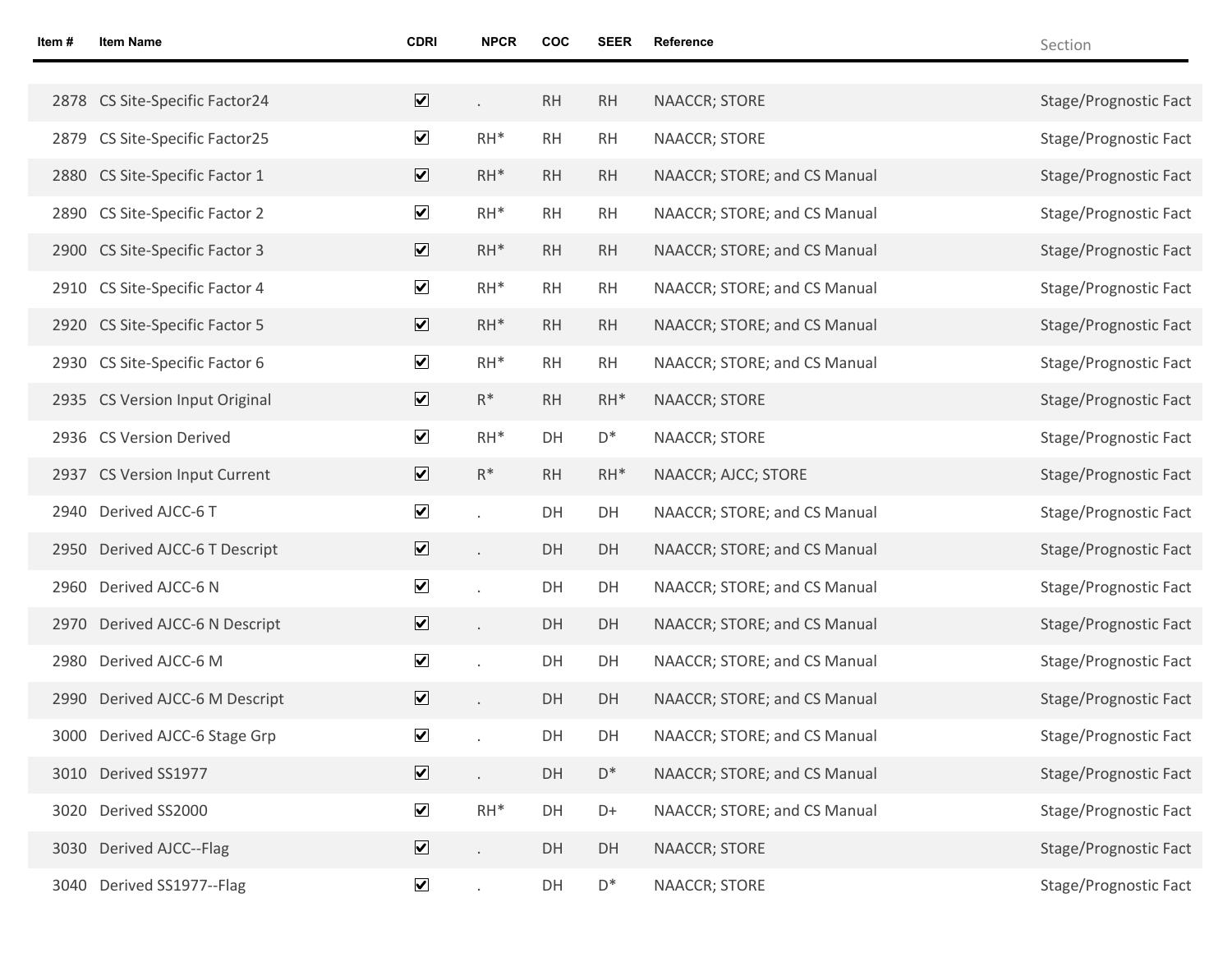| ltem # | <b>Item Name</b>               | <b>CDRI</b>             | <b>NPCR</b>          | COC             | <b>SEER</b>    | Reference                                   | Section                    |
|--------|--------------------------------|-------------------------|----------------------|-----------------|----------------|---------------------------------------------|----------------------------|
|        |                                |                         |                      |                 |                |                                             |                            |
|        | 3050 Derived SS2000--Flag      | $\overline{\mathbf{v}}$ | $RH^*$               | DH              | $\mathsf{D}^*$ | <b>NAACCR; STORE</b>                        | Stage/Prognostic Fact      |
|        | 3100 Archive FIN               | $\Box$                  |                      | R               |                | NAACCR; STORE                               | Hospital-Specific          |
|        | 3105 NPI--Archive FIN          | $\Box$                  |                      | R               |                | NAACCR; CMS; STORE                          | Hospital-Specific          |
|        | 3110 Comorbid/Complication 1   | $\blacktriangledown$    |                      | <b>RH</b>       |                | NAACCR; STORE - Required for 2011 cases CER | Stage/Prognostic Fact      |
|        | 3120 Comorbid/Complication 2   | $\overline{\mathbf{v}}$ | $\ddot{\phantom{0}}$ | <b>RH</b>       |                | NAACCR; STORE - Required for 2011 cases CER | Stage/Prognostic Fact      |
|        | 3130 Comorbid/Complication 3   | $\blacktriangledown$    |                      | <b>RH</b>       |                | NAACCR; STORE - Required for 2011 cases CER | Stage/Prognostic Fact      |
|        | 3140 Comorbid/Complication 4   | $\overline{\mathbf{v}}$ | $\ddot{\phantom{0}}$ | <b>RH</b>       |                | NAACCR; STORE - Required for 2011 cases CER | Stage/Prognostic Fact      |
|        | 3150 Comorbid/Complication 5   | $\blacktriangledown$    |                      | <b>RH</b>       |                | NAACCR; STORE - Required for 2011 cases CER | Stage/Prognostic Fact      |
|        | 3160 Comorbid/Complication 6   | $\overline{\mathbf{v}}$ | $\ddot{\phantom{0}}$ | <b>RH</b>       |                | NAACCR; STORE - Required for 2011 cases CER | Stage/Prognostic Fact      |
|        | 3161 Comorbid/Complication 7   | $\blacktriangledown$    |                      | <b>RH</b>       |                | NAACCR; STORE - Required for 2011 cases CER | Stage/Prognostic Fact      |
|        | 3162 Comorbid/Complication 8   | $\blacktriangledown$    | $\ddot{\phantom{0}}$ | <b>RH</b>       |                | NAACCR; STORE - Required for 2011 cases CER | Stage/Prognostic Fact      |
|        | 3163 Comorbid/Complication 9   | $\blacktriangledown$    |                      | <b>RH</b>       |                | NAACCR; STORE - Required for 2011 cases CER | Stage/Prognostic Fact      |
|        | 3164 Comorbid/Complication 10  | $\overline{\mathbf{v}}$ | $\ddot{\phantom{0}}$ | <b>RH</b>       |                | NAACCR; STORE - Required for 2011 cases CER | Stage/Prognostic Fact      |
|        | 3165 ICD Revision Comorbid     | $\Box$                  |                      |                 |                | NAACCR; STORE                               | Stage/Prognostic Fact      |
|        | 3170 RX Date Mst Defn Srg      | $\overline{\mathbf{v}}$ | $\mathsf{R}$         | $\mathsf{R}$    | <b>RC</b>      | <b>NAACCR; STORE</b>                        | <b>Treatment-1st Cours</b> |
|        | 3171 RX Date Mst Defn Srg Flag | $\blacktriangledown$    | R                    | R               | <b>RC</b>      | NAACCR; STORE                               | <b>Treatment-1st Cours</b> |
|        | 3180 RX Date Surg Disch        | $\Box$                  |                      | $\mathsf{R}$    |                | <b>NAACCR; STORE</b>                        | <b>Treatment-1st Cours</b> |
|        | 3181 RX Date Surg Disch Flag   |                         |                      | R               |                | NAACCR; STORE                               | <b>Treatment-1st Cours</b> |
|        | 3190 Readm Same Hosp 30 Days   | $\Box$                  |                      | R               |                | NAACCR; STORE                               | <b>Treatment-1st Cours</b> |
|        | 3200 Rad--Boost RX Modality    | $\Box$                  |                      |                 |                | NAACCR; STORE                               | <b>Treatment-1st Cours</b> |
|        | 3210 Rad--Boost Dose cGy       | $\Box$                  | $\blacksquare$       |                 |                | NAACCR; STORE                               | <b>Treatment-1st Cours</b> |
|        | 3220 RX Date Rad Ended         | $\Box$                  | $\epsilon$           | $R_{\parallel}$ | $\epsilon$     | NAACCR; STORE                               | <b>Treatment-1st Cours</b> |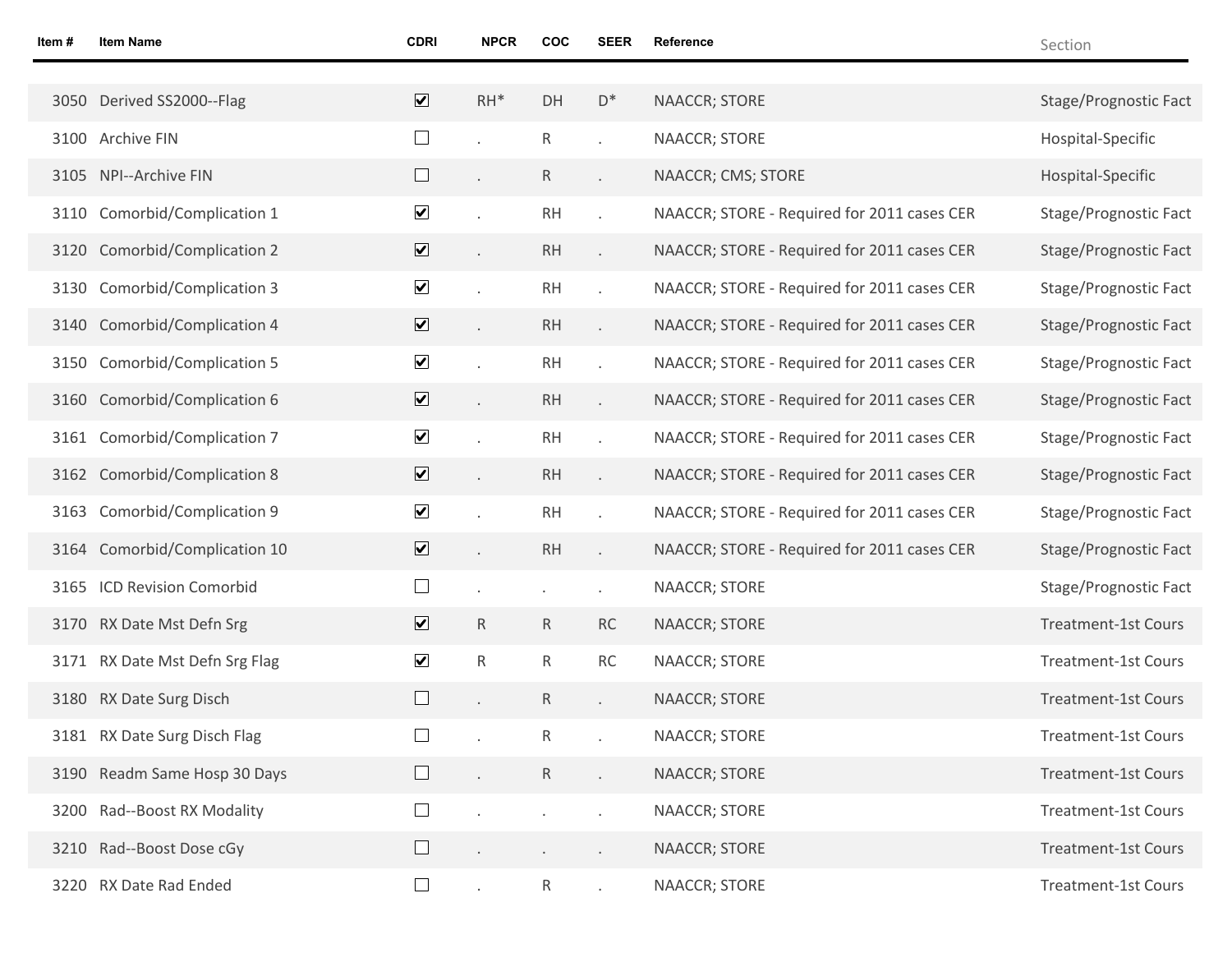| Item# | <b>Item Name</b>               | <b>CDRI</b>             | <b>NPCR</b>  | COC          | <b>SEER</b> | Reference            | Section                    |
|-------|--------------------------------|-------------------------|--------------|--------------|-------------|----------------------|----------------------------|
|       |                                |                         |              |              |             |                      |                            |
|       | 3221 RX Date Rad Ended Flag    |                         |              | $\mathsf{R}$ | ¥.          | NAACCR; STORE        | <b>Treatment-1st Cours</b> |
|       | 3230 RX Date Systemic          | $\blacktriangledown$    |              | R            | RC          | NAACCR; STORE        | <b>Treatment-1st Cours</b> |
|       | 3231 RX Date Systemic Flag     | $\overline{\mathbf{v}}$ |              | R.           | <b>RC</b>   | <b>NAACCR; STORE</b> | <b>Treatment-1st Cours</b> |
|       | 3250 RX Summ--Transplnt/Endocr | $\blacktriangledown$    | $\mathsf{R}$ | R            | R           | NAACCR; STORE        | <b>Treatment-1st Cours</b> |
|       | 3270 RX Summ--Palliative Proc  | $\Box$                  |              | $\mathsf{R}$ | ä,          | <b>NAACCR; STORE</b> | <b>Treatment-1st Cours</b> |
|       | 3280 RX Hosp--Palliative Proc  | $\blacktriangledown$    |              | R            |             | NAACCR; STORE        | Hospital-Specific          |
|       | 3300 RuralUrban Continuum 1993 | $\Box$                  | D            |              | $\epsilon$  | <b>NAACCR</b>        | Demographic                |
|       | 3310 RuralUrban Continuum 2003 | $\Box$                  | D            |              | $\cdot$     | <b>NAACCR</b>        | Demographic                |
|       | 3312 RuralUrban Continuum 2013 | $\Box$                  | D            |              | D           | <b>NAACCR</b>        | Demographic                |
|       | 3400 Derived AJCC-7 T          | $\blacktriangledown$    | $RH^*$       | DH           | DH          | NAACCR; STORE        | Stage/Prognostic Fact      |
|       | 3402 Derived AJCC-7 T Descript | $\overline{\mathbf{v}}$ | $RH^*$       | DH           | DH          | <b>NAACCR; STORE</b> | Stage/Prognostic Fact      |
|       | 3410 Derived AJCC-7 N          | $\blacktriangledown$    | $RH^*$       | DH           | DH          | NAACCR; STORE        | Stage/Prognostic Fact      |
|       | 3412 Derived AJCC-7 N Descript | $\overline{\mathbf{v}}$ | $RH^*$       | DH           | DH          | <b>NAACCR; STORE</b> | Stage/Prognostic Fact      |
|       | 3420 Derived AJCC-7 M          | $\blacktriangledown$    | $RH^*$       | DH           | DH          | NAACCR;STORE         | Stage/Prognostic Fact      |
|       | 3422 Derived AJCC-7 M Descript | $\overline{\mathbf{v}}$ | $RH^*$       | DH           | DH          | <b>NAACCR; STORE</b> | Stage/Prognostic Fact      |
|       | 3430 Derived AJCC-7 Stage Grp  | $\blacktriangledown$    | $RH^*$       | DH           | DH          | NAACCR; STORE        | Stage/Prognostic Fact      |
|       | 3440 Derived PreRx-7 T         |                         |              |              |             | NAACCR; AJCC         | Stage/Prognostic Fact      |
|       | 3442 Derived PreRx-7 T Descrip | $\Box$                  |              |              |             | NAACCR; AJCC         | Stage/Prognostic Fact      |
|       | 3450 Derived PreRx-7 N         |                         |              |              |             | NAACCR; AJCC         | Stage/Prognostic Fact      |
|       | 3452 Derived PreRx-7 N Descrip | $\Box$                  |              |              |             | NAACCR; AJCC         | Stage/Prognostic Fact      |
|       | 3460 Derived PreRx-7 M         | ⊔                       |              |              | $\epsilon$  | NAACCR; AJCC         | Stage/Prognostic Fact      |
|       | 3462 Derived PreRx-7 M Descrip | $\Box$                  |              |              |             | NAACCR; AJCC         | Stage/Prognostic Fact      |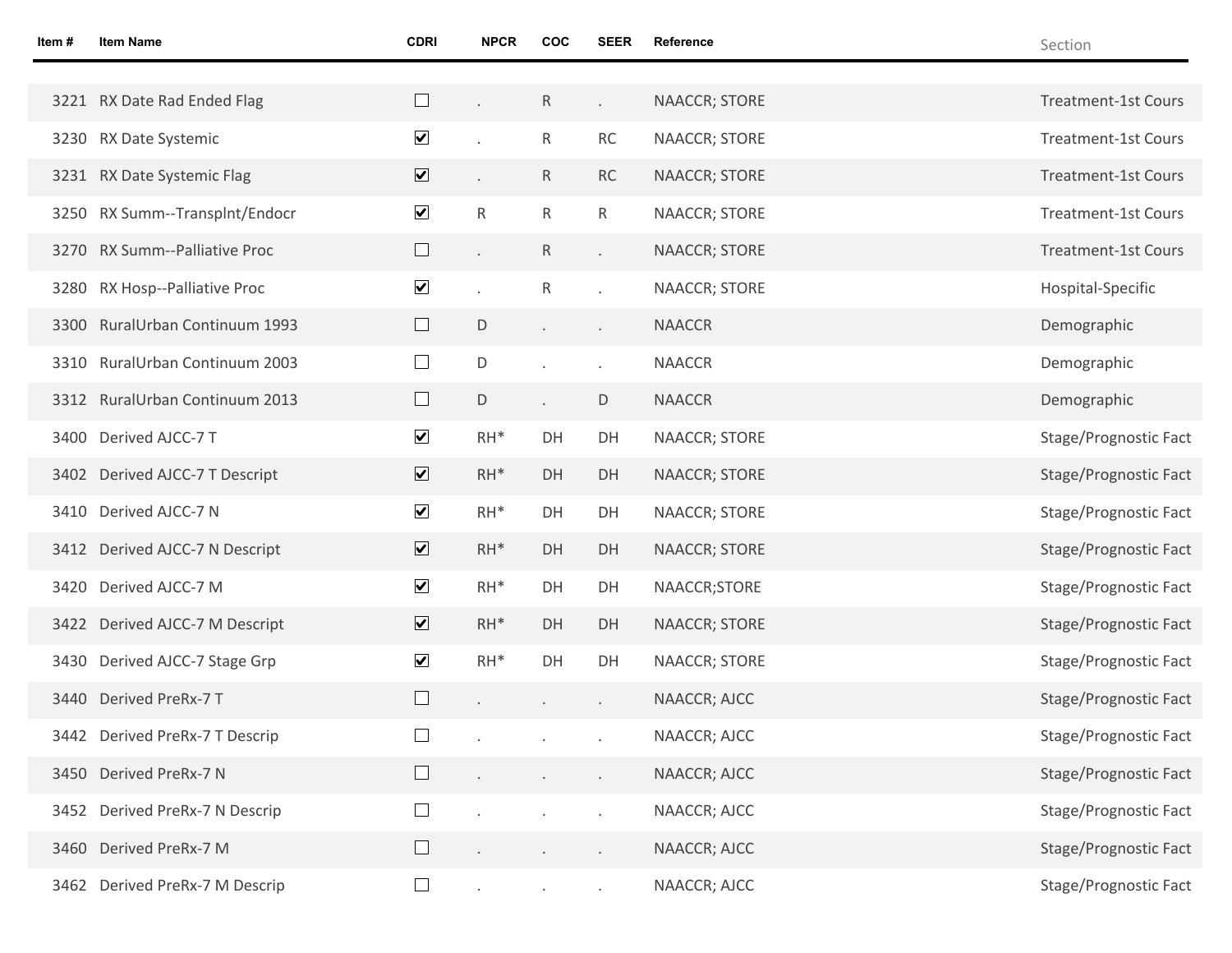| Item # | <b>Item Name</b>                         | <b>CDRI</b>             | <b>NPCR</b> | <b>COC</b>               | SEER           | Reference           | Section               |
|--------|------------------------------------------|-------------------------|-------------|--------------------------|----------------|---------------------|-----------------------|
|        |                                          |                         |             |                          |                |                     |                       |
|        | 3470 Derived PreRx-7 Stage Grp           |                         |             | $\cdot$                  | $\sim$         | NAACCR; AJCC        | Stage/Prognostic Fact |
|        | 3480 Derived PostRx-7 T                  |                         |             |                          |                | NAACCR; AJCC        | Stage/Prognostic Fact |
|        | 3482 Derived PostRx-7 N                  |                         |             | $\bullet$                | $\bullet$      | NAACCR; AJCC        | Stage/Prognostic Fact |
|        | 3490 Derived PostRx-7 M                  |                         |             |                          |                | NAACCR; AJCC        | Stage/Prognostic Fact |
|        | 3492 Derived PostRx-7 Stge Grp           |                         |             | $\bullet$                | $\blacksquare$ | NAACCR; AJCC        | Stage/Prognostic Fact |
| 3600   | Derived Neoadjuv Rx Flag                 | ⊔                       |             |                          |                | NAACCR; AJCC        | Stage/Prognostic Fact |
|        | 3605 Derived SEER Path Stg Grp           |                         |             | $\overline{\phantom{a}}$ | DH             | <b>SEER; NAACCR</b> | Stage/Prognostic Fact |
|        | 3610 Derived SEER Clin Stg Grp           |                         |             |                          | DH             | <b>SEER; NAACCR</b> | Stage/Prognostic Fact |
|        | 3614 Derived SEER Cmb Stg Grp            |                         |             | $\epsilon$               | DH             | <b>SEER; NAACCR</b> | Stage/Prognostic Fact |
|        | 3616 Derived SEER Combined T             | ⊔                       |             |                          | DH             | <b>SEER; NAACCR</b> | Stage/Prognostic Fact |
|        | 3618 Derived SEER Combined N             | $\Box$                  |             | $\epsilon$               | DH             | <b>SEER; NAACCR</b> | Stage/Prognostic Fact |
| 3620   | Derived SEER Combined M                  |                         |             |                          | DH             | <b>SEER; NAACCR</b> | Stage/Prognostic Fact |
|        | 3622 Derived SEER Cmb T Src              |                         |             | $\epsilon$               | DH             | <b>SEER; NAACCR</b> | Stage/Prognostic Fact |
|        | 3624 Derived SEER Cmb N Src              | $\Box$                  |             |                          | DH             | <b>SEER; NAACCR</b> | Stage/Prognostic Fact |
|        | 3626 Derived SEER Cmb M Src              | $\Box$                  |             | $\overline{\phantom{a}}$ | DH             | <b>SEER; NAACCR</b> | Stage/Prognostic Fact |
|        | 3645 NPCR Derived AJCC 8 TNM Clin Stg Gr | $\Box$                  |             |                          |                | <b>NPCR</b>         | Stage/Prognostic Fact |
|        | 3646 NPCR Derived AJCC 8 TNM Path Stg Gr |                         |             | $\cdot$                  | $\bullet$      | <b>NPCR</b>         | Stage/Prognostic Fact |
|        | 3647 NPCR Derived AJCC 8 TNM Post Thera  |                         |             |                          |                | <b>NPCR</b>         | Stage/Prognostic Fact |
|        | 3650 NPCR Derived Clin Stg Grp           | $\Box$                  | RH          |                          |                | NPCR; NAACCR        | Stage/Prognostic Fact |
|        | 3655 NPCR Derived Path Stg Grp           | $\Box$                  | RH          |                          |                | NPCR; NAACCR        | Stage/Prognostic Fact |
|        | 3700 SEER Site-Specific Fact 1           | $\overline{\mathbf{v}}$ |             |                          | $\mathsf{R}$   | NAACCR; SEER        | Stage/Prognostic Fact |
|        | 3702 SEER Site-Specific Fact 2           | $\Box$                  | $\epsilon$  |                          | $\epsilon$     | NAACCR; SEER        | Stage/Prognostic Fact |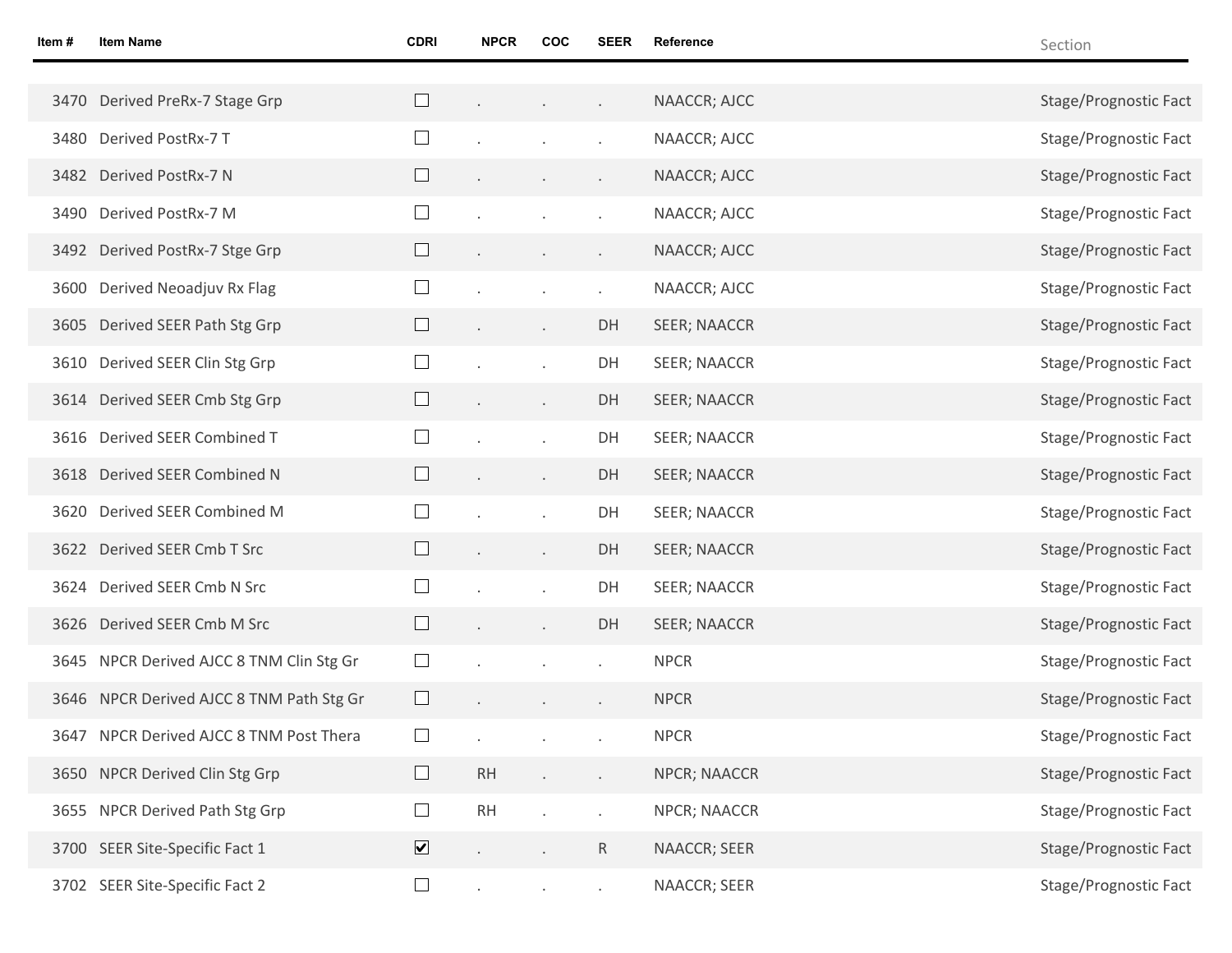| Item # | <b>Item Name</b>               | <b>CDRI</b>             | <b>NPCR</b>               | <b>COC</b> | <b>SEER</b>              | Reference    | Section               |
|--------|--------------------------------|-------------------------|---------------------------|------------|--------------------------|--------------|-----------------------|
|        |                                |                         |                           |            |                          |              |                       |
|        | 3704 SEER Site-Specific Fact 3 | $\Box$                  |                           | $\epsilon$ | $\mathcal{L}$            | NAACCR; SEER | Stage/Prognostic Fact |
|        | 3706 SEER Site-Specific Fact 4 | $\Box$                  |                           |            |                          | NAACCR; SEER | Stage/Prognostic Fact |
|        | 3708 SEER Site-Specific Fact 5 | $\Box$                  |                           |            |                          | NAACCR; SEER | Stage/Prognostic Fact |
|        | 3710 SEER Site-Specific Fact 6 | $\Box$                  |                           |            |                          | NAACCR; SEER | Stage/Prognostic Fact |
|        | 3720 NPCR Specific Field       | $\Box$                  | $\mathsf R$               |            | $\sim$                   | NPCR; NAACCR | Stage/Prognostic Fact |
|        | 3750 Over-ride CS 1            | $\blacktriangledown$    |                           | <b>RH</b>  | $\cdot$                  | NAACCR; CoC  | Edit Overrides/Conve  |
|        | 3751 Over-ride CS 2            | $\overline{\mathbf{v}}$ | $\ddot{\phantom{0}}$      | <b>RH</b>  | $\mathcal{L}^{\pm}$      | NAACCR; CoC  | Edit Overrides/Conve  |
|        | 3752 Over-ride CS 3            | $\blacktriangledown$    |                           | <b>RH</b>  | $\ddot{\phantom{a}}$     | NAACCR; CoC  | Edit Overrides/Conve  |
|        | 3753 Over-ride CS 4            | $\overline{\mathbf{v}}$ | $\ddot{\phantom{0}}$      | RH         | $\mathcal{L}^{\pm}$      | NAACCR; CoC  | Edit Overrides/Conve  |
|        | 3754 Over-ride CS 5            | $\blacktriangledown$    | $\ddot{\phantom{a}}$      | <b>RH</b>  | $\ddot{\phantom{a}}$     | NAACCR; CoC  | Edit Overrides/Conve  |
|        | 3755 Over-ride CS 6            | $\overline{\mathbf{v}}$ | $\ddot{\phantom{0}}$      | <b>RH</b>  | $\mathcal{L}^{\pm}$      | NAACCR; CoC  | Edit Overrides/Conve  |
|        | 3756 Over-ride CS 7            | $\blacktriangledown$    |                           | <b>RH</b>  | $\cdot$                  | NAACCR; CoC  | Edit Overrides/Conve  |
|        | 3757 Over-ride CS 8            | $\overline{\mathbf{v}}$ | $\mathbb{Z}^{\mathbb{Z}}$ | <b>RH</b>  | $\mathcal{L}^{\pm}$      | NAACCR; CoC  | Edit Overrides/Conve  |
|        | 3758 Over-ride CS 9            | $\blacktriangledown$    |                           | <b>RH</b>  | $\cdot$                  | NAACCR; CoC  | Edit Overrides/Conve  |
|        | 3759 Over-ride CS 10           | $\overline{\mathbf{v}}$ | $\ddot{\phantom{0}}$      | <b>RH</b>  | $\mathcal{L}^{\pm}$      | NAACCR; CoC  | Edit Overrides/Conve  |
|        | 3760 Over-ride CS 11           | $\blacktriangledown$    |                           | <b>RH</b>  |                          | NAACCR; CoC  | Edit Overrides/Conve  |
|        | 3761 Over-ride CS 12           | $\overline{\mathbf{v}}$ |                           | RH         |                          | NAACCR; CoC  | Edit Overrides/Conve  |
|        | 3762 Over-ride CS 13           | $\blacktriangledown$    |                           | RH         |                          | NAACCR; CoC  | Edit Overrides/Conve  |
|        | 3763 Over-ride CS 14           | $\overline{\mathbf{v}}$ | ¥.                        | RH         | $\mathcal{L}^{\pm}$      | NAACCR; CoC  | Edit Overrides/Conve  |
|        | 3764 Over-ride CS 15           | $\blacktriangledown$    | $\ddot{\phantom{a}}$      | RH         | $\overline{\phantom{a}}$ | NAACCR; CoC  | Edit Overrides/Conve  |
|        | 3765 Over-ride CS 16           | $\overline{\mathbf{v}}$ | ¥.                        | RH         | $\mathcal{L}^{\pm}$      | NAACCR; CoC  | Edit Overrides/Conve  |
|        | 3766 Over-ride CS 17           | $\blacktriangledown$    | $\mathcal{L}^{\pm}$       | RH         | $\mathcal{L}^{\pm}$      | NAACCR; CoC  | Edit Overrides/Conve  |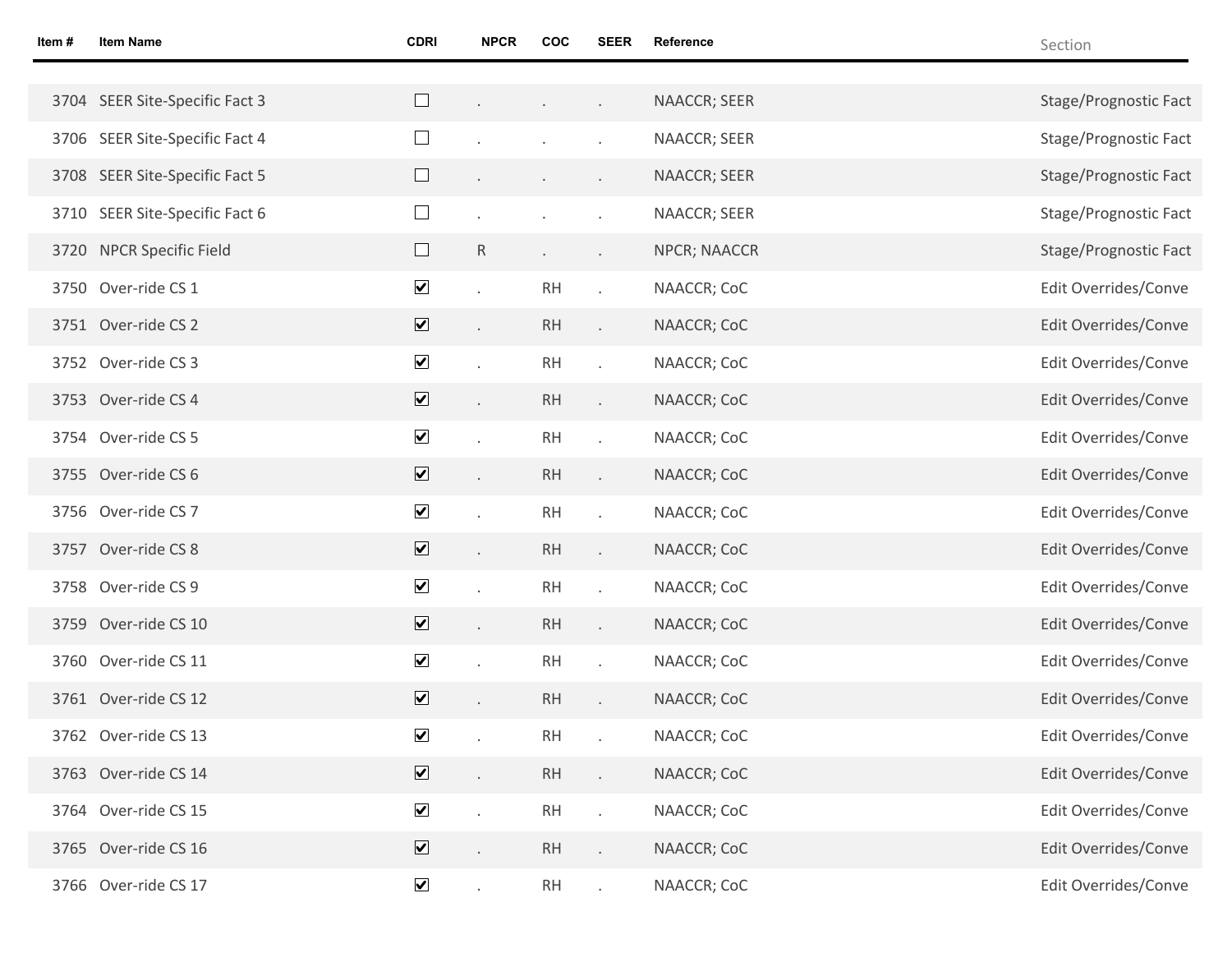| Item # | <b>Item Name</b>                         | <b>CDRI</b>                  | <b>NPCR</b> | <b>COC</b>   | <b>SEER</b>          | Reference            | Section               |
|--------|------------------------------------------|------------------------------|-------------|--------------|----------------------|----------------------|-----------------------|
|        |                                          |                              |             |              |                      |                      |                       |
| 3767   | Over-ride CS 18                          | $\boxed{\blacktriangledown}$ |             | RH           |                      | NAACCR; CoC          | Edit Overrides/Conve  |
|        | 3768 Over-ride CS 19                     | $\overline{\mathbf{v}}$      | ¥.          | RH           | ¥.                   | NAACCR; CoC          | Edit Overrides/Conve  |
|        | 3769 Over-ride CS 20                     | $\overline{\mathbf{v}}$      | RH          | <b>RH</b>    | <b>RH</b>            | NAACCR; CoC          | Edit Overrides/Conve  |
|        | 3780 Secondary Diagnosis 1               | $\blacktriangledown$         |             | ${\sf R}$    |                      | NAACCR; STORE        | Stage/Prognostic Fact |
|        | 3782 Secondary Diagnosis 2               | $\overline{\mathbf{v}}$      |             | $\mathsf{R}$ | $\epsilon$           | <b>NAACCR; STORE</b> | Stage/Prognostic Fact |
|        | 3784 Secondary Diagnosis 3               | $\blacktriangledown$         |             | ${\sf R}$    |                      | NAACCR; STORE        | Stage/Prognostic Fact |
|        | 3786 Secondary Diagnosis 4               | $\overline{\mathbf{v}}$      | ¥.          | $\mathsf{R}$ | k.                   | NAACCR; STORE        | Stage/Prognostic Fact |
|        | 3788 Secondary Diagnosis 5               | $\blacktriangledown$         |             | ${\sf R}$    | $\ddot{\phantom{0}}$ | NAACCR; STORE        | Stage/Prognostic Fact |
|        | 3790 Secondary Diagnosis 6               | $\overline{\mathbf{v}}$      | ¥.          | $\mathsf{R}$ | k.                   | <b>NAACCR; STORE</b> | Stage/Prognostic Fact |
|        | 3792 Secondary Diagnosis 7               | $\blacktriangledown$         |             | ${\sf R}$    |                      | NAACCR; STORE        | Stage/Prognostic Fact |
|        | 3794 Secondary Diagnosis 8               | $\overline{\mathbf{v}}$      | ¥.          | $\mathsf{R}$ | $\epsilon$           | NAACCR; STORE        | Stage/Prognostic Fact |
|        | 3796 Secondary Diagnosis 9               | $\blacktriangledown$         |             | ${\sf R}$    |                      | NAACCR; STORE        | Stage/Prognostic Fact |
|        | 3798 Secondary Diagnosis 10              | $\overline{\mathbf{v}}$      | ¥.          | $\mathsf{R}$ | $\epsilon$           | NAACCR; STORE        | Stage/Prognostic Fact |
|        | 3800 Schema ID                           | $\blacktriangledown$         | D           | D            | $\mathsf D$          | <b>NAACCR</b>        | Stage/Prognostic Fact |
|        | 3801 Chromosome 1p: Loss of Heterozygosi | $\overline{\mathbf{v}}$      | c.          | <b>RS</b>    | <b>RS</b>            | <b>NAACCR</b>        | Stage/Prognostic Fact |
|        | 3802 Chromosome 19q: Loss of Heterozygo  | $\blacktriangledown$         |             | <b>RS</b>    | <b>RS</b>            | <b>NAACCR</b>        | Stage/Prognostic Fact |
|        | 3803 Adenoid Cystic Basaloid Pattern     | $\overline{\mathbf{v}}$      |             | <b>RS</b>    | <b>RS</b>            | <b>NAACCR</b>        | Stage/Prognostic Fact |
|        | 3804 Adenopathy                          | $\blacktriangledown$         |             | <b>RS</b>    | <b>RS</b>            | <b>NAACCR</b>        | Stage/Prognostic Fact |
|        | 3805 AFP Post-Orchiectomy Lab Value      | $\overline{\mathbf{v}}$      |             | ${\sf RS}$   | RC                   | <b>NAACCR</b>        | Stage/Prognostic Fact |
|        | 3806 AFP Post-Orchiectomy Range          | $\blacktriangledown$         |             | <b>RS</b>    | RC                   | <b>NAACCR</b>        | Stage/Prognostic Fact |
|        | 3807 AFP Pre-Orchiectomy Lab Value       | $\overline{\mathbf{v}}$      |             | <b>RS</b>    | <b>RC</b>            | <b>NAACCR</b>        | Stage/Prognostic Fact |
|        | 3808 AFP Pre-Orchiectomy Range           | $\blacktriangledown$         |             | <b>RS</b>    | RC                   | <b>NAACCR</b>        | Stage/Prognostic Fact |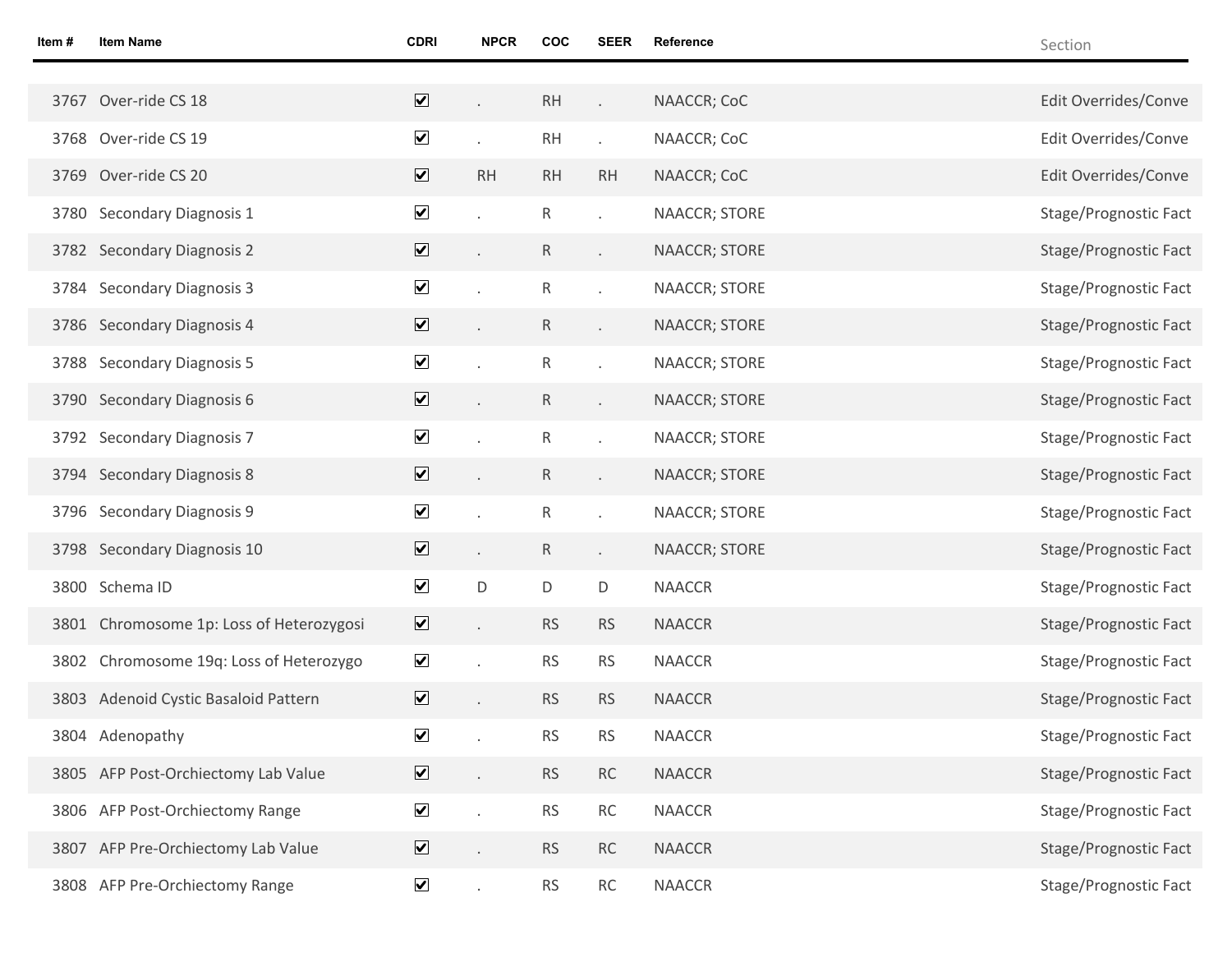| ltem # | <b>Item Name</b>                             | <b>CDRI</b>                  | <b>NPCR</b> | <b>COC</b> | <b>SEER</b> | Reference     | Section               |
|--------|----------------------------------------------|------------------------------|-------------|------------|-------------|---------------|-----------------------|
|        |                                              |                              |             |            |             |               |                       |
|        | 3809 AFP Pretreatment Interpretation         | $\overline{\mathbf{v}}$      |             | <b>RS</b>  | RC          | <b>NAACCR</b> | Stage/Prognostic Fact |
|        | 3810 AFP Pretreatment Lab Value              | $\overline{\mathbf{v}}$      |             | <b>RS</b>  | RC          | <b>NAACCR</b> | Stage/Prognostic Fact |
|        | 3811 Anemia                                  | $\overline{\mathbf{v}}$      |             | <b>RS</b>  | <b>RS</b>   | <b>NAACCR</b> | Stage/Prognostic Fact |
|        | 3812 B symptoms                              | $\blacktriangledown$         |             | <b>RS</b>  | <b>RS</b>   | <b>NAACCR</b> | Stage/Prognostic Fact |
| 3813   | Bilirubin Pretreatment Total Lab Value       | $\overline{\mathbf{v}}$      |             | <b>RS</b>  | RC          | <b>NAACCR</b> | Stage/Prognostic Fact |
| 3814   | <b>Bilirubin Pretreatment Unit of Measur</b> | $\blacktriangledown$         |             | <b>RS</b>  | RC          | <b>NAACCR</b> | Stage/Prognostic Fact |
|        | 3815 Bone Invasion                           | $\overline{\mathbf{v}}$      |             | <b>RS</b>  | <b>RS</b>   | <b>NAACCR</b> | Stage/Prognostic Fact |
| 3816   | <b>Brain Molecular Markers</b>               | $\blacktriangledown$         | R           | $\cdot$    | <b>RS</b>   | <b>NAACCR</b> | Stage/Prognostic Fact |
| 3817   | <b>Breslow Tumor Thickness</b>               | $\overline{\mathbf{v}}$      | R           | <b>RS</b>  | <b>RS</b>   | <b>NAACCR</b> | Stage/Prognostic Fact |
|        | 3818 CA-125 Pretreatment Interpretation      | $\blacktriangledown$         |             | <b>RS</b>  | <b>RS</b>   | <b>NAACCR</b> | Stage/Prognostic Fact |
|        | 3819 CEA Pretreatment Interpretation         | $\overline{\mathbf{v}}$      |             | <b>RS</b>  | <b>RS</b>   | <b>NAACCR</b> | Stage/Prognostic Fact |
|        | 3820 CEA Pretreatment Lab Value              | $\blacktriangledown$         |             | <b>RS</b>  | <b>RS</b>   | <b>NAACCR</b> | Stage/Prognostic Fact |
| 3821   | Chromosome 3 Status                          | $\overline{\mathbf{v}}$      |             | <b>RS</b>  | RC          | <b>NAACCR</b> | Stage/Prognostic Fact |
| 3822   | Chromosome 8q Status                         | $\blacktriangledown$         |             | <b>RS</b>  | <b>RC</b>   | <b>NAACCR</b> | Stage/Prognostic Fact |
| 3823   | <b>Circumferential Resection Margin (CR</b>  | $\overline{\mathbf{v}}$      |             | <b>RS</b>  | <b>RS</b>   | <b>NAACCR</b> | Stage/Prognostic Fact |
|        | 3824 Creatinine Pretreatment Lab Value       | $\blacktriangledown$         |             | <b>RS</b>  | RC          | <b>NAACCR</b> | Stage/Prognostic Fact |
|        | 3825 Creatinine Pretreatment Unit of Meas    | $\overline{\mathbf{v}}$      |             | <b>RS</b>  | RC          | <b>NAACCR</b> | Stage/Prognostic Fact |
|        | 3826 Estrogen Receptor Percent Positive or   | $\blacktriangledown$         |             | <b>RS</b>  | RC          | <b>NAACCR</b> | Stage/Prognostic Fact |
| 3827   | <b>Estrogen Receptor Summary</b>             | $\overline{\mathbf{v}}$      | $\mathsf R$ | <b>RS</b>  | <b>RS</b>   | <b>NAACCR</b> | Stage/Prognostic Fact |
| 3828   | Estrogen Receptor Total Allred Score         | $\blacktriangledown$         | RN          | <b>RS</b>  | RC          | <b>NAACCR</b> | Stage/Prognostic Fact |
| 3829   | Esophagus and EGJ Tumor Epicenter            | $\boxed{\blacktriangledown}$ |             | <b>RS</b>  | <b>RS</b>   | <b>NAACCR</b> | Stage/Prognostic Fact |
| 3830   | Extranodal Extension Clin (non-Head a        | $\blacktriangledown$         |             | <b>RS</b>  | RC          | <b>NAACCR</b> | Stage/Prognostic Fact |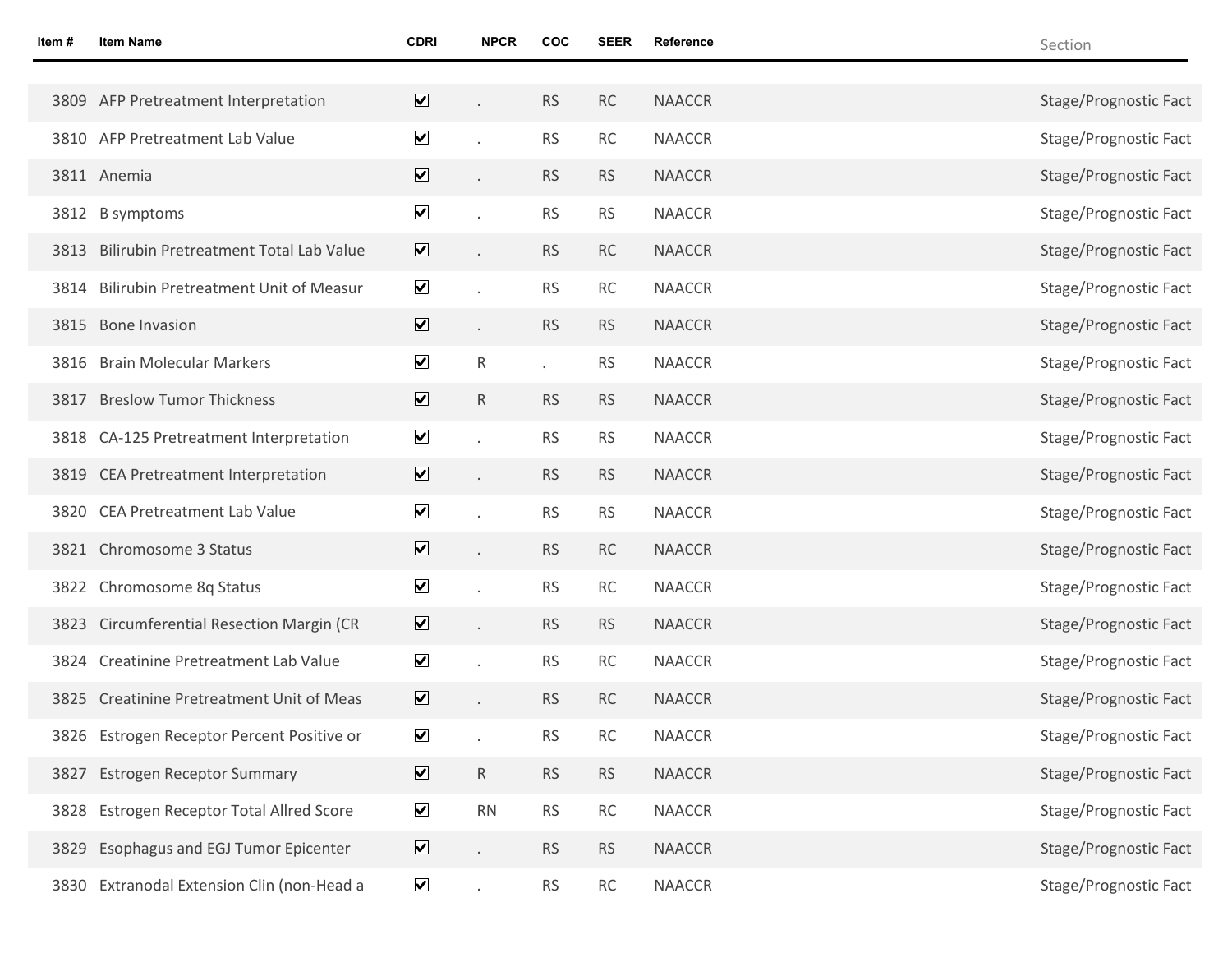| Item # | <b>Item Name</b>                              | <b>CDRI</b>                  | <b>NPCR</b>          | <b>COC</b>   | <b>SEER</b> | Reference     | Section               |
|--------|-----------------------------------------------|------------------------------|----------------------|--------------|-------------|---------------|-----------------------|
|        |                                               |                              |                      |              |             |               |                       |
| 3831   | <b>Extranodal Extension Head and Neck C</b>   | $\overline{\mathbf{v}}$      |                      | <b>RS</b>    | RC          | <b>NAACCR</b> | Stage/Prognostic Fact |
| 3832   | Extranodal Extension Head and Neck P          | $\overline{\mathbf{v}}$      |                      | <b>RS</b>    | <b>RS</b>   | <b>NAACCR</b> | Stage/Prognostic Fact |
|        | 3833 Extranodal Extension Path (non-Head      | $\overline{\mathbf{v}}$      |                      | <b>RS</b>    | RC          | <b>NAACCR</b> | Stage/Prognostic Fact |
|        | 3834 Extravascular Matrix Patterns            | $\blacktriangledown$         | $\cdot$              | <b>RS</b>    | RC          | <b>NAACCR</b> | Stage/Prognostic Fact |
|        | 3835 Fibrosis Score                           | $\overline{\mathbf{v}}$      | $\mathsf{R}$         | <b>RS</b>    | RC          | <b>NAACCR</b> | Stage/Prognostic Fact |
|        | 3836 FIGO Stage                               | $\blacktriangledown$         |                      | <b>RS</b>    | <b>RS</b>   | <b>NAACCR</b> | Stage/Prognostic Fact |
| 3837   | <b>Gestational Trophoblastic Prognostic S</b> | $\overline{\mathbf{v}}$      |                      | <b>RS</b>    | <b>RS</b>   | <b>NAACCR</b> | Stage/Prognostic Fact |
| 3838   | <b>Gleason Patterns Clinical</b>              | $\blacktriangledown$         |                      | <b>RS</b>    | <b>RS</b>   | <b>NAACCR</b> | Stage/Prognostic Fact |
| 3839   | Gleason Patterns Pathological                 | $\overline{\mathbf{v}}$      |                      | <b>RS</b>    | <b>RS</b>   | <b>NAACCR</b> | Stage/Prognostic Fact |
|        | 3840 Gleason Score Clinical                   | $\blacktriangledown$         |                      | <b>RS</b>    | RC          | <b>NAACCR</b> | Stage/Prognostic Fact |
|        | 3841 Gleason Score Pathological               | $\overline{\mathbf{v}}$      |                      | <b>RS</b>    | RC          | <b>NAACCR</b> | Stage/Prognostic Fact |
|        | 3842 Gleason Tertiary Pattern                 | $\blacktriangledown$         |                      | <b>RS</b>    | RC          | <b>NAACCR</b> | Stage/Prognostic Fact |
|        | 3843 Grade Clinical                           | $\overline{\mathbf{v}}$      | $\mathsf{R}$         | $\mathsf{R}$ | $\mathsf R$ | <b>NAACCR</b> | Stage/Prognostic Fact |
|        | 3844 Grade Pathological                       | $\blacktriangledown$         | <b>RN</b>            | $\mathsf{R}$ | R           | <b>NAACCR</b> | Stage/Prognostic Fact |
|        | 3845 Grade Post Therapy                       | $\overline{\mathbf{v}}$      | <b>RN</b>            | $\mathsf{R}$ | <b>RS</b>   | <b>NAACCR</b> | Stage/Prognostic Fact |
|        | 3846 hCG Post-Orchiectomy Lab Value           | $\blacktriangledown$         |                      | <b>RS</b>    | RC          | <b>NAACCR</b> | Stage/Prognostic Fact |
|        | 3847 hCG Post-Orchiectomy Range               | $\overline{\mathbf{v}}$      |                      | <b>RS</b>    | <b>RS</b>   | <b>NAACCR</b> | Stage/Prognostic Fact |
|        | 3848 hCG Pre-Orchiectomy Lab Value            | $\blacktriangledown$         |                      | <b>RS</b>    | RC          | <b>NAACCR</b> | Stage/Prognostic Fact |
|        | 3849 hCG Pre-Orchiectomy Range                | $\overline{\mathbf{v}}$      | $\ddot{\phantom{0}}$ | <b>RS</b>    | <b>RS</b>   | <b>NAACCR</b> | Stage/Prognostic Fact |
|        | 3850 HER2 IHC Summary                         | $\blacktriangledown$         | t.                   | <b>RS</b>    | $RS^*$      | <b>NAACCR</b> | Stage/Prognostic Fact |
|        | 3851 HER2 ISH Dual Probe Copy Number          | $\boxed{\blacktriangledown}$ | $\ddot{\phantom{0}}$ | <b>RS</b>    | $RS^*$      | <b>NAACCR</b> | Stage/Prognostic Fact |
|        | 3852 HER2 ISH Dual Probe Ratio                | $\blacktriangledown$         |                      | <b>RS</b>    | $RS^*$      | <b>NAACCR</b> | Stage/Prognostic Fact |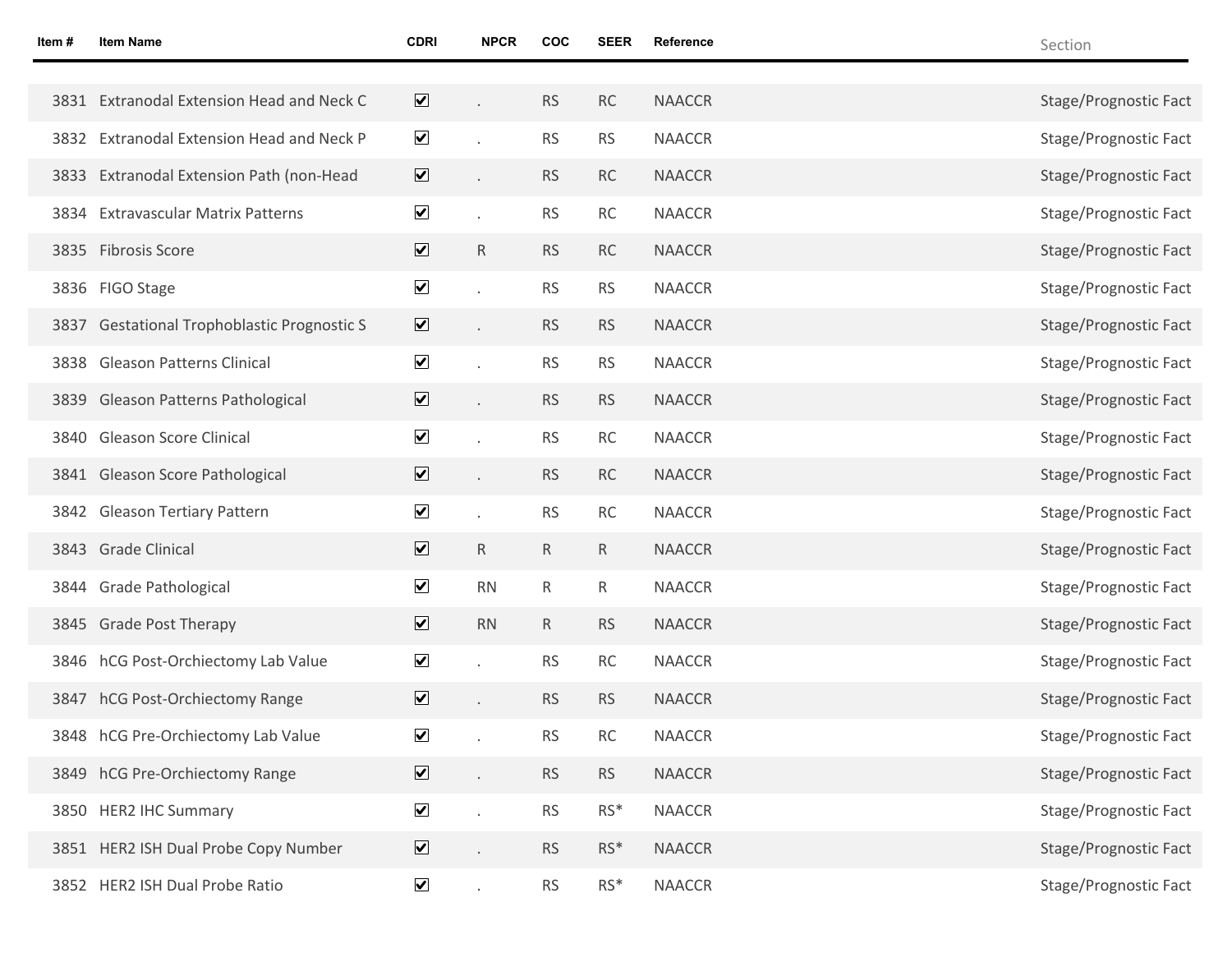| ltem # | <b>Item Name</b>                           | <b>CDRI</b>                  | <b>NPCR</b> | <b>COC</b> | <b>SEER</b> | Reference     | Section               |
|--------|--------------------------------------------|------------------------------|-------------|------------|-------------|---------------|-----------------------|
|        |                                            |                              |             |            |             |               |                       |
|        | 3853 HER2 ISH Single Probe Copy Number     | $\boxed{\blacktriangledown}$ |             | <b>RS</b>  | $RS*$       | <b>NAACCR</b> | Stage/Prognostic Fact |
|        | 3854 HER2 ISH Summary                      | $\overline{\mathbf{v}}$      |             | <b>RS</b>  | $RS*$       | <b>NAACCR</b> | Stage/Prognostic Fact |
|        | 3855 HER2 Overall Summary                  | $\overline{\mathbf{v}}$      | R           | <b>RS</b>  | <b>RS</b>   | <b>NAACCR</b> | Stage/Prognostic Fact |
|        | 3856 Heritable Trait                       | $\blacktriangledown$         |             | <b>RS</b>  | <b>RS</b>   | <b>NAACCR</b> | Stage/Prognostic Fact |
| 3857   | High Risk Cytogenetics                     | $\overline{\mathbf{v}}$      |             | <b>RS</b>  | <b>RS</b>   | <b>NAACCR</b> | Stage/Prognostic Fact |
| 3858   | High Risk Histologic Features              | $\blacktriangledown$         |             | <b>RS</b>  | <b>RS</b>   | <b>NAACCR</b> | Stage/Prognostic Fact |
|        | 3859 HIV Status                            | $\overline{\mathbf{v}}$      |             | <b>RS</b>  | <b>RS</b>   | <b>NAACCR</b> | Stage/Prognostic Fact |
| 3860   | International Normalized Ratio Prothr      | $\blacktriangledown$         |             | <b>RS</b>  | <b>RC</b>   | <b>NAACCR</b> | Stage/Prognostic Fact |
|        | 3861 Ipsilateral Adrenal Gland Involvement | $\overline{\mathbf{v}}$      |             | <b>RS</b>  | <b>RS</b>   | <b>NAACCR</b> | Stage/Prognostic Fact |
|        | 3862 JAK2                                  | $\blacktriangledown$         |             | <b>RS</b>  | <b>RS</b>   | <b>NAACCR</b> | Stage/Prognostic Fact |
|        | 3863 Ki-67                                 | $\overline{\mathbf{v}}$      |             | <b>RS</b>  | RC          | <b>NAACCR</b> | Stage/Prognostic Fact |
|        | 3864 Invasion Beyond Capsule               | $\blacktriangledown$         |             | <b>RS</b>  | <b>RS</b>   | <b>NAACCR</b> | Stage/Prognostic Fact |
|        | 3865 KIT Gene Immunohistochemistry         | $\overline{\mathbf{v}}$      |             | <b>RS</b>  | RC          | <b>NAACCR</b> | Stage/Prognostic Fact |
|        | 3866 KRAS                                  | $\blacktriangledown$         |             | <b>RS</b>  | <b>RS</b>   | <b>NAACCR</b> | Stage/Prognostic Fact |
|        | 3867 LDH Post-Orchiectomy Range            | $\overline{\mathbf{v}}$      |             | <b>RS</b>  | <b>RS</b>   | <b>NAACCR</b> | Stage/Prognostic Fact |
|        | 3868 LDH Pre-Orchiectomy Range             | $\blacktriangledown$         |             | <b>RS</b>  | <b>RS</b>   | <b>NAACCR</b> | Stage/Prognostic Fact |
|        | 3869 LDH Pretreatment Level                | $\overline{\mathbf{v}}$      |             | <b>RS</b>  | <b>RS</b>   | <b>NAACCR</b> | Stage/Prognostic Fact |
|        | 3870 LDH Upper Limits of Normal            | $\blacktriangledown$         |             | <b>RS</b>  | RC          | <b>NAACCR</b> | Stage/Prognostic Fact |
|        | 3871 LN Assessment Method Femoral-Ingui    | $\overline{\mathbf{v}}$      |             | <b>RS</b>  | RC          | <b>NAACCR</b> | Stage/Prognostic Fact |
|        | 3872 LN Assessment Method Para-Aortic      | $\blacktriangledown$         |             | <b>RS</b>  | RC          | <b>NAACCR</b> | Stage/Prognostic Fact |
|        | 3873 LN Assessment Method Pelvic           | $\overline{\mathbf{v}}$      |             | <b>RS</b>  | RC          | <b>NAACCR</b> | Stage/Prognostic Fact |
|        | 3874 LN Distant Assessment Method          | $\blacktriangledown$         |             | <b>RS</b>  | RC          | <b>NAACCR</b> | Stage/Prognostic Fact |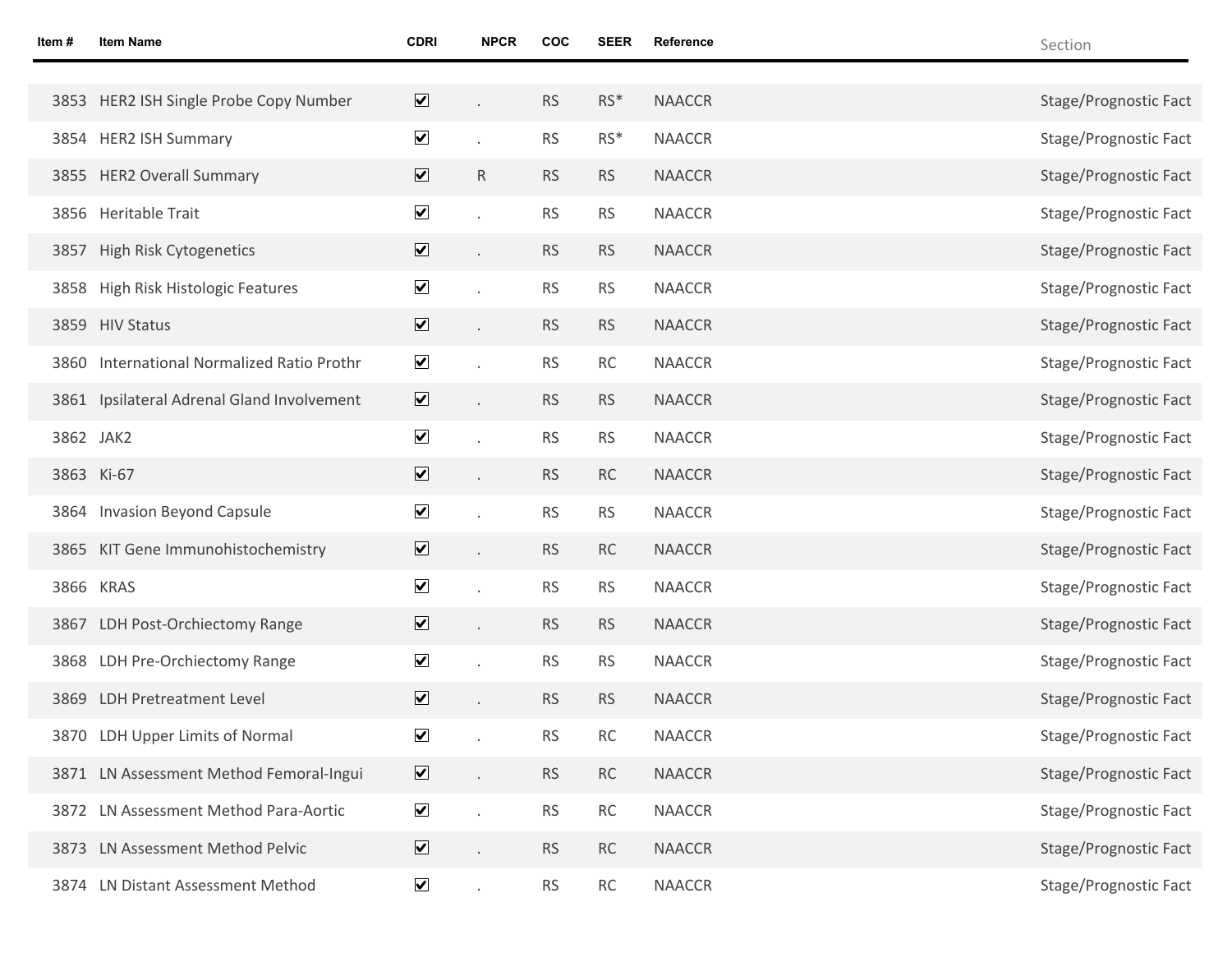| ltem # | <b>Item Name</b>                            | <b>CDRI</b>                  | <b>NPCR</b> | COC       | <b>SEER</b> | Reference     | Section               |
|--------|---------------------------------------------|------------------------------|-------------|-----------|-------------|---------------|-----------------------|
|        |                                             |                              |             |           |             |               |                       |
|        | 3875 LN Distant: Mediastinal Scalene        | $\overline{\mathbf{v}}$      |             | <b>RS</b> | RC          | <b>NAACCR</b> | Stage/Prognostic Fact |
|        | 3876 LN Head and Neck Levels I-III          | $\overline{\mathbf{v}}$      |             | <b>RS</b> | <b>RS</b>   | <b>NAACCR</b> | Stage/Prognostic Fact |
|        | 3877 LN Head and Neck Levels IV-V           | $\overline{\mathbf{v}}$      |             | <b>RS</b> | <b>RS</b>   | <b>NAACCR</b> | Stage/Prognostic Fact |
|        | 3878 LN Head and Neck Levels VI-VII         | $\blacktriangledown$         |             | <b>RS</b> | <b>RS</b>   | <b>NAACCR</b> | Stage/Prognostic Fact |
|        | 3879 LN Head and Neck Other                 | $\boxed{\blacktriangledown}$ |             | <b>RS</b> | <b>RS</b>   | <b>NAACCR</b> | Stage/Prognostic Fact |
|        | 3880 LN Isolated Tumor Cells (ITC)          | $\blacktriangledown$         |             | <b>RS</b> | <b>RS</b>   | <b>NAACCR</b> | Stage/Prognostic Fact |
|        | 3881 LN Laterality                          | $\overline{\mathbf{v}}$      |             | <b>RS</b> | <b>RS</b>   | <b>NAACCR</b> | Stage/Prognostic Fact |
|        | 3882 LN Positive Axillary Level I-II        | $\blacktriangledown$         |             | <b>RS</b> | <b>RS</b>   | <b>NAACCR</b> | Stage/Prognostic Fact |
|        | 3883 LN Size                                | $\overline{\mathbf{v}}$      |             | <b>RS</b> | <b>RS</b>   | <b>NAACCR</b> | Stage/Prognostic Fact |
|        | 3884 LN Status Femoral-Inguinal Para-Aorti  | $\blacktriangledown$         |             | <b>RS</b> | <b>RS</b>   | <b>NAACCR</b> | Stage/Prognostic Fact |
|        | 3885 Lymphocytosis                          | $\overline{\mathbf{v}}$      |             | <b>RS</b> | <b>RS</b>   | <b>NAACCR</b> | Stage/Prognostic Fact |
| 3886   | Major Vein Involvement                      | $\blacktriangledown$         |             | <b>RS</b> | <b>RS</b>   | <b>NAACCR</b> | Stage/Prognostic Fact |
| 3887   | <b>Measured Basal Diameter</b>              | $\overline{\mathbf{v}}$      |             | <b>RS</b> | <b>RS</b>   | <b>NAACCR</b> | Stage/Prognostic Fact |
| 3888   | <b>Measured Thickness</b>                   | $\blacktriangledown$         |             | <b>RS</b> | <b>RS</b>   | <b>NAACCR</b> | Stage/Prognostic Fact |
| 3889   | Methylation of O6-Methylguanine-Me          | $\overline{\mathbf{v}}$      |             | <b>RS</b> | <b>RS</b>   | <b>NAACCR</b> | Stage/Prognostic Fact |
|        | 3890 Microsatellite Instability (MSI)       | $\blacktriangledown$         | $RS*$       | <b>RS</b> | <b>RS</b>   | <b>NAACCR</b> | Stage/Prognostic Fact |
|        | 3891 Microvascular Density                  | $\overline{\mathbf{v}}$      |             | <b>RS</b> | RC          | <b>NAACCR</b> | Stage/Prognostic Fact |
|        | 3892 Mitotic Count Uveal Melanoma           | $\blacktriangledown$         |             | <b>RS</b> | RC          | <b>NAACCR</b> | Stage/Prognostic Fact |
|        | 3893 Mitotic Rate Melanoma                  | $\overline{\mathbf{v}}$      |             | RS        | <b>RS</b>   | <b>NAACCR</b> | Stage/Prognostic Fact |
| 3894   | Multigene Signature Method                  | $\blacktriangledown$         |             | <b>RS</b> | <b>RS</b>   | <b>NAACCR</b> | Stage/Prognostic Fact |
| 3895   | Multigene Signature Results                 | $\overline{\mathbf{v}}$      |             | <b>RS</b> | <b>RS</b>   | <b>NAACCR</b> | Stage/Prognostic Fact |
|        | 3896 NCCN International Prognostic Index (I | $\blacktriangledown$         |             | <b>RS</b> | <b>RS</b>   | <b>NAACCR</b> | Stage/Prognostic Fact |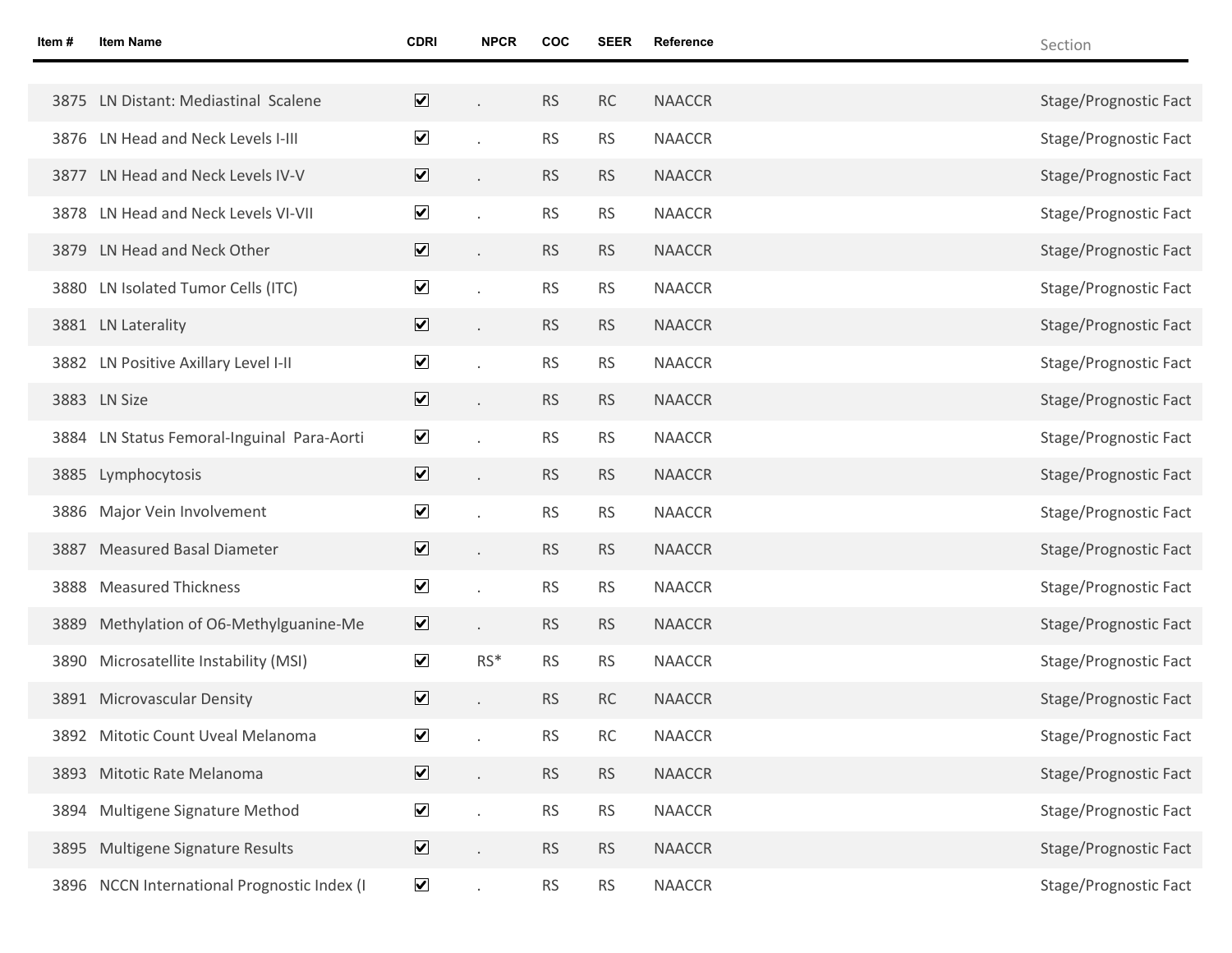| ltem # | <b>Item Name</b>                           | <b>CDRI</b>             | <b>NPCR</b> | <b>COC</b> | <b>SEER</b> | Reference     | Section               |
|--------|--------------------------------------------|-------------------------|-------------|------------|-------------|---------------|-----------------------|
|        |                                            |                         |             |            |             |               |                       |
| 3897   | Number of Cores Examined                   | $\overline{\mathbf{v}}$ |             | <b>RS</b>  | <b>RS</b>   | <b>NAACCR</b> | Stage/Prognostic Fact |
| 3898   | Number of Cores Positive                   | $\blacktriangledown$    |             | <b>RS</b>  | <b>RS</b>   | <b>NAACCR</b> | Stage/Prognostic Fact |
| 3899   | Number of Examined Para-Aortic Nod         | $\overline{\mathbf{v}}$ |             | <b>RS</b>  | RC          | <b>NAACCR</b> | Stage/Prognostic Fact |
| 3900   | Number of Examined Pelvic Nodes            | $\blacktriangledown$    |             | <b>RS</b>  | <b>RC</b>   | <b>NAACCR</b> | Stage/Prognostic Fact |
|        | 3901 Number of Positive Para-Aortic Nodes  | $\overline{\mathbf{v}}$ |             | <b>RS</b>  | <b>RC</b>   | <b>NAACCR</b> | Stage/Prognostic Fact |
| 3902   | Number of Positive Pelvic Nodes            | $\blacktriangledown$    |             | <b>RS</b>  | <b>RC</b>   | <b>NAACCR</b> | Stage/Prognostic Fact |
| 3903   | Oncotype Dx Recurrence Score-DCIS          | $\overline{\mathbf{v}}$ |             | <b>RS</b>  | RC          | <b>NAACCR</b> | Stage/Prognostic Fact |
| 3904   | Oncotype Dx Recurrence Score-Invasiv       | $\blacktriangledown$    |             | <b>RS</b>  | <b>RS</b>   | <b>NAACCR</b> | Stage/Prognostic Fact |
| 3905   | Oncotype Dx Risk Level-DCIS                | $\overline{\mathbf{v}}$ |             | <b>RS</b>  | <b>RC</b>   | <b>NAACCR</b> | Stage/Prognostic Fact |
| 3906   | Oncotype Dx Risk Level-Invasive            | $\blacktriangledown$    |             | <b>RS</b>  | <b>RC</b>   | <b>NAACCR</b> | Stage/Prognostic Fact |
| 3907   | Organomegaly                               | $\overline{\mathbf{v}}$ |             | <b>RS</b>  | <b>RS</b>   | <b>NAACCR</b> | Stage/Prognostic Fact |
| 3908   | Percent Necrosis Post Neoadjuvant          | $\blacktriangledown$    |             | <b>RS</b>  | RC          | <b>NAACCR</b> | Stage/Prognostic Fact |
| 3909   | Perineural Invasion                        | $\overline{\mathbf{v}}$ |             | <b>RS</b>  | <b>RS</b>   | <b>NAACCR</b> | Stage/Prognostic Fact |
| 3910   | Peripheral Blood Involvement               | $\blacktriangledown$    |             | <b>RS</b>  | <b>RS</b>   | <b>NAACCR</b> | Stage/Prognostic Fact |
|        | 3911 Peritoneal Cytology                   | $\overline{\mathbf{v}}$ |             | <b>RS</b>  | <b>RS</b>   | <b>NAACCR</b> | Stage/Prognostic Fact |
| 3913   | <b>Pleural Effusion</b>                    | $\blacktriangledown$    |             | <b>RS</b>  | <b>RS</b>   | <b>NAACCR</b> | Stage/Prognostic Fact |
|        | 3914 Progesterone Receptor Percent Positiv | $\overline{\mathbf{v}}$ |             | <b>RS</b>  | <b>RC</b>   | <b>NAACCR</b> | Stage/Prognostic Fact |
|        | 3915 Progesterone Receptor Summary         | $\blacktriangledown$    | R           | <b>RS</b>  | <b>RS</b>   | <b>NAACCR</b> | Stage/Prognostic Fact |
|        | 3916 Progesterone Receptor Total Allred Sc | $\overline{\mathbf{v}}$ | RN          | <b>RS</b>  | RC          | <b>NAACCR</b> | Stage/Prognostic Fact |
| 3917   | <b>Primary Sclerosing Cholangitis</b>      | $\blacktriangledown$    |             | <b>RS</b>  | RC          | <b>NAACCR</b> | Stage/Prognostic Fact |
|        | 3918 Profound Immune Suppression           | $\overline{\mathbf{v}}$ |             | <b>RS</b>  | <b>RS</b>   | <b>NAACCR</b> | Stage/Prognostic Fact |
| 3919   | Prostate Pathological Extension            | $\blacktriangledown$    |             | <b>RS</b>  | <b>RS</b>   | <b>NAACCR</b> | Stage/Prognostic Fact |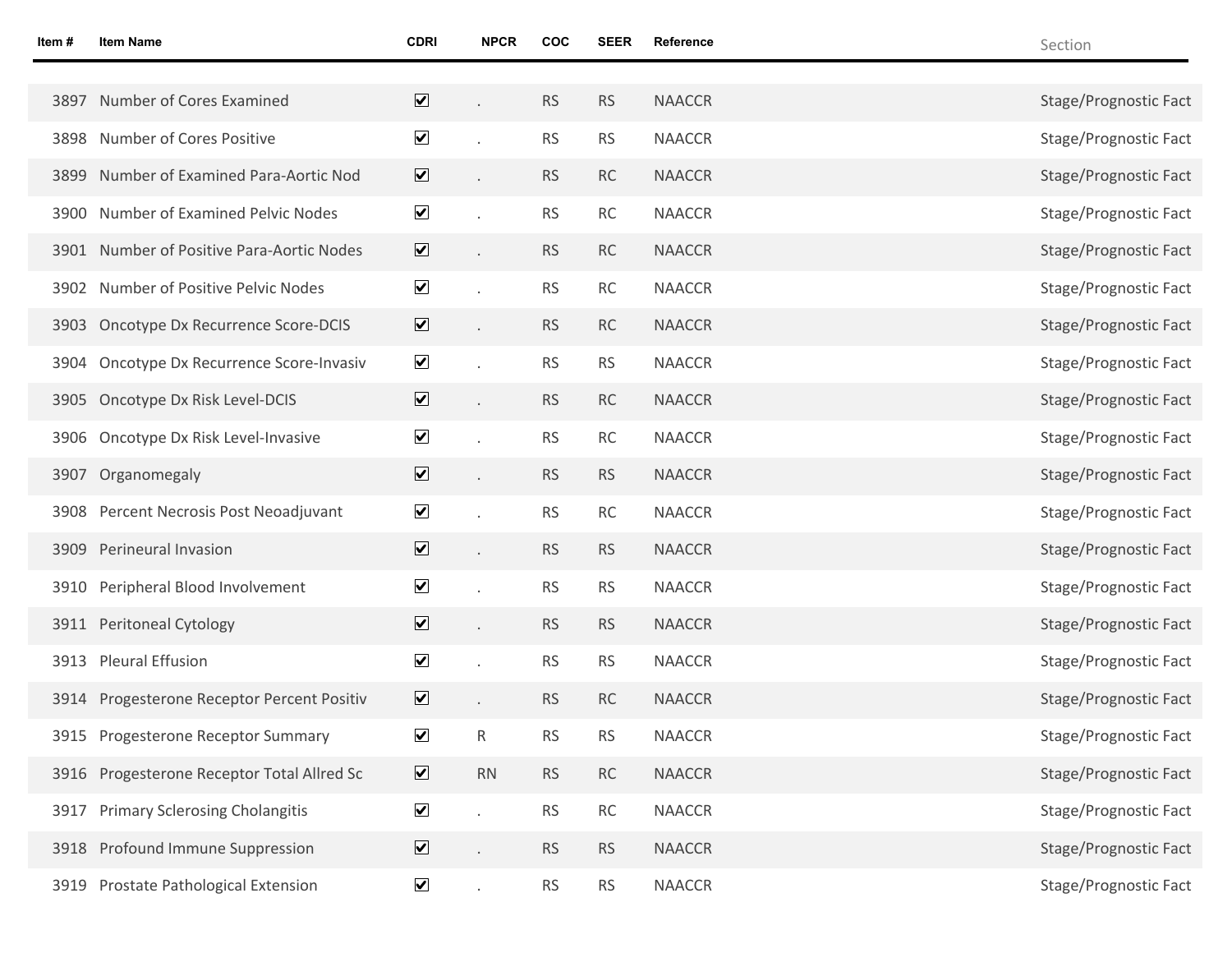| ltem # | <b>Item Name</b>                             | <b>CDRI</b>             | <b>NPCR</b>          | COC       | <b>SEER</b> | Reference     | Section                      |
|--------|----------------------------------------------|-------------------------|----------------------|-----------|-------------|---------------|------------------------------|
|        |                                              |                         |                      |           |             |               |                              |
|        | 3920 PSA (Prostatic Specific Antigen) Lab Va | $\overline{\mathbf{v}}$ | $\mathsf{R}$         | <b>RS</b> | <b>RS</b>   | <b>NAACCR</b> | Stage/Prognostic Fact        |
|        | 3921 Residual Tumor Volume Post Cytoredu     | $\blacktriangledown$    |                      | <b>RS</b> | <b>RS</b>   | <b>NAACCR</b> | Stage/Prognostic Fact        |
|        | 3922 Response to Neoadjuvant Therapy         | $\overline{\mathbf{v}}$ | $\ddot{\phantom{a}}$ | <b>RS</b> | RC          | <b>NAACCR</b> | Stage/Prognostic Fact        |
|        | 3923 S Category Clinical                     | $\blacktriangledown$    |                      | <b>RS</b> | <b>RS</b>   | <b>NAACCR</b> | Stage/Prognostic Fact        |
|        | 3924 S Category Pathological                 | $\overline{\mathbf{v}}$ | $\ddot{\phantom{0}}$ | <b>RS</b> | <b>RS</b>   | <b>NAACCR</b> | Stage/Prognostic Fact        |
|        | 3925 Sarcomatoid Features                    | $\blacktriangledown$    | ä,                   | <b>RS</b> | <b>RS</b>   | <b>NAACCR</b> | Stage/Prognostic Fact        |
|        | 3926 Schema Discriminator 1                  | $\overline{\mathbf{v}}$ | ${\sf R}$            | <b>RS</b> | <b>RS</b>   | <b>NAACCR</b> | Stage/Prognostic Fact        |
|        | 3927 Schema Discriminator 2                  | $\blacktriangledown$    | $\mathsf{R}$         | <b>RS</b> | <b>RS</b>   | <b>NAACCR</b> | <b>Stage/Prognostic Fact</b> |
|        | 3928 Schema Discriminator 3                  | $\overline{\mathbf{v}}$ |                      | <b>RS</b> | <b>RS</b>   | <b>NAACCR</b> | Stage/Prognostic Fact        |
|        | 3929 Separate Tumor Nodules                  | $\blacktriangledown$    |                      | <b>RS</b> | <b>RS</b>   | <b>NAACCR</b> | Stage/Prognostic Fact        |
|        | 3930 Serum Albumin Pretreatment Level        | $\overline{\mathbf{v}}$ | $\ddot{\phantom{0}}$ | <b>RS</b> | <b>RS</b>   | <b>NAACCR</b> | Stage/Prognostic Fact        |
|        | 3931 Serum Beta-2 Microglobulin Pretreat     | $\blacktriangledown$    |                      | <b>RS</b> | <b>RS</b>   | <b>NAACCR</b> | Stage/Prognostic Fact        |
|        | 3932 LDH Pretreatment Lab Value              | $\overline{\mathbf{v}}$ | $\mathsf R$          | <b>RS</b> | <b>RS</b>   | <b>NAACCR</b> | Stage/Prognostic Fact        |
|        | 3933 Thrombocytopenia                        | $\blacktriangledown$    |                      | <b>RS</b> | <b>RS</b>   | <b>NAACCR</b> | Stage/Prognostic Fact        |
|        | 3934 Tumor Deposits                          | $\overline{\mathbf{v}}$ | $\ddot{\phantom{0}}$ | <b>RS</b> | <b>RS</b>   | <b>NAACCR</b> | Stage/Prognostic Fact        |
|        | 3935 Tumor Growth Pattern                    | $\blacktriangledown$    |                      | <b>RS</b> | <b>RS</b>   | <b>NAACCR</b> | Stage/Prognostic Fact        |
|        | 3936 Ulceration                              | $\overline{\mathbf{v}}$ |                      | <b>RS</b> | <b>RS</b>   | <b>NAACCR</b> | Stage/Prognostic Fact        |
|        | 3937 Visceral and Parietal Pleural Invasion  | $\blacktriangledown$    |                      | <b>RS</b> | <b>RS</b>   | <b>NAACCR</b> | Stage/Prognostic Fact        |
|        | 7010 Path Reporting Fac ID 1                 | $\Box$                  | $\epsilon$           | $\sim$    | $\epsilon$  | NAACCR; HL7   | Pathology                    |
|        | 7011 Path Reporting Fac ID 2                 | $\Box$                  |                      |           |             | NAACCR; HL7   | Pathology                    |
|        | 7012 Path Reporting Fac ID 3                 | $\Box$                  | $\blacksquare$       |           |             | NAACCR; HL7   | Pathology                    |
|        | 7013 Path Reporting Fac ID 4                 | $\Box$                  |                      |           |             | NAACCR; HL7   | Pathology                    |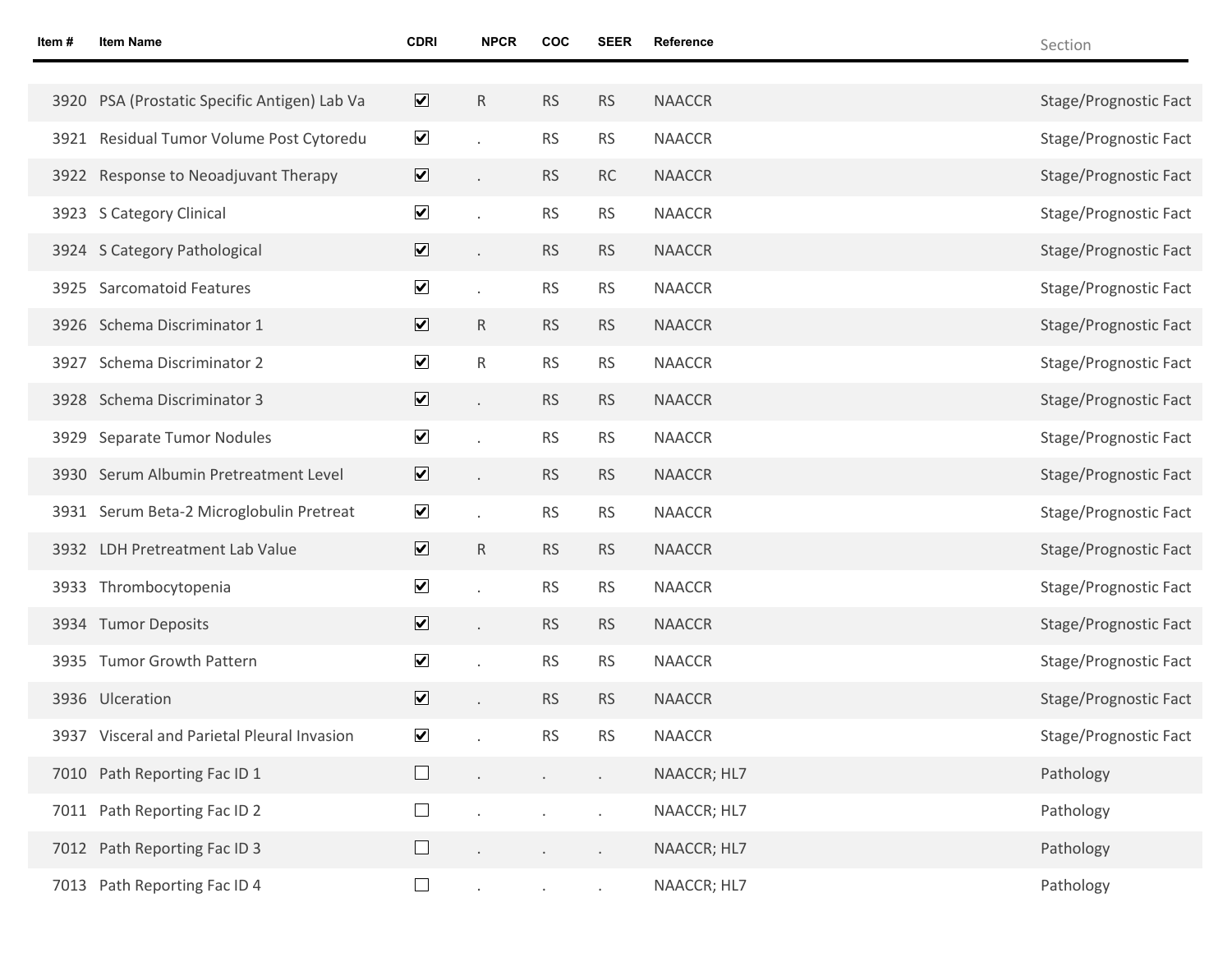| Item # | <b>Item Name</b>              | <b>CDRI</b>              | <b>NPCR</b> | COC                                         | <b>SEER</b>                 | Reference   | Section   |
|--------|-------------------------------|--------------------------|-------------|---------------------------------------------|-----------------------------|-------------|-----------|
|        |                               |                          |             |                                             |                             |             |           |
|        | 7014 Path Reporting Fac ID 5  |                          |             | and the state of the                        | $\mathcal{L}^{\mathcal{L}}$ | NAACCR; HL7 | Pathology |
|        | 7090 Path Report Number 1     | $\Box$                   |             |                                             |                             | NAACCR; HL7 | Pathology |
|        | 7091 Path Report Number 2     |                          |             | $\bullet$                                   |                             | NAACCR; HL7 | Pathology |
|        | 7092 Path Report Number 3     | ⊔                        |             |                                             |                             | NAACCR; HL7 | Pathology |
|        | 7093 Path Report Number 4     |                          |             | $\langle \cdot \rangle$                     |                             | NAACCR; HL7 | Pathology |
|        | 7094 Path Report Number 5     | $\Box$                   |             |                                             |                             | NAACCR; HL7 | Pathology |
|        | 7100 Path Order Phys Lic No 1 |                          |             | $\sim$                                      |                             | NAACCR; HL7 | Pathology |
|        | 7101 Path Order Phys Lic No 2 | ⊔                        |             |                                             |                             | NAACCR; HL7 | Pathology |
|        | 7102 Path Order Phys Lic No 3 |                          |             | $\sim$                                      |                             | NAACCR; HL7 | Pathology |
|        | 7103 Path Order Phys Lic No 4 | $\Box$                   |             |                                             |                             | NAACCR; HL7 | Pathology |
|        | 7104 Path Order Phys Lic No 5 | $\Box$                   |             | $\langle \cdot \rangle$                     |                             | NAACCR; HL7 | Pathology |
|        | 7190 Path Ordering Fac No 1   | $\Box$                   |             |                                             |                             | NAACCR; HL7 | Pathology |
|        | 7191 Path Ordering Fac No 2   | $\Box$                   |             | $\sim$                                      | $\epsilon$                  | NAACCR; HL7 | Pathology |
|        | 7192 Path Ordering Fac No 3   | ⊔                        |             |                                             |                             | NAACCR; HL7 | Pathology |
|        | 7193 Path Ordering Fac No 4   | $\Box$                   |             | $\mathbf{r} = \mathbf{r} \times \mathbf{r}$ | $\blacksquare$              | NAACCR; HL7 | Pathology |
|        | 7194 Path Ordering Fac No 5   | $\Box$                   |             |                                             |                             | NAACCR; HL7 | Pathology |
|        | 7320 Path Date Spec Collect 1 |                          |             | $\bullet$                                   |                             | NAACCR; HL7 | Pathology |
|        | 7321 Path Date Spec Collect 2 | $\overline{\phantom{0}}$ |             |                                             |                             | NAACCR; HL7 | Pathology |
|        | 7322 Path Date Spec Collect 3 |                          |             |                                             |                             | NAACCR; HL7 | Pathology |
|        | 7323 Path Date Spec Collect 4 | $\overline{\phantom{a}}$ |             |                                             |                             | NAACCR; HL7 | Pathology |
|        | 7324 Path Date Spec Collect 5 |                          |             |                                             |                             | NAACCR; HL7 | Pathology |
|        | 7480 Path Report Type 1       | $\Box$                   | $\epsilon$  |                                             |                             | NAACCR; HL7 | Pathology |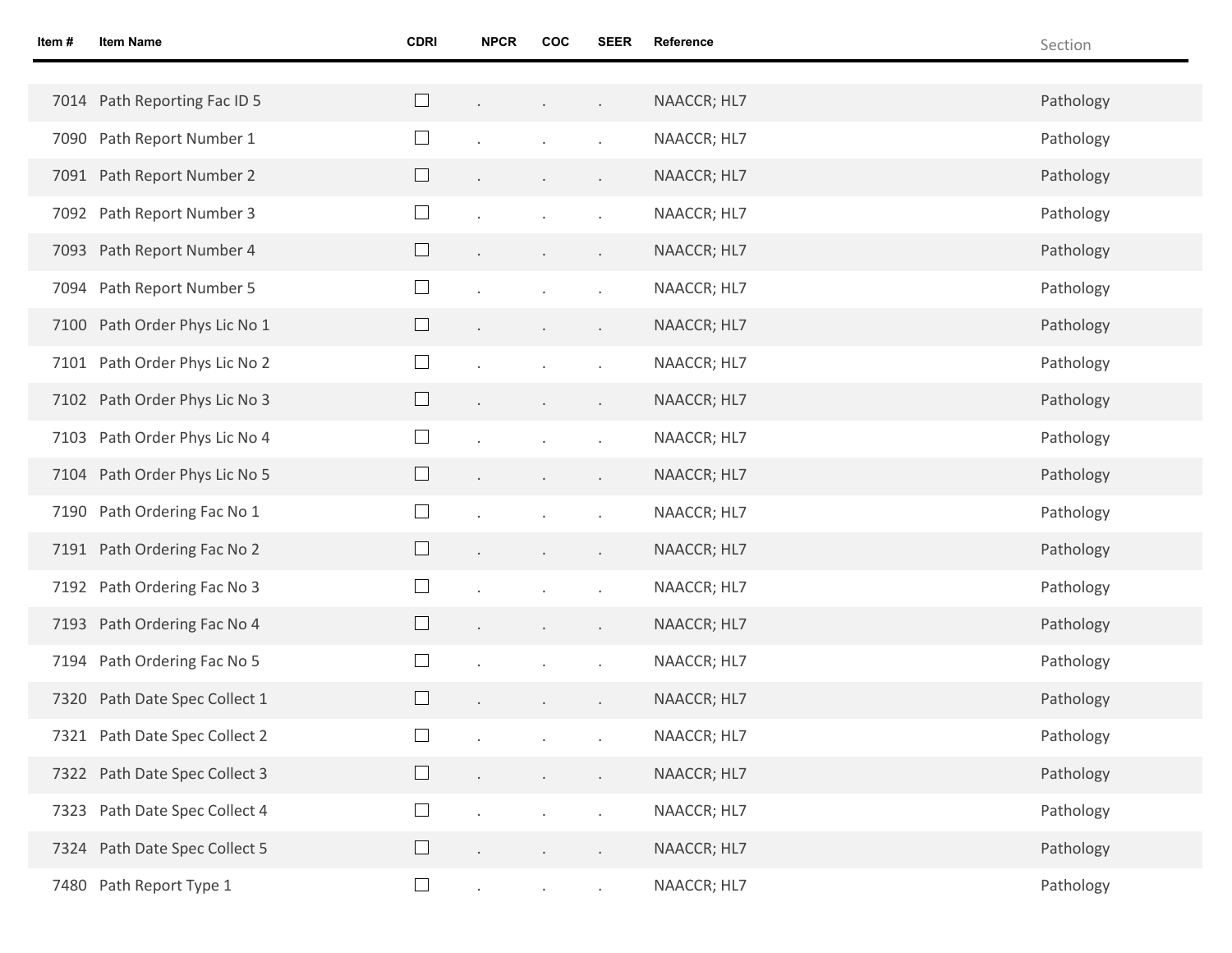| Item# | <b>Item Name</b>                    | <b>CDRI</b>             | <b>NPCR</b> | COC    | SEER                 | Reference                                                           | Section   |
|-------|-------------------------------------|-------------------------|-------------|--------|----------------------|---------------------------------------------------------------------|-----------|
|       |                                     |                         |             |        |                      |                                                                     |           |
|       | 7481 Path Report Type 2             | $\Box$                  |             | $\sim$ | $\epsilon$           | NAACCR; HL7                                                         | Pathology |
|       | 7482 Path Report Type 3             | $\Box$                  |             |        |                      | NAACCR; HL7                                                         | Pathology |
|       | 7483 Path Report Type 4             | $\Box$                  |             |        | $\ddot{\phantom{0}}$ | NAACCR; HL7                                                         | Pathology |
|       | 7484 Path Report Type 5             | $\Box$                  |             |        |                      | NAACCR; HL7                                                         | Pathology |
|       | 9960 Height                         | $\overline{\mathbf{v}}$ |             |        |                      | CER - Required for Breast, Colorectoal, CML and all oth Demographic |           |
|       | 9961 Weight                         | $\blacktriangledown$    |             |        |                      | CER - Required for Breast, Colorectoal, CML and all oth Demographic |           |
|       | 9965 Tobacco Use: Cigarette         | $\overline{\mathbf{v}}$ |             |        |                      | CER - All, as available                                             | Not Known |
|       | 9966 Tobacco Use: Other Smoke       | $\blacktriangledown$    |             |        |                      | CER - All, as available                                             | Not Known |
|       | 9967 Tobacco Use: Smokeless Tobacco | $\overline{\mathbf{v}}$ |             |        |                      | CER - All, as available                                             | Not Known |
|       | 9968 Tobacco Use: NOS               | $\blacktriangledown$    |             |        |                      | CER - All, as available                                             | Not Known |
|       | 9970 Sources Comorbid/Complications | $\Box$                  |             |        |                      | CER - All                                                           | Not Known |
|       | 9980 NBCCEDP MDE Linkage Results    | $\blacktriangledown$    |             |        |                      | Breast, Cervix                                                      | Not Known |
|       | 9981 NBCCEDP MDE Linkage Date       | $\overline{\mathbf{v}}$ |             |        |                      | Breast, Cervix                                                      | Not Known |
|       | 9982 RMCD Master File Number        | $\Box$                  |             |        |                      | <b>CDRI</b>                                                         | Not Known |
|       | 9983 DoNotContact                   | $\overline{\mathbf{v}}$ |             |        |                      | <b>CDRI</b>                                                         | Not Known |
|       | 9984 GIS Quality Code               | $\Box$                  |             |        |                      | CDRI                                                                | Not Known |
|       | 9985 Path Lab ID                    | $\Box$                  |             |        |                      | <b>CDRI</b>                                                         | Not Known |
|       | 9986 NPAIHBLink                     |                         |             |        |                      | CDRI                                                                | Not Known |
|       | 9987 DCO Category                   | $\Box$                  |             |        |                      | CDRI                                                                | Not Known |
|       | 11001 Date PCOR Complete            | $\Box$                  |             |        |                      | CDRI                                                                | Not Known |
|       | 11002 PCORComplete                  | $\Box$                  |             |        |                      | CDRI                                                                | Not Known |
|       | 11011 Clinical Trial Enrollment     | $\blacktriangledown$    |             |        |                      | CDRI                                                                | Not Known |